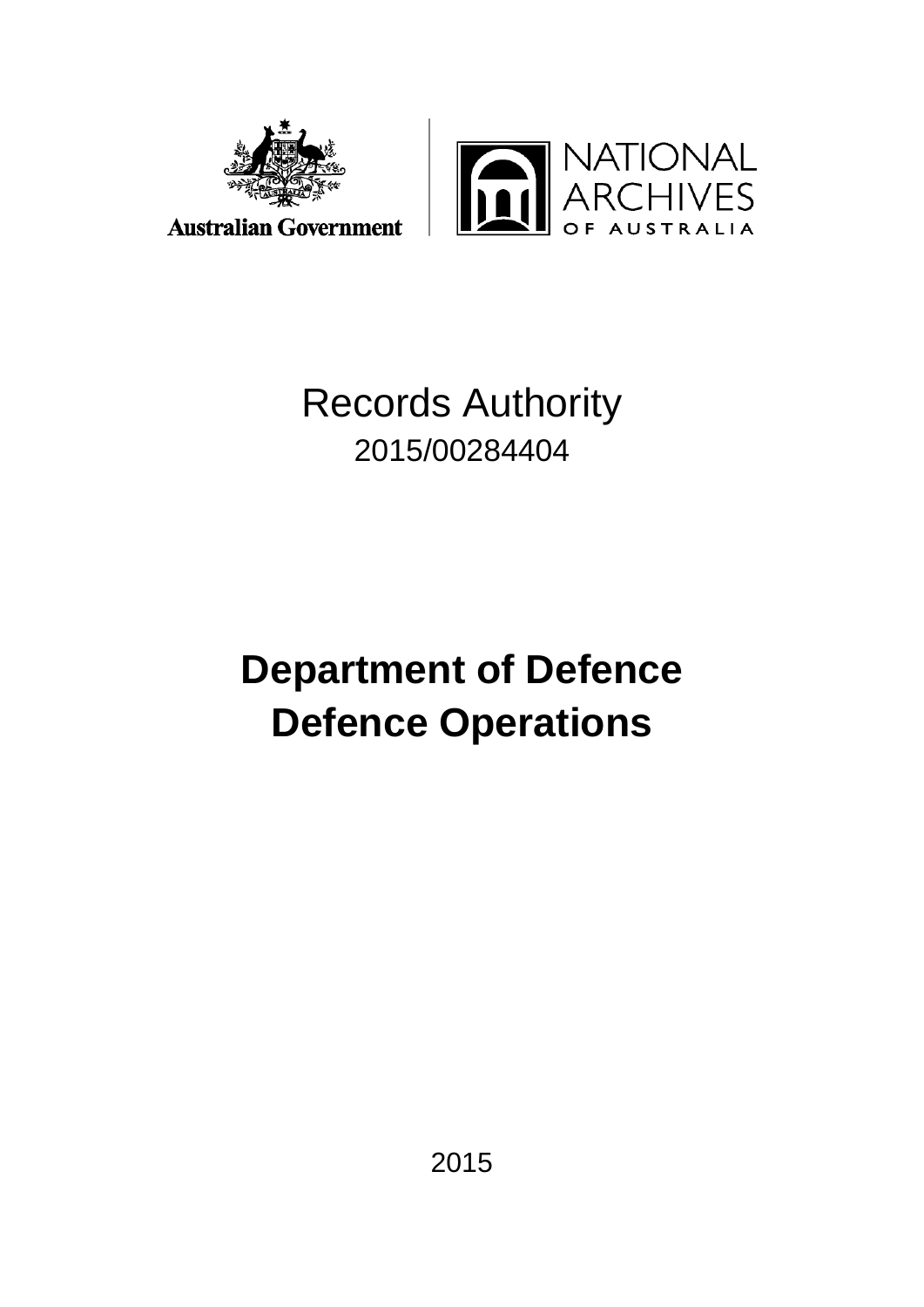

© Commonwealth of Australia (National Archives of Australia) 2015

#### **Copyright**

This product, excluding the National Archives of Australia logo, Commonwealth Coat of Arms or registered trademark, has been licensed under a Creative Commons Attribution-Non-Commercial (CC-BY-NC) Version 4.0 International Licence. You may share, copy, redistribute, remix, transform and build upon this work for non-commercial purposes only. However, you must attribute the National Archives of Australia as the copyright holder of the original work, include the attribution as set out below and indicate if changes were made. The full terms and conditions of this licence are available at **[www.creativecommons.org](http://www.creativecommons.org/)** .

#### **Attribution**

This Records Authority is licenced by the Commonwealth of Australia (National Archives of Australia) under a Creative Commons Attribution-Non-Commercial (CC-BY-NC) Version 4.0 International Licence. The original version can be found **[on our website](http://www.naa.gov.au/)**.

#### **Accessibility**

This is an accurate reproduction of the authorised records authority content, created for accessibility purposes.

#### **Contact Us**

Enquiries relating to copyright or accessibility should be emailed to **[recordkeeping@naa.gov.au.](mailto:recordkeeping@naa.gov.au)**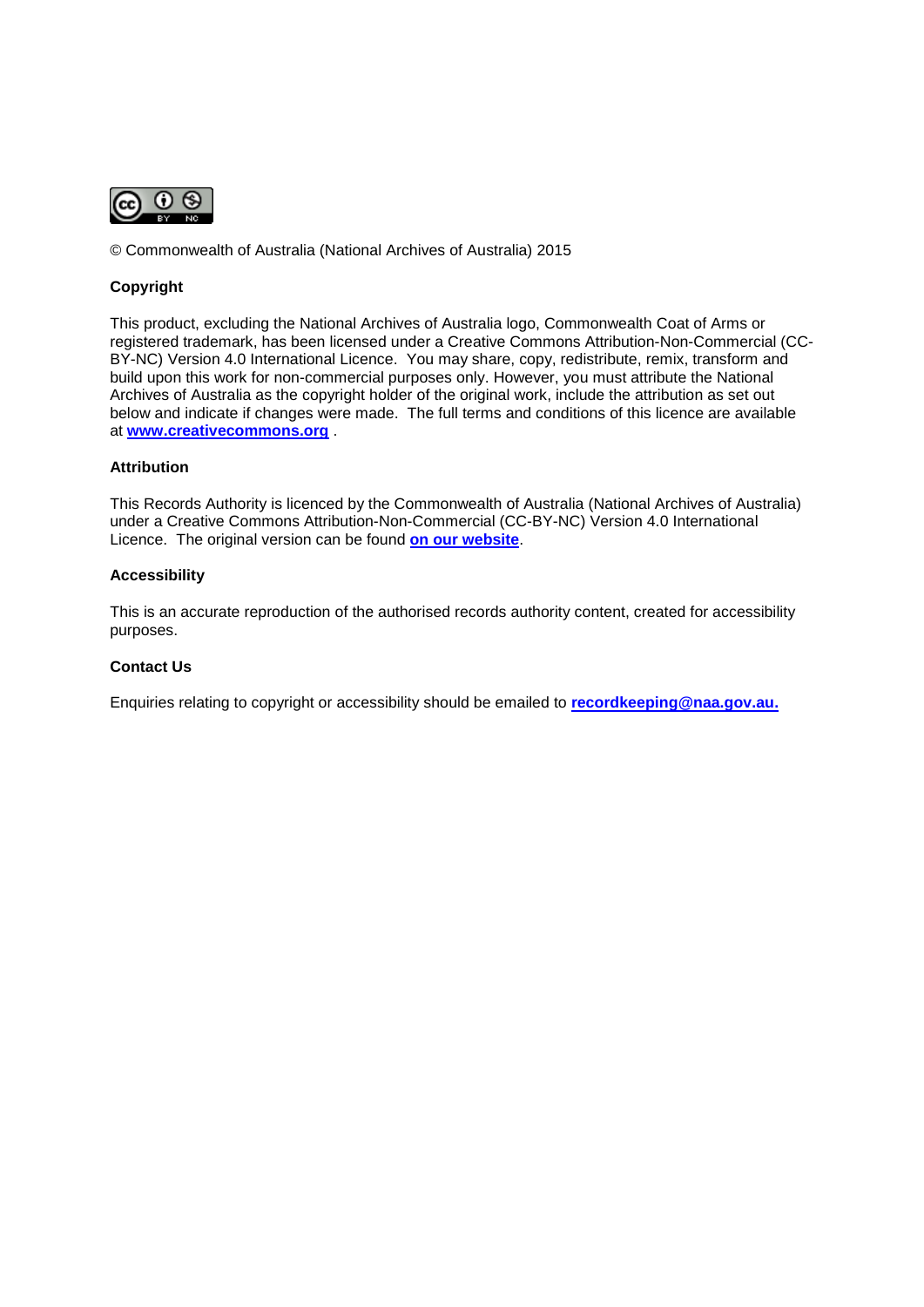# **CONTENTS**

|                                                                                   | $\overline{\mathbf{4}}$ |
|-----------------------------------------------------------------------------------|-------------------------|
|                                                                                   |                         |
|                                                                                   |                         |
|                                                                                   | $\overline{7}$          |
|                                                                                   |                         |
|                                                                                   |                         |
|                                                                                   |                         |
| INTELLIGENCE, SECURITY AND COMMUNICATIONS FOR OPERATIONS ____ 22                  |                         |
| LEGAL AND SERVICE POLICE SUPPORT TO OPERATIONS __________________________________ |                         |
|                                                                                   |                         |
|                                                                                   |                         |
|                                                                                   |                         |
|                                                                                   |                         |
|                                                                                   |                         |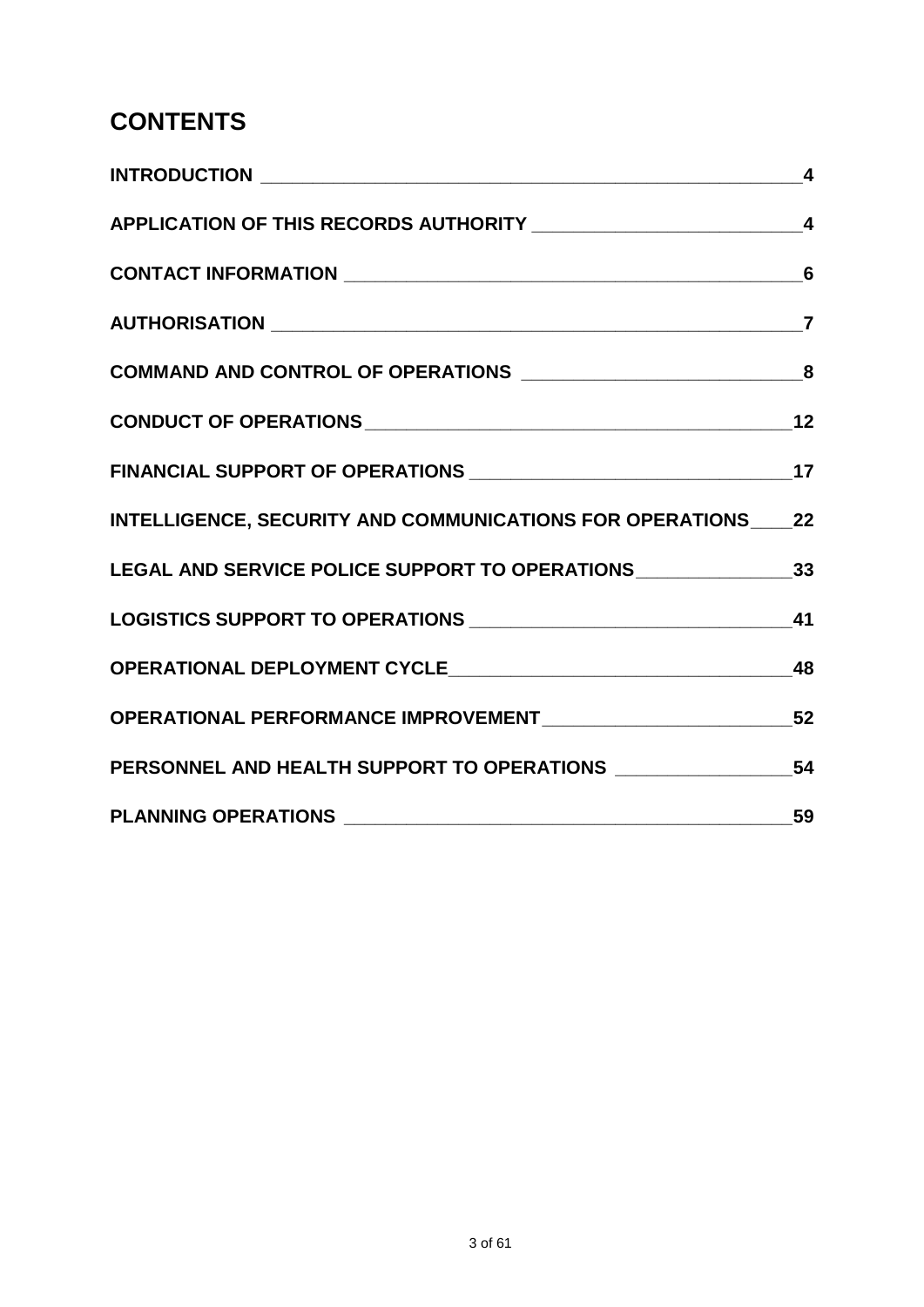#### **INTRODUCTION**

The Department of Defence and the National Archives of Australia have developed this records authority to set out the requirements for keeping or destroying records for Defence Operations and activities for the defence of Australia and its national interests. This includes the core business areas of Command and Control of Operations; Conduct of Operations; Financial Support of Operations; Intelligence, Security and Communications for Operations; Legal and Police Support to Operations; Logistics Support to Operations; Operational Deployment Cycle; Operational Performance Improvement; Personnel and Health Support to Operations; and Planning Operations. It represents a significant commitment on behalf of the Department of Defence to understand, create and manage the records of their activities.

This records authority is based on the identification and analysis of the business of the Department of Defence. It takes into account the agency's legal and organisational records management requirements, and the interests of stakeholders, the Department and the National Archives.

The authority sets out those records that need to be retained as national archives and specifies the minimum length of time that temporary records need to be kept. This authority gives the Department of Defence permission under the *Archives Act 1983*, for the destruction of the temporary records described after the minimum retention period has expired. Retention periods for these temporary records are based on: an assessment of business needs; broader organisational accountability requirements; and community expectations, and are approved by the National Archives on the basis of information provided by the Department.

As changes in circumstances may affect future records management requirements, the periodic review of this records authority is recommended. All amendments must be approved by the National Archives.

## **APPLICATION OF THIS RECORDS AUTHORITY**

1. Types of Operations. This records authority covers the records created in the course of commanding, controlling, planning, preparing, conducting, monitoring and evaluating warlike and non-warlike operations. Warlike operations are military activities where the application of force is authorised to pursue military objectives, and there is an expectation of casualties. They can include a state of declared war, conventional combat operations and peace enforcement operations. Non-warlike operations are those military activities that are short of warlike, and where the application of force is limited to self-defence. Casualties could occur but are not expected. They can include hazardous operations and peacekeeping operations.

In the Australian Government's context, an operation is defined as 'a designated military activity using lethal and/or non-lethal ways and means to achieve directed outcomes in accordance with national legal obligations and constraints'. All campaigns, operations and other activities are dealt with at the strategic, operational and tactical command levels and are categorised in terms of whether they are global, regional or domestic. The following are the types of operations covered in this records authority:

- Humanitarian assistance and natural disaster relief (HADR), either in Australia or overseas
- Search and rescue operations (SAROPS), either in Australia or overseas, including joint personnel recovery (JPR), military recovery operations (RecOps) and civilian - military cooperation (CIMIC) operations
- Defence force aid to the civilian authorities (DFACA), and Defence assistance to the civil community (DACC), including public events of significance (PES), restoration of public order or counter-terrorist activities
- Enforcement of Commonwealth fisheries, immigration, quarantine and customs laws in Australia's maritime approaches
- Enforcement of economic sanctions or arms embargoes imposed by the UN (for example naval or air blockade)
- Evacuation of Australian nationals and nationals of third party countries, from a foreign country with or without the support and assistance of that foreign country, and during a civil war or other form of civil disorder
- Participation in and/or leading multinational peacekeeping and peace enforcement operations, especially United Nations peace operations
- Counter-piracy operations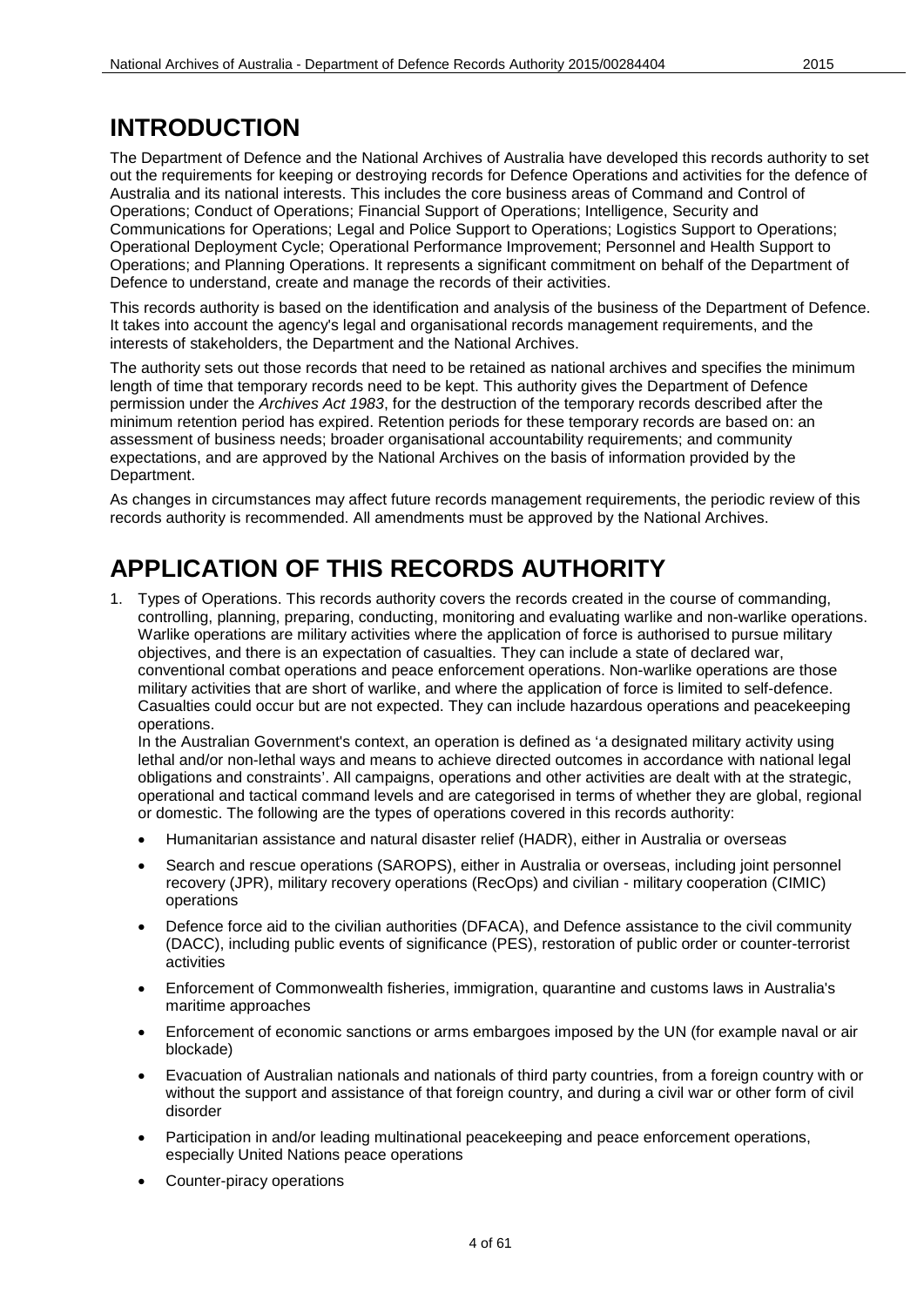- Support to democratic regional government, at the request of such a government including: threat by anti-democratic forces, widespread breakdown of law and order, or specialist support requests for an activity
- Unilateral intervention for humanitarian purposes
- Participation in coalition operations and regional conflicts
- Defence of Australia sovereignty against direct military threat or attack
- Participation in general war (also called total war), especially involving Australia's national survival.
- 2. This authority supersedes records authority 2012/00672202 Logistics Emergency for the Middle East Area of Operations, and RDAs 493, 570, 612, 711, 943, 1013 and 1131. It also partially supersedes RDAs 1040, 1157, 1176, 1222, 1236, 1253, 1357, 615, 853, 893, and S.508. These superseded authorities cannot be used after the date of issue of this authority.
- 3. This authority is to be used to determine how long records must be kept. Records are matched to the relevant core business and records class in the authority:
	- Where the minimum retention period has expired and the records are not needed for agency business they should be destroyed as authorised in this Authority;
	- Records that have not reached the minimum retention period must be kept until they do; and
	- Records that are identified as 'retain as national archives' (RNA) are to be transferred to the National Archives for preservation.
- 4. This authority should be used in conjunction with general records authorities such as:
	- the Administrative Functions Disposal Authority (AFDA) and/or AFDA Express issued by the National Archives to cover business processes and records common to Australian Government agencies; and
	- General Records Authority (31) for source (including original) records that have been copied, converted or migrated.
- 5. The normal administrative practice (NAP) provision of the *Archives Act 1983* gives agencies permission to destroy certain records without formal authorisation. This usually occurs where records are duplicated, facilitative or for short-term use only. NAP does not replace arrangements agreed to in this authority but can be used as a tool to assist in identifying records for destruction together with an agency's records authority or authorities, and with AFDA and AFDA Express. The National Archives recommends that agencies develop and implement a normal administrative practice policy. Advice and guidance on destroying records as a normal administrative practice and on how to develop an agency NAP policy is available from the National Archives' website at [www.naa.gov.au](http://www.naa.gov.au/)
- 6. Records that are reasonably likely to be needed as evidence in a current or future judicial proceeding or are subject to a request for access under the *Archives Act 1983*, the *Freedom of Information Act 1982* or any other relevant act must not be destroyed until the action has been completed.
- 7. Records subject to a disposal freeze must not be destroyed until the freeze has been lifted. Further information about disposal freezes and whether they affect the application of this records authority is available from the National Archives website at [www.naa.gov.au](http://www.naa.gov.au/)
- 8. Where the method of recording information changes (for example from a manual system to an electronic system, or when information is migrated from one system to a new system) this authority can still be applied, providing the records document the same core business. The information must be accessible for the period of time prescribed in this records authority. The Department of Defence will need to maintain continuing access to the information, including digital information, for the periods prescribed in this records authority or until the information is transferred into the custody of the National Archives.
- 9. In general, retention requirements indicate a minimum period for retention. An agency may extend minimum retention periods if it considers that there is an administrative need to do so, without further reference to the National Archives. Where the Department of Defence believes that its accountability will be substantially compromised because a retention period or periods are not adequate, it should contact the National Archives for review of the retention period.
- 10. Records coming within RNA classes in this authority have been determined to be part of the archival resources of the Commonwealth under Section 3C of the *Archives Act 1983*. The determination of Commonwealth records as archival resources of the Commonwealth obliges agencies to transfer the records to the National Archives when they cease to be current and, in any event, within 15 years of the records coming into existence, under Section 27 of the *Archives Act 1983*.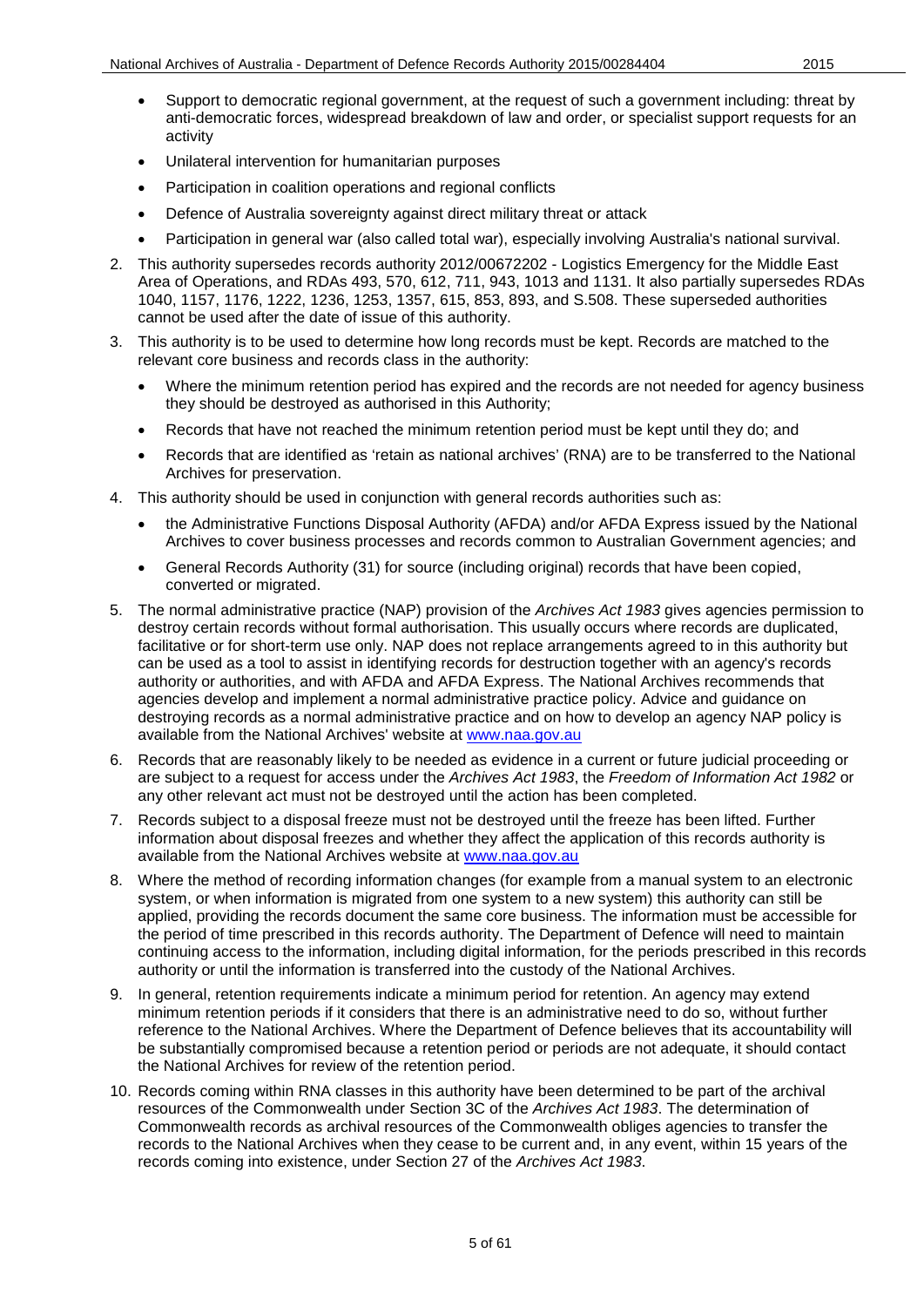- 11. Some RNA records in this authority relate to operational matters that will remain highly sensitive for many years. Defence may apply to exempt these records from transfer under section 29 of the *Archives Act 1983.*
- 12. RNA records relating to war and war-like operations identified for transfer to the Australian War Memorial under custody arrangements agreed between the National Archives and the War Memorial must be transferred according to the Archives' normal transfer process to ensure that custody and access requirements for the records are properly met. Transfers must be approved in advance by the National Archives.
- 13. From time to time specific Defence terminology may change. Unless the tasks and activities also change resulting in new retention requirements, the existing records classes still apply.
- 14. Records must be appropriately stored, managed and preserved to ensure that they remain authentic and accessible over time. Under Section 31 of the *Archives Act 1983*, access arrangements are required for records that become available for public access including those records that remain in agency custody.
- 15. Appropriate arrangements should be made with the National Archives when records are to be transferred into custody. The National Archives accepts for transfer only those records designated as national archives (RNA).
- 16. Advice on how to use this records authority is available from Defence Records Management Policy. If there are problems with the application of the authority that cannot be resolved, please contact the National Archives.

#### **CONTACT INFORMATION**

For assistance with this authority or for advice on other recordkeeping matters, please contact National Archives' Agency Service Centre.

| Queen Victoria Terrace            | Tel:   | (02) 6212 3610           |
|-----------------------------------|--------|--------------------------|
| Parkes ACT 2600                   | Fax:   | (02) 6212 3989           |
| PO Box 7425                       | Email: | recordkeeping@naa.gov.au |
| Canberra Business Centre ACT 2610 |        | Website: www.naa.gov.au  |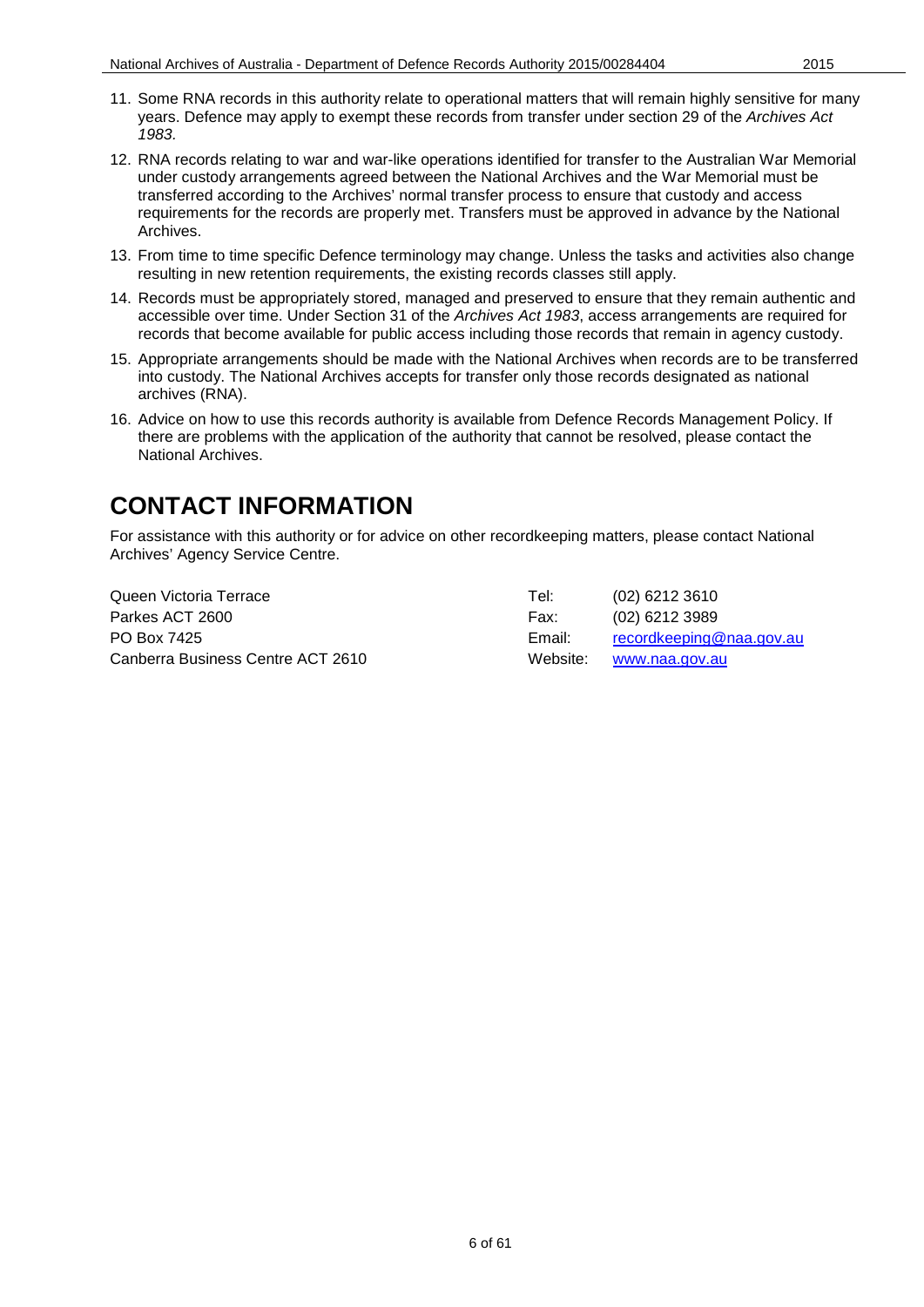#### **AUTHORISATION**

#### **RECORDS AUTHORITY 2015/00284404**

| <b>Persons to whom</b><br>notice of authorisation<br>is given: | Mr Dennis Richardson, AO<br>Secretary<br>Department of Defence<br><b>Russell Offices</b><br>Canberra ACT 2600 |  |
|----------------------------------------------------------------|---------------------------------------------------------------------------------------------------------------|--|
|----------------------------------------------------------------|---------------------------------------------------------------------------------------------------------------|--|

This authority gives permission for the destruction, retention or transfer to the National Archives of Australia of the records described. This authority will apply only with the consent of the agency currently responsible for the business documented in the records described.

**Authorising Officer <b>Date of issue:**<br>
David Fricker 201

26 October 2015

Director-General National Archives of Australia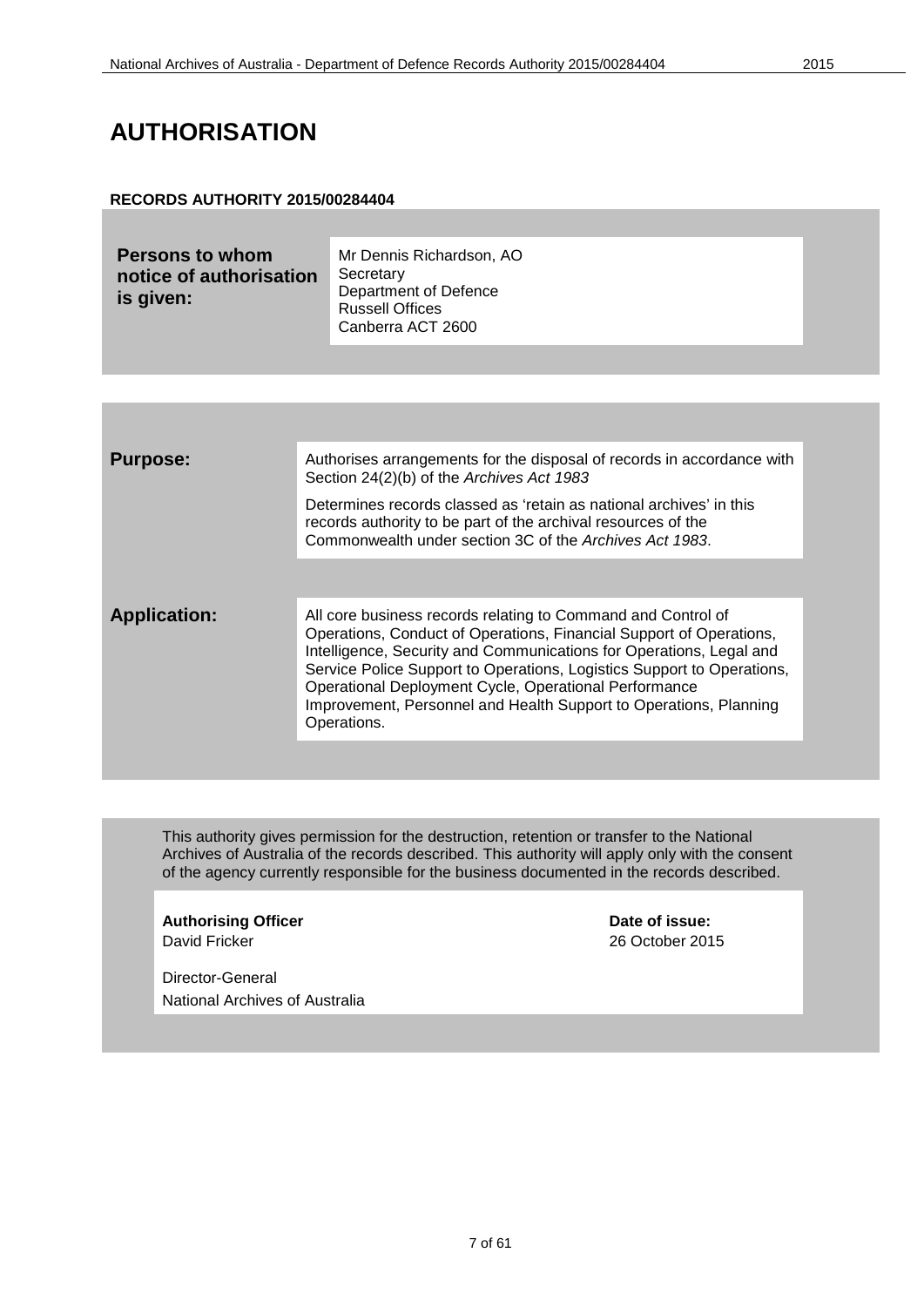Command and Control (C2) is the system of empowering designated personnel to exercise lawful authority and direction over assigned forces. Specifically, C2 represents higher C2 responsibilities and delegations with respect to the Australian Defence Force's response to military and civilian deployment.

Command is the assignment of forces, missions and tasks, and the delegation of operational authority at the Headquarters (HQ), Joint Task Force (JTF), Force Element Group (FEG), formations and units. Commanders at these various levels have control of assigned forces to carry out responsibilities and are assigned specified degrees of authority. Command includes strategic decision-making on operational developments and courses of action requirements. Commanders are also required to apply strategic intent and participate in high level strategic decision making processes.

Control is the authority exercised by a commander over part of the activities of subordinate organisations, or other organisations not normally under his or her command which encompasses responsibility for implementing orders or directives. All or part of the authority may be transferred or delegated. Control in Operations can include control of significant resources such as submarines, Special Forces (SF) and strategic strike and other activities such as administrative control, local administrative control, technical control, and support arrangements of assigned forces in areas of operations.

Command is applied over three levels and provides a framework for the C2 of operations and analysis of politico-military activity before, during and after the conduct of military operations. The three levels of command are:

- Strategic national and military
- **Operational**
- Tactical.

Other authorisation and C2 aspects include:

- Chief of Defence Force (CDF) issued rules of engagement (ROE) and orders for opening fire (OFOF)
- Consideration of the law of armed conflict (LOAC)
- Issue of CDF and Commander Joint Operations (CJOPS) operationally specific directives
- Issue of war stoppers such as an imminent threat of the revocation of a Status of Force Agreement that enable the participation of Australian service personnel in operations on foreign soil
- C2 aspects of captured personnel.

The core tasks include:

- Exercising national and military strategic command of operations
- Initiating mobilisation
- Empowering designated personnel through command delegations
- CDF and/or CJOPS approvals and authorisations for operations
- Authorising operational procurement
- Establishing CDF directives for operations
- Authorising and managing detainee imagery and audio
- CDF and/or CJOPS daily situation updates
- CDF and/or CJOPS incident management
- Command reporting
- Requesting of consequential documents
- Negotiation and authorisation of agreements and arrangements
- Commander's liaison
- VIP visits and delegations
- Strategic communications (media campaigns and public affairs for operations).

The core business is supported by general activities such as:

- Committees, groups, bodies and forums
- Liaison and coordination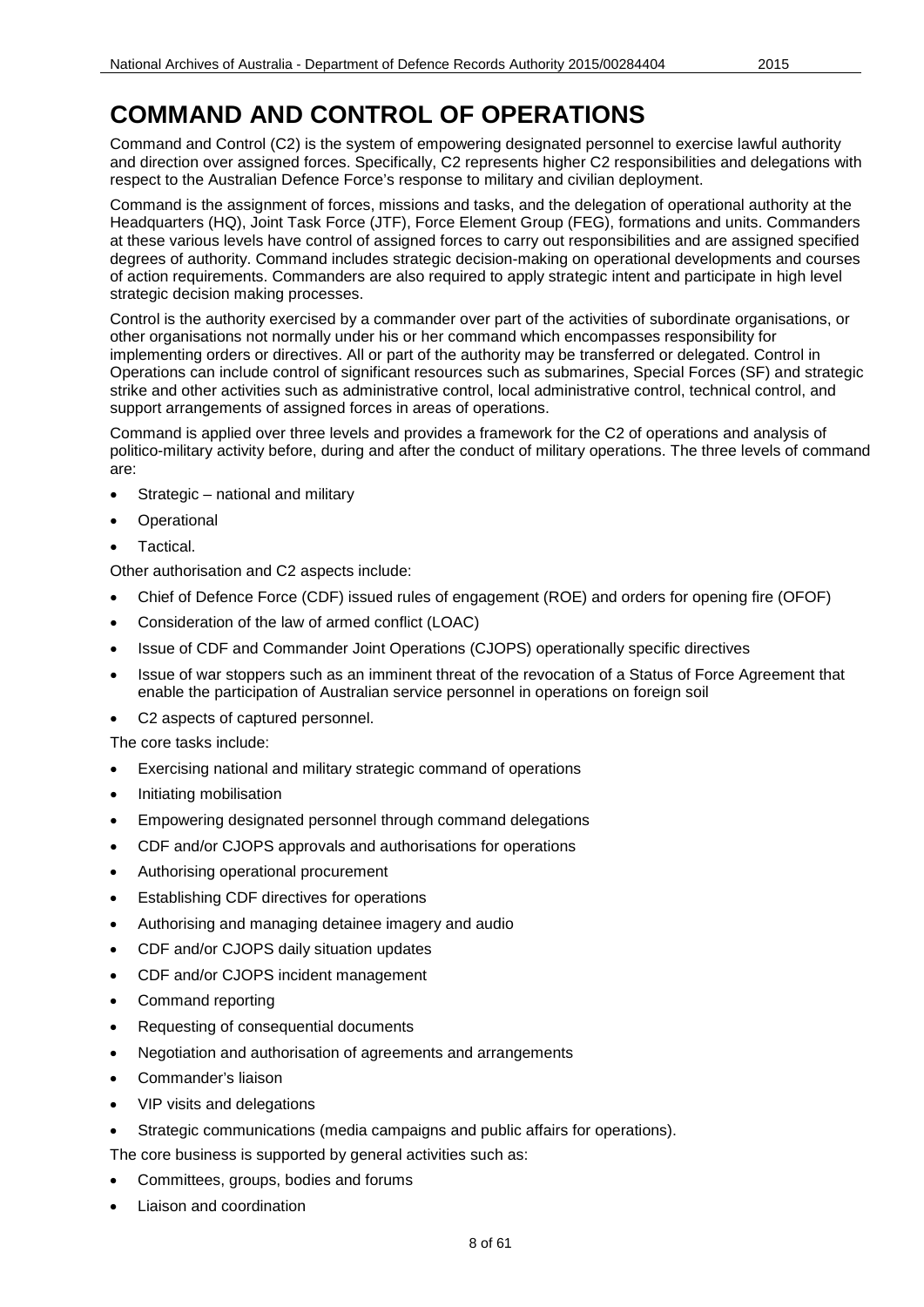• Reporting.

*Cross references to other areas of this records authority*

*For Honours and Awards use PERSONNEL AND HEALTH SUPPORT TO OPERATIONS.*

*For inquiries including routine, officer inquiries, boards of inquiry, CDF inquiry, coronial inquiry and Parliamentary inquiry; and legal advice relating to ROE, LOAC, OFOF, and law of the sea, air law or humanitarian law use LEGAL AND POLICE SUPPORT TO OPERATIONS.*

*Cross references to other Defence records authorities*

*For advice and guidance relating to the overarching strategic environment, including white papers, capability context scenarios, military strategy, strategic wargaming, regular strategic reviews, and policy advice to Government on the central issues of Australia's Defence as well as international policy and Defence relations use STRATEGY AND ADVICE.*

| <b>Class no</b> | <b>Description of records</b>                                                                                                                                                                                                                                                                                                                                            | <b>Disposal</b><br>action         |
|-----------------|--------------------------------------------------------------------------------------------------------------------------------------------------------------------------------------------------------------------------------------------------------------------------------------------------------------------------------------------------------------------------|-----------------------------------|
| 61831           | Records documenting:<br>Defence submissions made to the National Security Committee of Cabinet<br>(NSC) or equivalent for the conduct of military activities and operations.                                                                                                                                                                                             | Retain as<br>national<br>archives |
|                 | Directives from Government and NSC relating to the commencement of a<br>$\bullet$<br>military activity or operation.                                                                                                                                                                                                                                                     |                                   |
|                 | Mobilisation augmentation of Defence resources in order to conduct an<br>$\bullet$<br>activity or an operation where Defence is the lead Department including<br>partial, national and international mobilisation of industrial or other national<br>resources to assist Defence.                                                                                        |                                   |
|                 | CDF authorisations and approvals including separate employment of<br>$\bullet$<br>units, use of significant resources and approval of activities for inclusion in<br>the Program of Military Scheduled Activities (including public events of<br>significance (PES)) and recurring ADF events.                                                                           |                                   |
|                 | Establishment and management of high level Defence committees,<br>$\bullet$<br>groups, boards and forums in support of operations including where the<br>Defence Committee (DC), Chiefs of Services Committee (COSC),<br>Strategic Command Group (SCG) or equivalents meet to discuss ADF<br>operations and align strategic input.                                       |                                   |
|                 | Progress updates, situational updates, limitations, issues, transition and<br>$\bullet$<br>achievement (end state) of an activity or operation provided to<br>Government or the NSC.                                                                                                                                                                                     |                                   |
|                 | Issue of all Command Authorities also known as the 'states of command'.<br>$\bullet$                                                                                                                                                                                                                                                                                     |                                   |
|                 | CDF orders issued to facilitate operational planning and force preparation,<br>$\bullet$<br>advise changes to strategic guidance and circumstances that will impact<br>on ongoing operations, and to cease an operation.                                                                                                                                                 |                                   |
|                 | CJOPS orders issued to facilitate operational planning and force<br>$\bullet$<br>preparation, advise changes to strategic guidance and circumstances that<br>will impact on ongoing operations.                                                                                                                                                                          |                                   |
|                 | Legal distinctions or considerations, government endorsed limitations,<br>$\bullet$<br>integration and synchronisation of forces for targeting in joint<br>environments, and directions for opening fire in specific campaigns,<br>operations or activities which may come in the form of rules of<br>engagement (ROE) and orders for opening fire (OFOF) or equivalent. |                                   |
|                 | Pieces of key information (war stoppers) that require immediate reporting.<br>$\bullet$                                                                                                                                                                                                                                                                                  |                                   |
|                 | Operational specific CDF issued directives and instructions.                                                                                                                                                                                                                                                                                                             |                                   |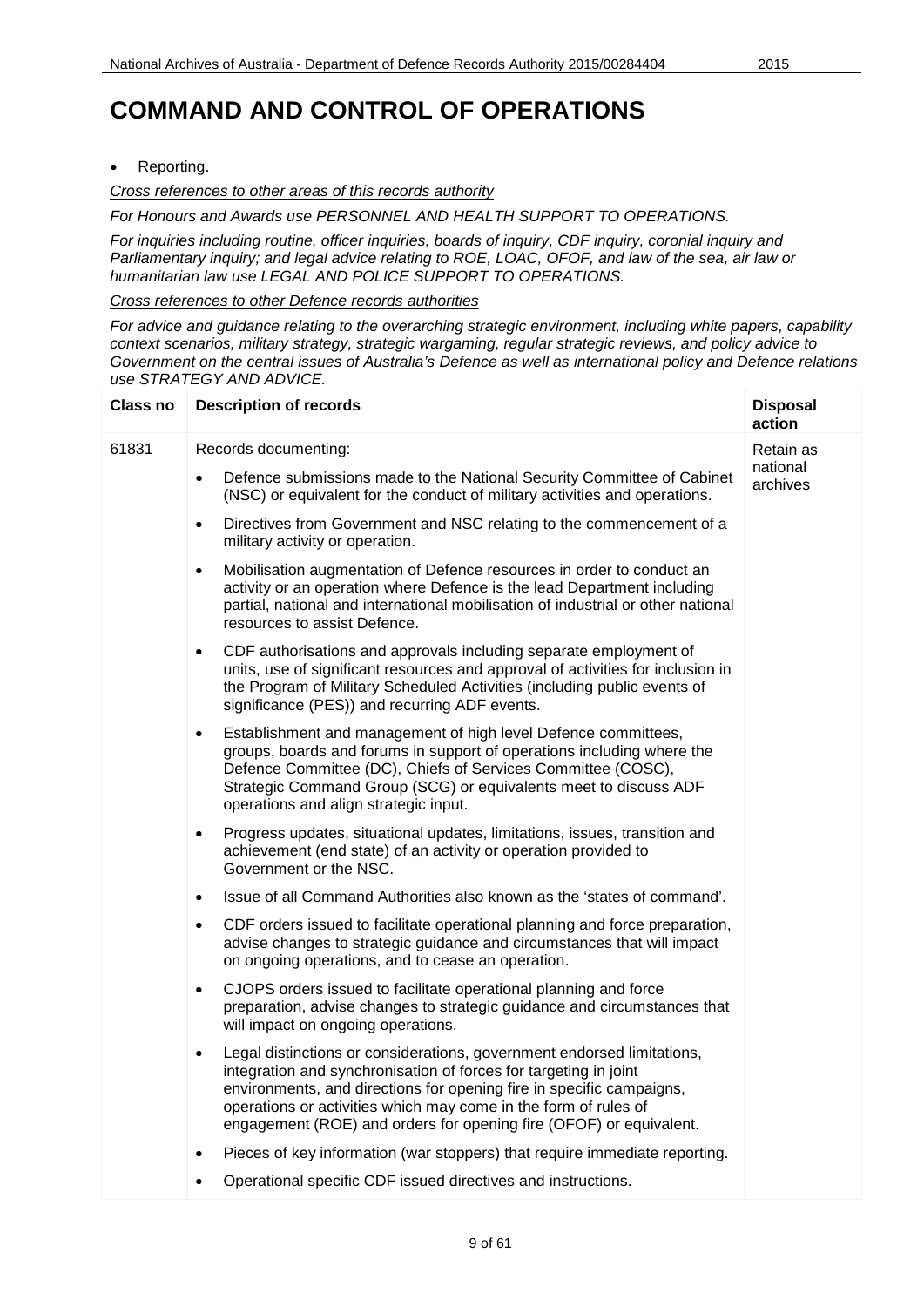| <b>Class no</b> | <b>Description of records</b>                                                                                                                                                                                                                                                                                                                                    | <b>Disposal</b><br>action              |
|-----------------|------------------------------------------------------------------------------------------------------------------------------------------------------------------------------------------------------------------------------------------------------------------------------------------------------------------------------------------------------------------|----------------------------------------|
|                 | Commander's situational updates including briefs and advice provided to<br>$\bullet$<br>CJOPS and command guidance provided by CJOPS to key staff.                                                                                                                                                                                                               |                                        |
|                 | Strategic management of incidents (incident management system) and<br>$\bullet$<br>events sustained during the conduct of operations.                                                                                                                                                                                                                            |                                        |
|                 | Command reporting of specific service history records which detail Navy,<br>$\bullet$<br>Army and Air Force activities and accounts of events (which can include<br>comprehensive narratives, battle maps and biographies).                                                                                                                                      |                                        |
|                 | Negotiation and authorisation by CDF/SEC, CJOPS, Chief of Navy, Chief<br>$\bullet$<br>of Army, or Chief of Air Force of Agreements and Arrangements required<br>in order to conduct operations.                                                                                                                                                                  |                                        |
|                 | Command and diplomatic liaison including the contact or connection<br>$\bullet$<br>maintained between commanders and stakeholders including to and from<br>combined force commanders and the Australian chain of command and<br>foreign forces, alliance partners, North Atlantic Treaty Organisation<br>(NATO), coalition partners and non-government agencies. |                                        |
|                 | VIP visits in theatre or to an Area of Operations (AO)<br>$\bullet$                                                                                                                                                                                                                                                                                              |                                        |
|                 | Australian public and media campaigns for operations including the<br>٠<br>coordinated information output of all operational activity undertaken in<br>support of operations to inform the public in Australia.                                                                                                                                                  |                                        |
|                 | [For records relating to inter-departmental committees (IDC) and inter-<br>departmental emergency task forces (IDETF) where Defence is the lead, use<br>CONDUCT OF OPERATIONS.                                                                                                                                                                                   |                                        |
|                 | For records relating to Defence mobilisation that is supported within extant<br>resources, use OPERATIONAL DEPLOYMENT CYCLE.                                                                                                                                                                                                                                     |                                        |
|                 | For records relating to government strategy leading to a mobilisation<br>authorisation, use DEFENCE RECORDS AUTHORITY: STRATEGY AND<br>ADVICE.                                                                                                                                                                                                                   |                                        |
|                 | For records relating to preparedness management, use DEFENCE RECORDS<br><b>AUTHORITY: RAISE AND TRAIN.]</b>                                                                                                                                                                                                                                                      |                                        |
| 61832           | Records documenting:                                                                                                                                                                                                                                                                                                                                             | Destroy 75                             |
|                 | Aspects related to or arising from the conduct of Senior Committee<br>Meetings, and inter-departmental meetings where campaigns, operations,<br>and activities are the primary focus and where Defence is not the lead<br>Commonwealth agency, but is participating                                                                                              | years after<br>action<br>completed     |
|                 | Imagery and audio records taken during the internment and detention of<br>$\bullet$<br>captured personnel (CPERS).                                                                                                                                                                                                                                               |                                        |
| 61833           | Records documenting:                                                                                                                                                                                                                                                                                                                                             | Destroy 50                             |
|                 | CDF's endorsement/authorisation for progression of a rapid acquisition<br>$\bullet$<br>proposal to Government that is specifically required for the conduct of an<br>operation.                                                                                                                                                                                  | years after<br>operation has<br>ceased |
|                 | CDF or Service Chief endorsement or authorisation of an urgent<br>$\bullet$<br>operational requirement that is specific to an operation.                                                                                                                                                                                                                         |                                        |
| 61834           | Records documenting:                                                                                                                                                                                                                                                                                                                                             | Destroy 10                             |
|                 | Media and public affairs administrative tasks.                                                                                                                                                                                                                                                                                                                   | years after<br>action<br>completed     |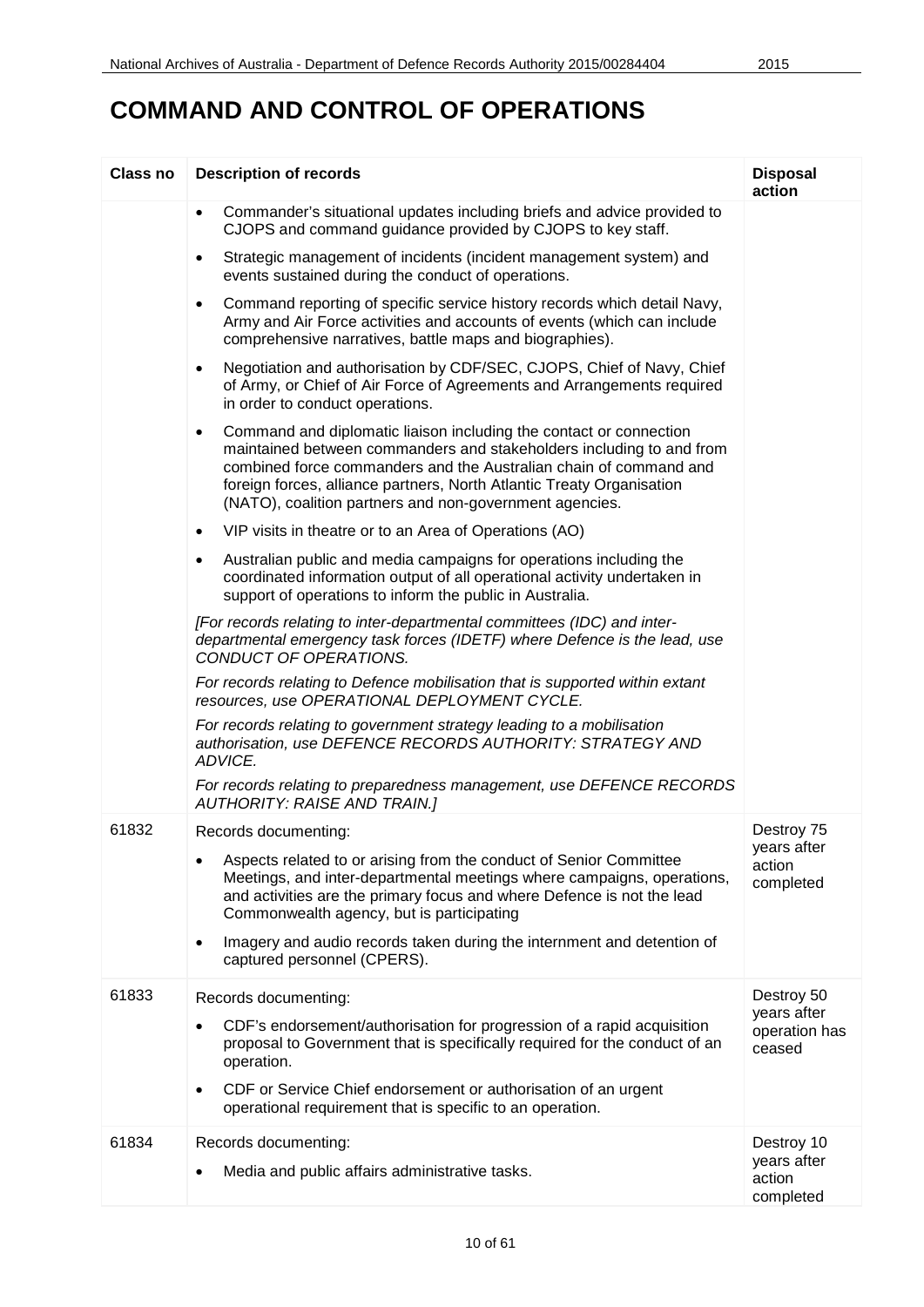| Class no | <b>Description of records</b>                                                                                                                                                                                                   | <b>Disposal</b><br>action                       |
|----------|---------------------------------------------------------------------------------------------------------------------------------------------------------------------------------------------------------------------------------|-------------------------------------------------|
| 61835    | Records documenting:<br>Routine operational administrative tasks supporting the core business<br>$\bullet$<br>Command and control of operations activities, other than those covered in<br>$\bullet$<br>classes 61831 to 61834. | Destroy 5<br>years after<br>action<br>completed |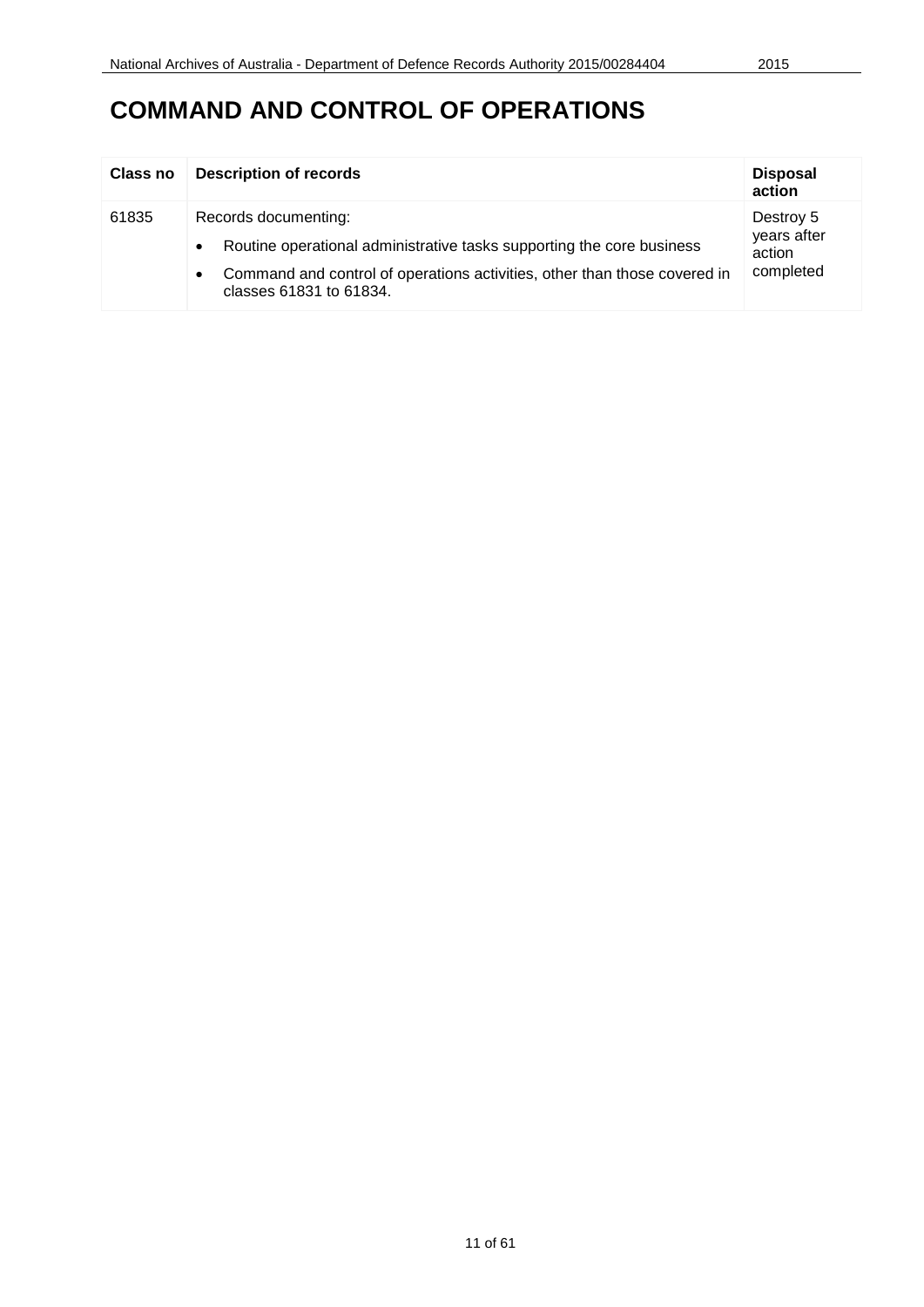The core business associated with implementing and executing operational plans and tasks. Operations can be conducted independently or as part of a campaign. An operation is a designated military activity using lethal and/or non-lethal effects to achieve one or several military strategic end states which are dictated by national strategic objectives. The conduct of an operation must also adhere to legal obligations and constraints.

Integral to the conduct of an operation is the concept of command and control (C2) and the close management of air, space, sea and land capabilities and activities in order to achieve orchestration, coordination and synchronisation of effects across the operational environment.

Operations can be categorised into two broad types of military activities:

- Warlike. Where the application of force is authorised to pursue military objectives and there is an expectation of casualties. This can include a state of declared war, conventional combat operations and peace enforcement operations.
- Non-warlike. Short of warlike and where the application of force is limited to self-defence. Casualties could occur but are not expected. Can include hazardous operations and peacekeeping operations.

The Conduct of Operations focuses on the implementation of operational plans, their adjustment and their physical execution. It covers:

- Preparing for operations
- Organising for operations
- Managing the operational environment
- Planning at the 'current' operations level
- **Executing operations**
- Completing operations.

Operations can be represented as a spectrum of armed conflict ranging from stable peace to general war. Stable peace may degenerate into an unstable situation where two or more factions threaten to use violence to achieve their objectives. Unstable peace may deteriorate into irregular warfare, characterised by terrorism, insurgency, criminality, political and sectarian violence and possibly civil war. At the other end of the spectrum is true inter-state conflict and general war. At any stage within the spectrum the ADF may be required to contribute to humanitarian operations.

Operations and campaigns are planned and conducted with a whole-of-government approach where government departments and agencies work to achieve an integrated government response. The most common mechanism for this is the establishment of a joint task force (JTF) which can coordinate joint force activities within a subordinate area and can liaise and coordinate the activities of one or more of the Services in conjunction with another Government department or non-government organisation.

Planning is conducted by both dedicated Plans staff and by Operations staff at all levels. Plans staff develop broad courses of action with longer time horizons that describe the general schemes of manoeuvre with enough detail to highlight risks and resources. As the time for execution of the operation draws closer, handover of the plan will occur from Plans staff to Operations staff. This handover point will be different depending on the level of the headquarters and the operational context. Operations staff will continue to employ planning techniques or procedures after the handover to adjust the plan to meet changes to the operational environment.

The core tasks include:

- Management and control of operations and tasks
- Operational logs and registers
- Planning by operational staff
- Joint fires support and targeting
- Air operations and joint airspace control
- Maritime and amphibious operations
- Non-combatant evacuation operations
- Information operations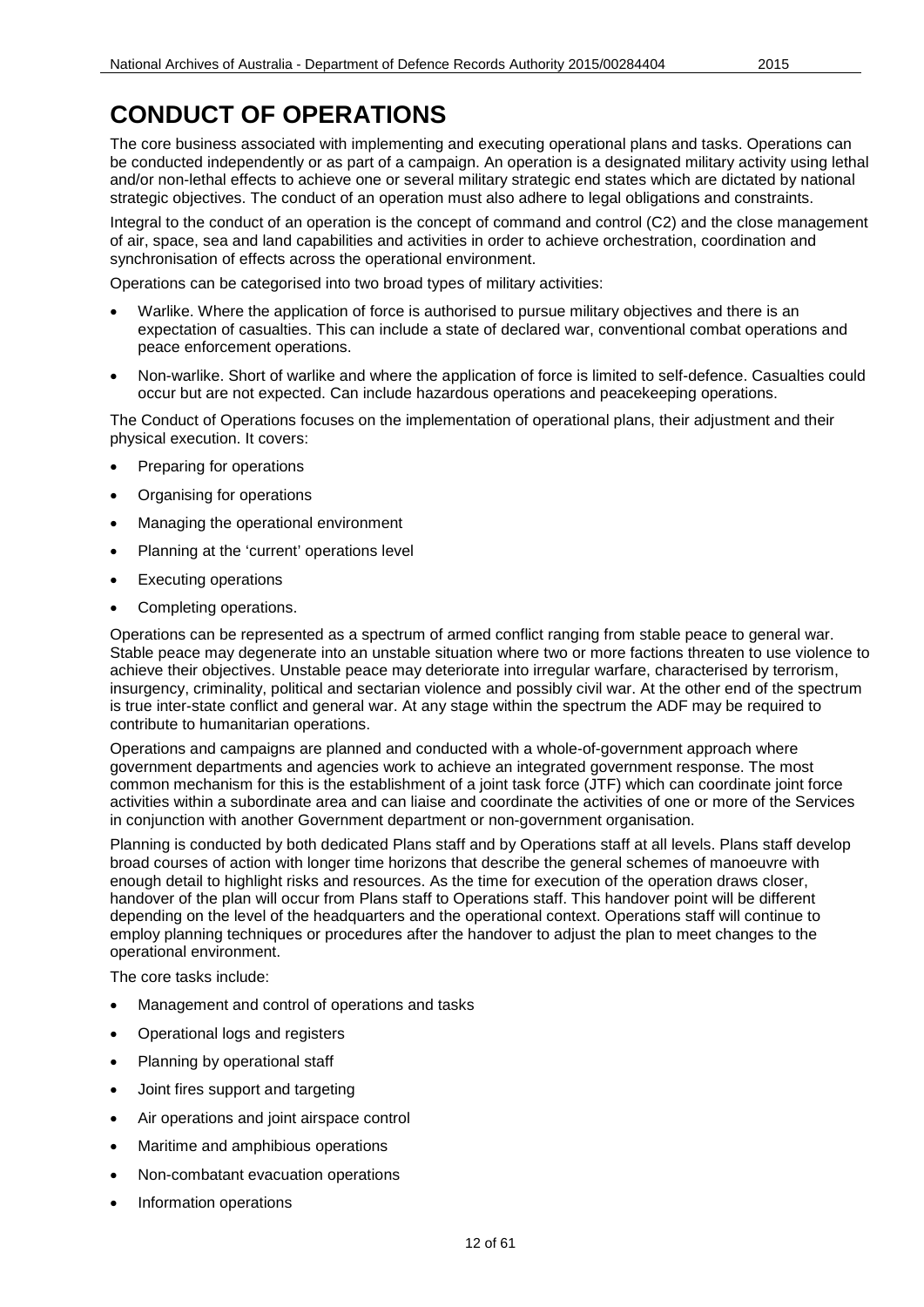- Air accidents and naval disaster investigation operations
- Special operations
- **Exploitation**
- Combat imagery and audio.

The core business is supported by general activities such as:

- Committees and groups
- Directives, instructions, orders and briefs
- **Standard Operating Procedures**
- Liaison and coordination
- Contract management.

*Cross references to other parts of this records authority*

*For Command and Control aspects of operations use COMMAND AND CONTROL OF OPERATIONS.*

*For in depth planning conducted prior to the handover of Plans Branch staff to Operations Branch staff use PLANNING OPERATIONS.*

*For mounting of operations including force preparation, deployment, reception, staging, onwards movement and integration as well as rotation, extraction and return to Australia use OPERATIONAL DEPLOYMENT CYCLE.*

*For intelligence support to operations other than exploitation, human intelligence, interrogation and counter intelligence use INTELLIGENCE, SECURITY AND COMMUNICATIONS FOR OPERATIONS.*

*For personnel, medical, psychological and welfare aspects use PERSONNEL AND HEALTH SUPPORT TO OPERATIONS.*

*For logistics and support to operational elements use LOGISTICS SUPPORT TO OPERATIONS.*

*For financial aspects of operations use FINANCIAL MANAGEMENT OF OPERATIONS.*

| Class no | <b>Description of records</b>                                                                                                                                                                  | <b>Disposal</b><br>action         |
|----------|------------------------------------------------------------------------------------------------------------------------------------------------------------------------------------------------|-----------------------------------|
| 61871    | Records documenting:<br>Committees and groups formed to consider operational issues including<br>Inter-Departmental Emergency Task Forces (IDETF) and Inter-<br>Departmental Committees (IDC). | Retain as<br>national<br>archives |
|          | Decision making, guidance and direction (in the form of orders, instructions,<br>directives) for significant operational activities including:                                                 |                                   |
|          | large scale deliberate operations and missions<br>$\bullet$                                                                                                                                    |                                   |
|          | tasks that have a notable effect on the progress of the overall<br>$\bullet$<br>operation or campaign                                                                                          |                                   |
|          | specific actions and missions likely to have historical significance<br>$\bullet$                                                                                                              |                                   |
|          | significant operational tasks that are likely to be used to substantiate<br>$\bullet$<br>potential future compensation claims.                                                                 |                                   |
|          | Immediate command and control reports and returns of operational tasks<br>where an incident has occurred, which may include:                                                                   |                                   |
|          | contact with opposing forces<br>$\bullet$                                                                                                                                                      |                                   |
|          | own force battle and non-battle deaths or casualties<br>$\bullet$                                                                                                                              |                                   |
|          | damage or destruction of equipment<br>٠                                                                                                                                                        |                                   |
|          | potential for ADF reputation damage                                                                                                                                                            |                                   |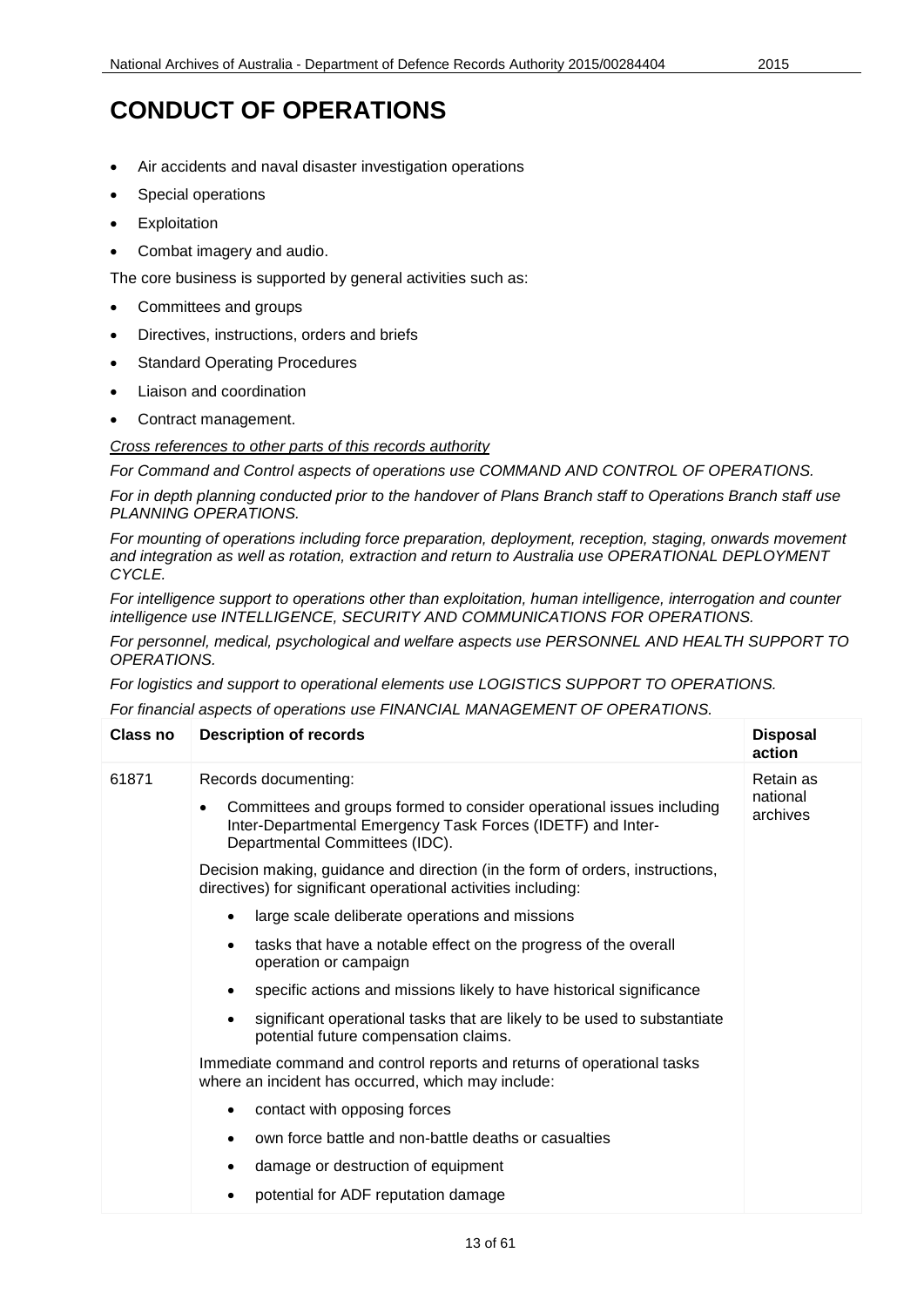| <b>Class no</b> | <b>Description of records</b>                                                                                                                                                                                                                                                                                 | <b>Disposal</b><br>action |
|-----------------|---------------------------------------------------------------------------------------------------------------------------------------------------------------------------------------------------------------------------------------------------------------------------------------------------------------|---------------------------|
|                 | identification of sizeable weapons and equipment caches<br>$\bullet$                                                                                                                                                                                                                                          |                           |
|                 | hostile/opposed ship boardings<br>٠                                                                                                                                                                                                                                                                           |                           |
|                 | occurrence of notifiable incidents and missing or separated<br>٠<br>personnel.                                                                                                                                                                                                                                |                           |
|                 | Logs and registers used to record and track the conduct of ongoing<br>٠<br>operational tasks and missions.                                                                                                                                                                                                    |                           |
|                 | Targeting plans and directives for current operations.<br>$\bullet$                                                                                                                                                                                                                                           |                           |
|                 | Assessment of joint targeting effects including combat assessments,<br>battle damage assessments, weapons effectiveness assessments,<br>collateral damage assessments and re-attack recommendations.                                                                                                          |                           |
|                 | Plans related to airspace control and airspace management.<br>$\bullet$                                                                                                                                                                                                                                       |                           |
|                 | Air-related incidents and near misses.<br>$\bullet$                                                                                                                                                                                                                                                           |                           |
|                 | Planning and conduct of amphibious operations.<br>$\bullet$                                                                                                                                                                                                                                                   |                           |
|                 | Final information operations (IO) products, plans, materials and policies<br>٠<br>including general Information Operations records as well as those related<br>to the specific areas of psychological operations, electronic warfare, civil-<br>military operations, public affairs and counter-intelligence. |                           |
|                 | Air accident and naval disaster investigation operations including the<br>$\bullet$<br>ADF's involvement in multinational investigations, findings and reports<br>and the establishment and participation of committees, panels and forums<br>for these types of operations.                                  |                           |
|                 | Evacuee related aspects of non-combatant evacuee operations including<br>$\bullet$<br>evacuee briefs, registers, cards, nominal rolls, medical treatment reports<br>and refusal of evacuation documents.                                                                                                      |                           |
|                 | Planning and conduct of special operations missions and task including<br>$\bullet$<br>all reports and returns.                                                                                                                                                                                               |                           |
|                 | Combat imagery and audio taken during the conduct of operational tasks<br>where an incident, event or accident has occurred including:                                                                                                                                                                        |                           |
|                 | contact with opposing force                                                                                                                                                                                                                                                                                   |                           |
|                 | own force battle and non-battle deaths or casualties                                                                                                                                                                                                                                                          |                           |
|                 | damage or destruction of equipment<br>$\bullet$                                                                                                                                                                                                                                                               |                           |
|                 | potential for ADF reputation damage<br>٠                                                                                                                                                                                                                                                                      |                           |
|                 | identification of sizeable weapons and equipment caches<br>$\bullet$                                                                                                                                                                                                                                          |                           |
|                 | hostile/opposed ship boardings<br>$\bullet$                                                                                                                                                                                                                                                                   |                           |
|                 | occurrence of notifiable incidents and missing/separated personnel.                                                                                                                                                                                                                                           |                           |
|                 | [For National Security Council (NSC) related records and CDF/CJOPS<br>authorisations use COMMAND AND CONTROL OF OPERATIONS.                                                                                                                                                                                   |                           |
|                 | For records relating to deliberate planning activities prior to the handover to<br>operations staff use PLANNING OPERATIONS.                                                                                                                                                                                  |                           |
|                 | For investigations that are part of a Board of Inquiry or Parliamentary Inquiry<br>use LEGAL AND SERVICE POLICE SUPPORT TO OPERATIONS.]                                                                                                                                                                       |                           |
|                 |                                                                                                                                                                                                                                                                                                               |                           |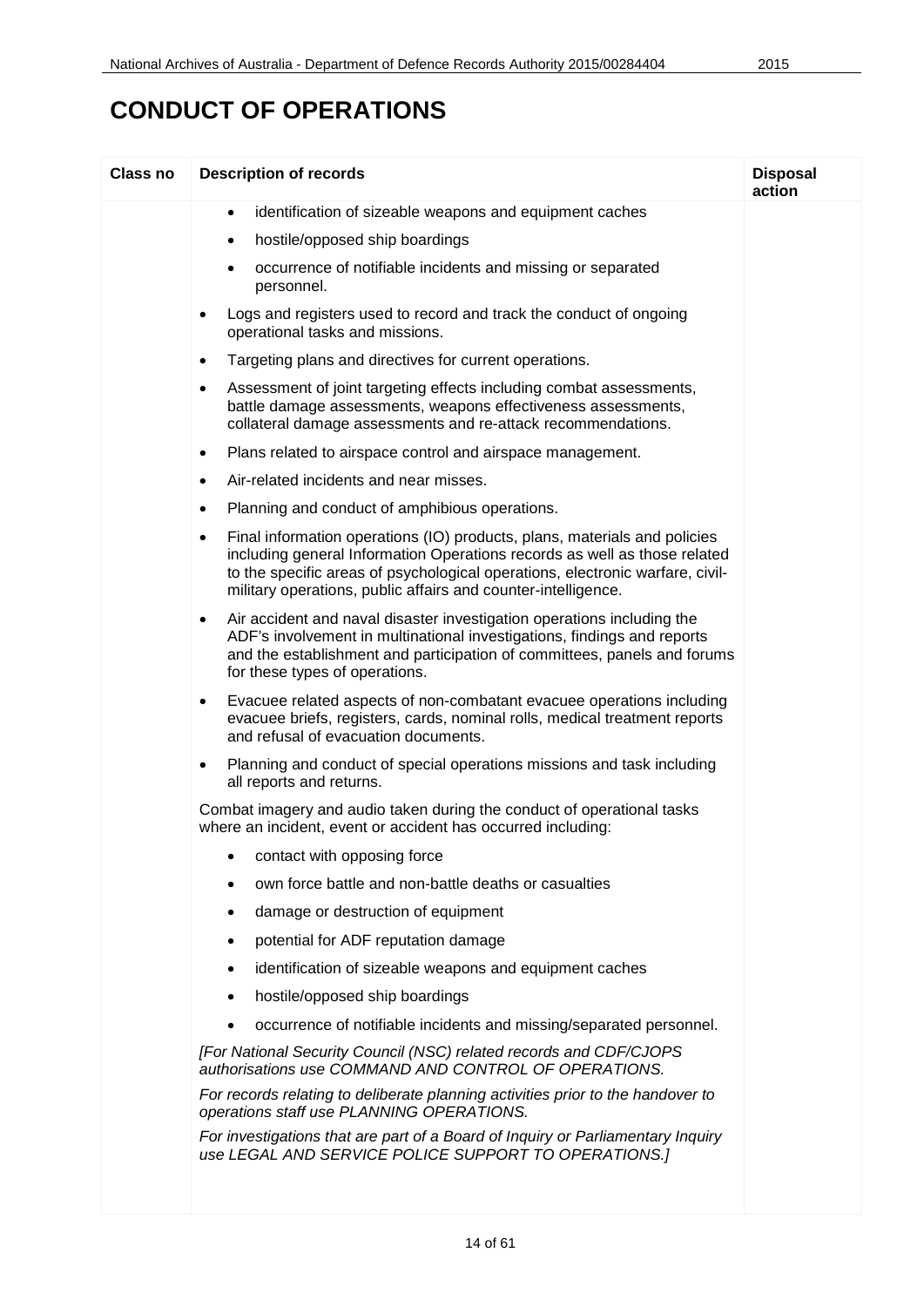| <b>Class no</b> | <b>Description of records</b>                                                                                                                                                                                                                                                                                                                                                                                                                                                                                                                                                                                                                                                                                                                                                                                                                                                                                                                                                                                                                                                                                                                                                                                                                                                       | <b>Disposal</b><br>action                            |
|-----------------|-------------------------------------------------------------------------------------------------------------------------------------------------------------------------------------------------------------------------------------------------------------------------------------------------------------------------------------------------------------------------------------------------------------------------------------------------------------------------------------------------------------------------------------------------------------------------------------------------------------------------------------------------------------------------------------------------------------------------------------------------------------------------------------------------------------------------------------------------------------------------------------------------------------------------------------------------------------------------------------------------------------------------------------------------------------------------------------------------------------------------------------------------------------------------------------------------------------------------------------------------------------------------------------|------------------------------------------------------|
| 61872           | Records documenting:<br>Biometric forensic information of specific individuals collected during<br>٠<br>operations.<br>Initial tactical processing, management and all-corps questioning of<br>$\bullet$<br>captured personnel.<br>Management, monitoring and conduct of interrogation sessions, broader<br>$\bullet$<br>detainee management procedures and information of potential<br>intelligence value derived as a result of interrogation and detainee<br>procedures and processes.                                                                                                                                                                                                                                                                                                                                                                                                                                                                                                                                                                                                                                                                                                                                                                                           | Destroy 75<br>years after<br>operation has<br>ceased |
| 61873           | Records documenting:<br>Currency and operational logs and registers which record, track and<br>$\bullet$<br>provide supervision of information related to operational training currency<br>and the compliance of specific operational requirements and standards.<br>Air mission products including the preparation of air missions and post-<br>$\bullet$<br>mission debriefs including rotary wing, fixed wing and unmanned aerial<br>systems.                                                                                                                                                                                                                                                                                                                                                                                                                                                                                                                                                                                                                                                                                                                                                                                                                                    | Destroy 50<br>years after<br>operation has<br>ceased |
| 61874           | Records documenting:<br>Operational planning products relating to the continual planning process<br>$\bullet$<br>conducted by operations staff once responsibility has been handed over<br>from dedicated planning teams/branches.<br>Specific procedures (SOPs), techniques, tactics and procedures (TTPs)<br>$\bullet$<br>that are particular to that operation or theatre or have been adapted from<br>standard doctrine and procedures to meet unique operational<br>requirements and situations.<br>Review, refinement or adjustment of targeting plans conducted<br>$\bullet$<br>throughout the conduct of operations.<br>Management of human intelligence cases and sessions and the reporting<br>$\bullet$<br>of information of potential intelligence value derived as a result of human<br>intelligence activities.<br>Site exploitation of operational locations where criminal or follow-on<br>$\bullet$<br>investigative procedures have taken place.<br>Operational exploitation using technical means including chemical<br>$\bullet$<br>analysis, weapons exploitation data, material exploitation data and<br>technical reports.<br>[For records relating to deliberate planning activities prior to the handover to<br>operations staff use PLANNING OPERATIONS.] | Destroy 20<br>years after<br>operation has<br>ceased |
| 61875           | Records documenting:<br>Decision making, guidance and direction (in the form of orders, directives,<br>$\bullet$<br>instructions and briefs) provided for operational activities other than those<br>covered in class 61871.<br>Planned and impromptu specialist working groups held as part of the<br>$\bullet$<br>routine operational battle rhythm.<br>Immediate command and control reports and returns of operational tasks<br>$\bullet$<br>(air, sea or land) where no incidents have occurred (routine reports and                                                                                                                                                                                                                                                                                                                                                                                                                                                                                                                                                                                                                                                                                                                                                           | Destroy 10<br>years after<br>operation has<br>ceased |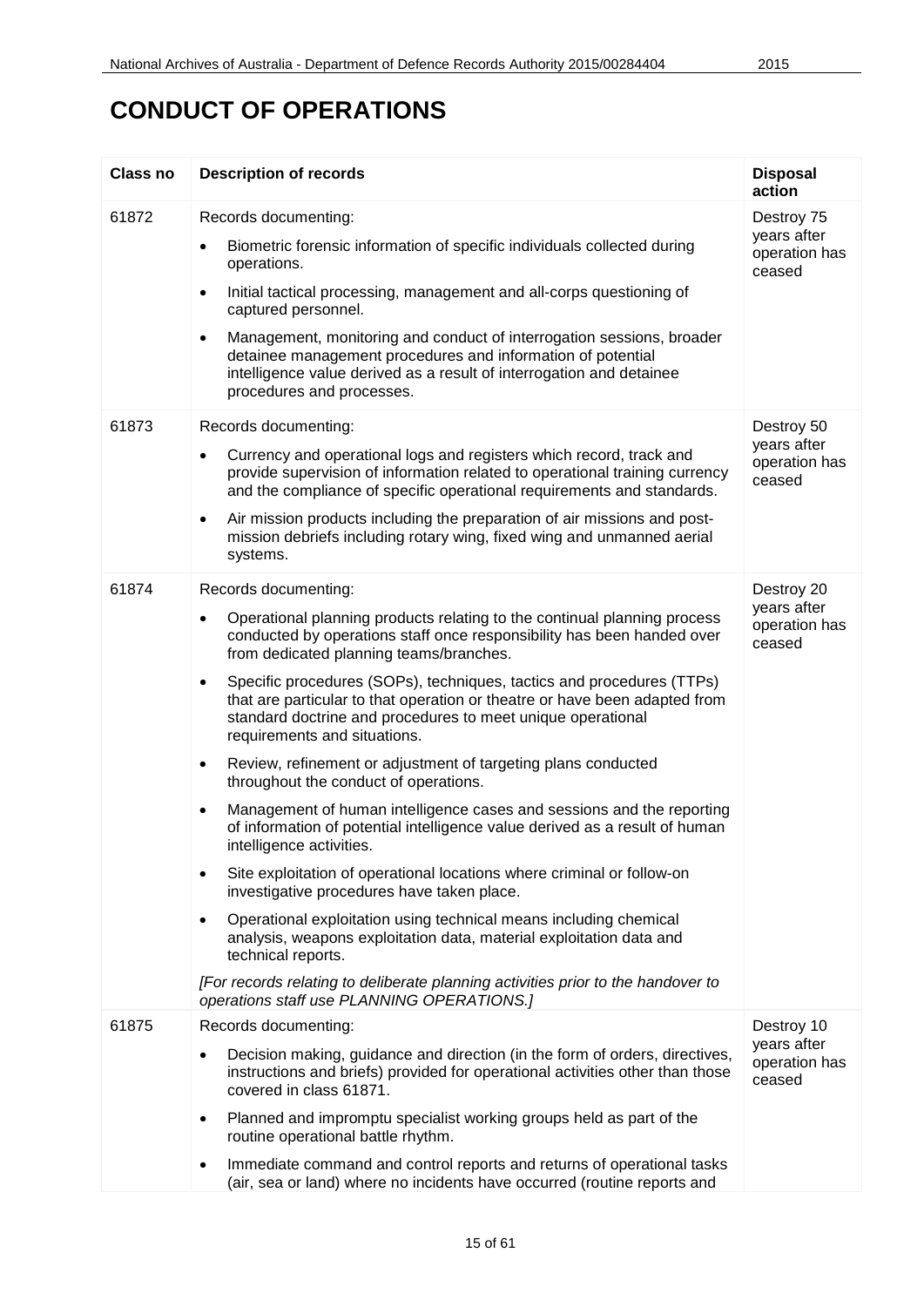| <b>Class no</b> | <b>Description of records</b>                                                                                                                                                                                                                                                                                                                                                                             | <b>Disposal</b><br>action                                  |
|-----------------|-----------------------------------------------------------------------------------------------------------------------------------------------------------------------------------------------------------------------------------------------------------------------------------------------------------------------------------------------------------------------------------------------------------|------------------------------------------------------------|
|                 | return).                                                                                                                                                                                                                                                                                                                                                                                                  |                                                            |
|                 | Liaison and Coordination within Defence between operational elements<br>$\bullet$<br>and headquarters, with other external headquarters, coalition partners,<br>liaison officers, embedded officers, and other government agencies<br>relating to the conduct of current operations, collaboration and information<br>sharing, discussions and integration and synchronisation of operational<br>effects. |                                                            |
|                 | Routine air planning and tasking processes.<br>$\bullet$                                                                                                                                                                                                                                                                                                                                                  |                                                            |
|                 | Drafting (but not final products) of Information Operations products, plans,<br>$\bullet$<br>materials and policies including those related to psychological operations,<br>electronic warfare, civil-military operations, public affairs and counter-<br>intelligence.                                                                                                                                   |                                                            |
|                 | Site exploitation of operational locations where no criminal or follow-on<br>$\bullet$<br>investigative procedures have taken place.                                                                                                                                                                                                                                                                      |                                                            |
|                 | [For records relating to deliberate planning activities prior to the handover to<br>operations staff use PLANNING OPERATIONS.]                                                                                                                                                                                                                                                                            |                                                            |
| 61876           | Records documenting:                                                                                                                                                                                                                                                                                                                                                                                      | Destroy 7                                                  |
|                 | Management of the performance of work or the provision of a niche<br>$\bullet$<br>capability by external contractors, vendors, providers or consultants on<br>deployed operations.                                                                                                                                                                                                                        | years after<br>completion or<br>termination of<br>contract |
| 61877           | Records documenting:                                                                                                                                                                                                                                                                                                                                                                                      | Destroy 5                                                  |
|                 | Local negotiations and understandings with coalition partners, local<br>٠<br>authorities, other government agencies or any other external stakeholders<br>relating to the conduct of operations.                                                                                                                                                                                                          | years after<br>operation has<br>ceased                     |
| 61878           | Records documenting:                                                                                                                                                                                                                                                                                                                                                                                      | Destroy 5                                                  |
|                 | Administration and coordination relating to the management of<br>$\bullet$<br>committees and groups which are formed to consider operational tempo,<br>situational understanding, operational progress and other key issues such<br>as national imperatives, media issues, reporting issues, human factors,<br>and synchronisation.                                                                       | years after<br>action<br>completed                         |
| 61879           | Records documenting:                                                                                                                                                                                                                                                                                                                                                                                      | Destroy after                                              |
|                 | Systems data or information related to the planning, control and execution of<br>operations that is routine in nature and is not required as evidence.                                                                                                                                                                                                                                                    | confirmation<br>that there are<br>no exceptional           |
|                 | Joint fires support systems data<br>$\bullet$                                                                                                                                                                                                                                                                                                                                                             | events or<br>incidents                                     |
|                 | Joint airspace control systems data                                                                                                                                                                                                                                                                                                                                                                       | recorded                                                   |
|                 | Aviation sensor (aviation sensors, surveillance and collection data)                                                                                                                                                                                                                                                                                                                                      |                                                            |
|                 | Maritime specific control systems data                                                                                                                                                                                                                                                                                                                                                                    |                                                            |
|                 | Maritime sensor (maritime sensor, surveillance and collection data).                                                                                                                                                                                                                                                                                                                                      |                                                            |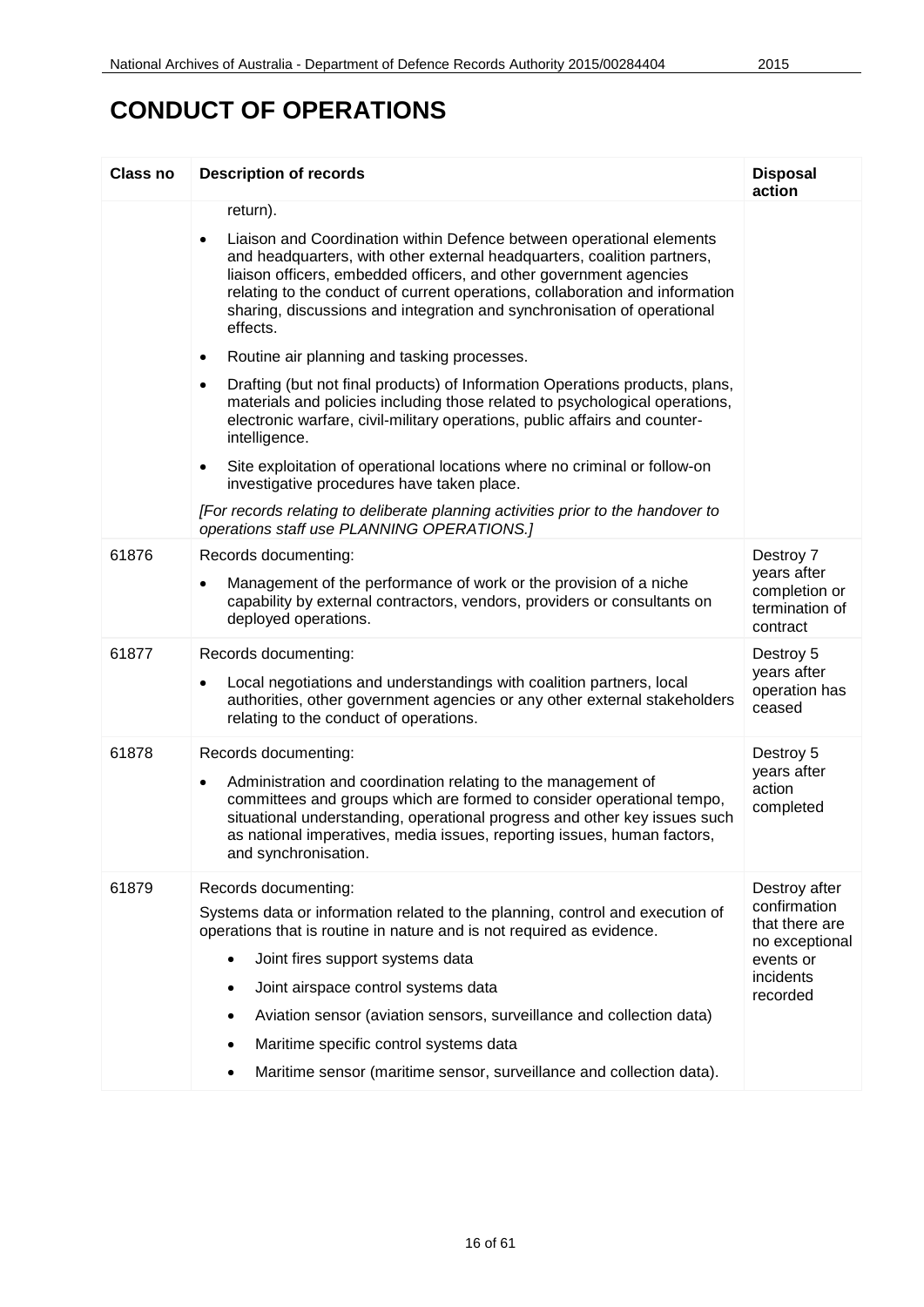The core business of managing Defence's financial resources for operations. Financial management of operations includes:

- Budgeting and financial reporting
- General transactions and accounting
- Policy governance and audit coordination
- Treasury, banking and tax.

Financial management is comprised of two mutually supporting core processes. They are financing and financial services.

Financing encompasses the planning and execution stages of the operation, which covers:

- Preparation of financial estimates and financial management plan for the operation
- Government approval of operational funding arrangements, including requests for supplementary funding
- Cost capture
- Management of recovery arrangements
- Reporting expenditure to Government.

Financial services comprises the financial support provided to units, commanders and personnel on operations. These services include:

- Financial advice and support
- Managing financial delegations
- Supporting the procurement of materiel, goods and services
- Managing official bank accounts
- Financial aspects of stores accounting
- Claims processing
- Cash office services
- Support to non-public monies accounts.

The finance framework for operations is currently governed by but not limited to the following legislation:

- Defence Act 1903 (Defence Act)
- Financial Management and Accountability Act 1997 (FMA Act), prior to 30June 2014.
- Public Governance, Performance and Accountability Act 2013 (PGPA Act), which was effective from 01 July 2014.

Defence is allocated finances in a budget, currently managed through the Defence Management and Finance Plan (DMFP). The DMFP provides oversight of Defence planning and financing strategies. As a compendium of information attached to Defence's annual Portfolio Budget Submission, it is intended to help Ministers make informed strategic and budgetary decisions regarding Defence by bringing into one document the expected financial position of the portfolio taking into account existing commitments and proposed new investments.

The framework for costing of operations is part of the Financial Planning and Budget Framework which mandates the use of a suite of templates for collation and final analysis before gaining government approvals. The financial impact on Defence of mobilisation and the subsequent conduct of major operations may be reduced by government supplementation funding.

The Government's established practice is to supplement Defence for the net additional cost of operations on a 'no-win no-loss' basis. In simple terms, extra funding is provided to meet the costs over and above those that would have been incurred by the force elements had they not been deployed.

From a financial costing approach, there are two levels of operational commitments based on the concept of supplementation funding. Defence receives supplementation for the net additional cost of major operations, with a nominal current net threshold of \$10,000,000 used to distinguish between minor and major operations.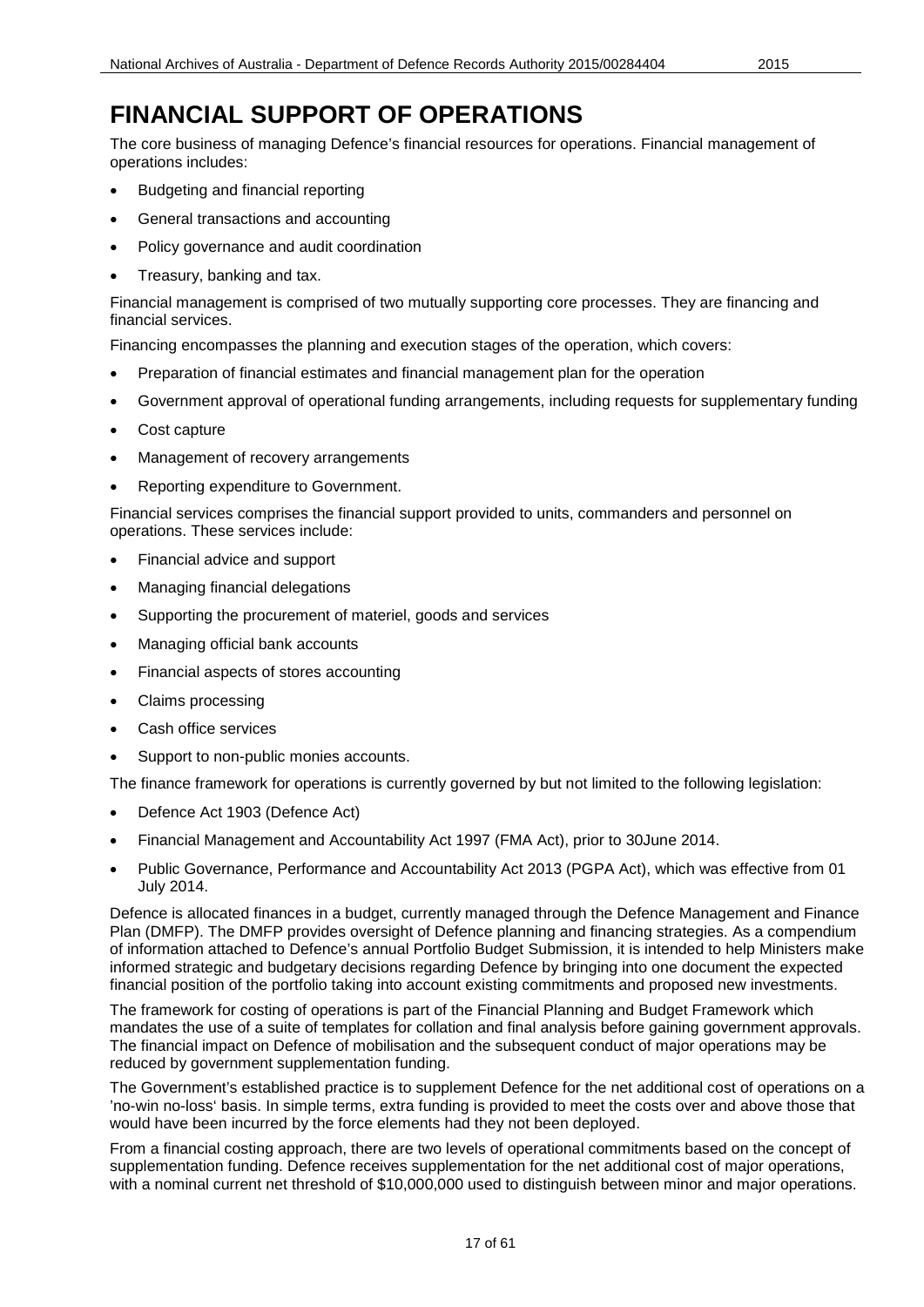Minor operations - net additional costs are absorbed by groups, although group heads or executives can seek funding through the Workforce and Financial Management Committee as part of the savings and efficiencies process, if they are unable to absorb these costs.

Major operations - supplementation is sought from Government for the net additional cost (NAC) of the operation, including any associated rapid acquisitions of capability. The Chief Finance Officer is responsible for reviewing the consolidated NAC estimates and securing Department of Finance agreement to the costs.

The core tasks include:

- Management of prisoner of war accounts
- Management of non-public monies accounts in an operational setting
- Claims against the Commonwealth
- Contingent liabilities in an operational setting
- Management of captured currency
- Destruction of currency
- FMA Act Regulation 10 compliance or equivalent
- Payment of public money to foreign forces (outside the wire payments)
- Security, storage and transportation of public money
- Tactical payment scheme
- Improper use of public money, liability and loss of public property
- Gifts, hospitality and sponsorship
- Acquisition of equipment, goods and services
- Contract management
- **Leasing**
- Operational procurement
- Cash advance, imprest or bulk funds certificate.

The core business is supported by general activities such as:

Liaison and coordination

*Cross references to other areas of this records authority*

*For decisions relating to operational procurement and official hospitality use COMMAND AND CONTROL OF OPERATIONS.*

#### *Cross references to AFDA Express records authority*

*For accounting; agreements and arrangements; asset registers and non-public monies accounts; audit; budgeting/estimates; compliance; financial advice; financial reporting; financial statements; fraud; general financial delegations and appointments; handbooks, manuals and procedures; legal services; meetings and working groups; payments; planning; polices directives and instructions; purchase of foreign currency; risk management; and treasury management, use AFDA Express – FINANCIAL MANAGEMENT*

*Cross references to other Defence records authorities*

*For records relating to the acquisition of military capability systems, use CAPABILITY DEVELOPMENT, ACQUISITION AND DISPOSAL.*

*For payment of salaries, group certificates, tax declaration forms, and records of superannuation deductions for personnel assigned on operations, use MILITARY PERSONNEL, HEALTH, WELFARE AND CLAIMS.*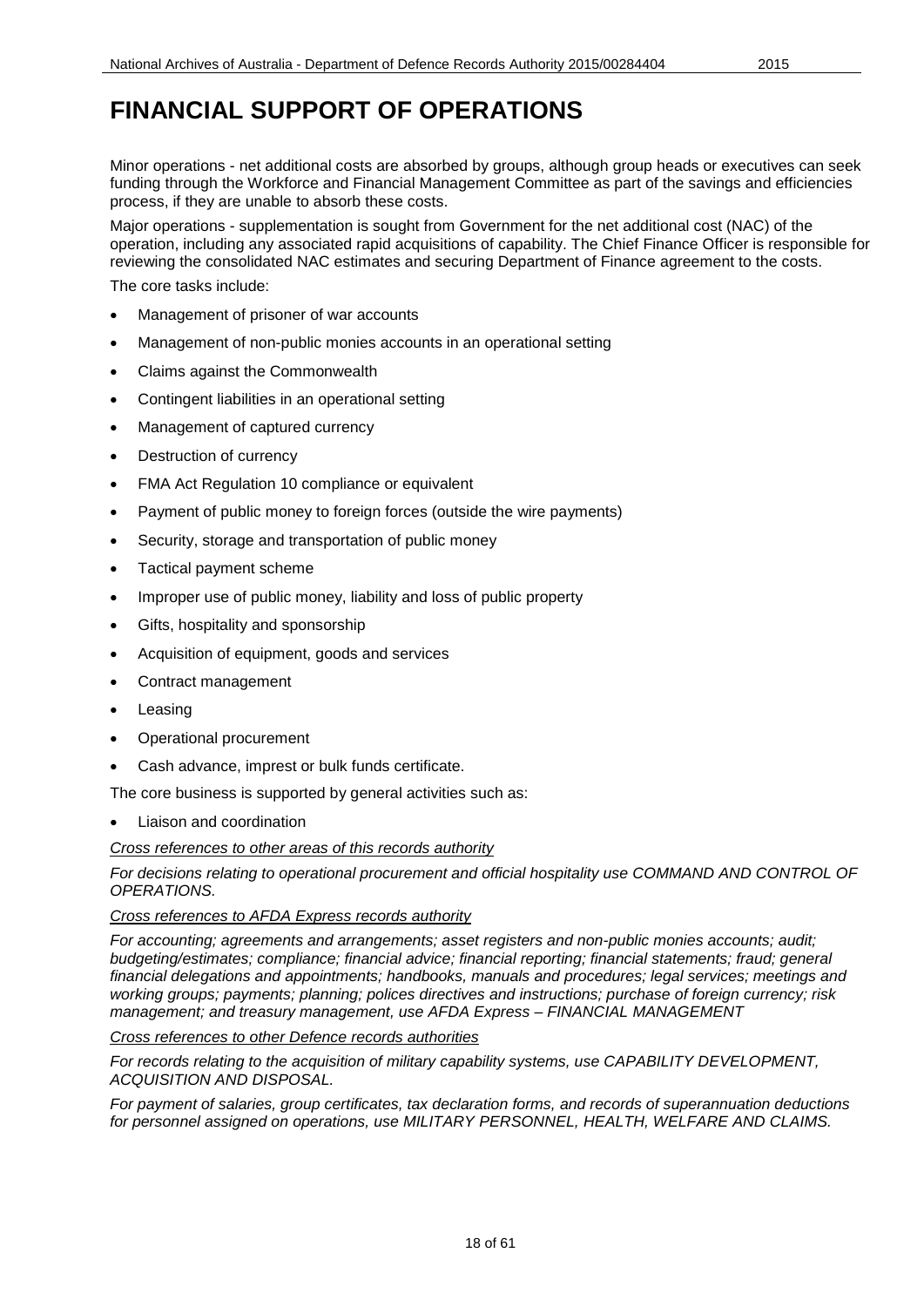| Class no | <b>Description of records</b>                                                                                                                                                                                                                                                                                                                                                                                                                                                                                                                                                                                                                                                                                                                                                                                                | <b>Disposal</b><br>action                            |
|----------|------------------------------------------------------------------------------------------------------------------------------------------------------------------------------------------------------------------------------------------------------------------------------------------------------------------------------------------------------------------------------------------------------------------------------------------------------------------------------------------------------------------------------------------------------------------------------------------------------------------------------------------------------------------------------------------------------------------------------------------------------------------------------------------------------------------------------|------------------------------------------------------|
| 61893    | Records documenting:<br>Overarching financial management plans for operations.<br>Establishment and implementation of financial policies directives and<br>$\bullet$<br>instructions relevant to operations.<br>Management of committees relating to financial aspects of operations.<br>$\bullet$<br>Receipt of all financial personal effects taken from captured personnel and<br>$\bullet$<br>the ownership of finances of captured personnel.<br>Captured personnel trust account.<br>$\bullet$<br>Captured currency registers and notes.<br>$\bullet$<br>Destruction of currency on operations including the destruction schedule<br>(for notes) disposal schedule (for coins), witness statements if required,<br>and investigation reports.<br>[For captured personnel and exploitation, use CONDUCT OF OPERATIONS.] | Retain as<br>national<br>archives                    |
| 61894    | Records documenting:<br>Waiver of debt for Defence supplied goods and services provided in<br>$\bullet$<br>support of an operation.<br>Application, investigation, determination and provision of an act of grace<br>payments.                                                                                                                                                                                                                                                                                                                                                                                                                                                                                                                                                                                               | Destroy 75<br>years after<br>operation has<br>ceased |
| 61895    | Records documenting:<br>All contingent liabilities recorded during or related to an operation.<br>$\bullet$<br>Rapid acquisition or urgent operational requirement processes for<br>$\bullet$<br>operations.<br>[For decisions relating to operational procurement, use COMMAND AND<br>CONTROL OF OPERATIONS.]                                                                                                                                                                                                                                                                                                                                                                                                                                                                                                               | Destroy 50<br>years after<br>operation has<br>ceased |
| 61896    | Records documenting:<br>Special accounts used for operations.<br>$\bullet$                                                                                                                                                                                                                                                                                                                                                                                                                                                                                                                                                                                                                                                                                                                                                   | Destroy 20<br>years after<br>action<br>completed     |
| 61897    | Records documenting:<br>Manuals and handbooks that detail procedures supporting the financial<br>$\bullet$<br>management function on operations.<br>FMA Act Regulation 10 or equivalent which is the identification of future<br>$\bullet$<br>spending beyond the current financial year and the documents/reports that<br>support the requirement to create a contingent liability on operations (this<br>excludes the contingent liability itself).<br>Preparation and payment of money to foreign forces.<br>$\bullet$<br>Asset registers of donations and gifts.                                                                                                                                                                                                                                                         | Destroy 15<br>years after<br>operation has<br>ceased |
| 61898    | Records documenting:<br>Management of debt recovery on operations.<br>$\bullet$<br>Misappropriation or improper use of public money on operations.<br>$\bullet$<br>Management of donations of money or equivalent value gifts to and by the<br>$\bullet$                                                                                                                                                                                                                                                                                                                                                                                                                                                                                                                                                                     | Destroy 15<br>years after<br>action<br>completed     |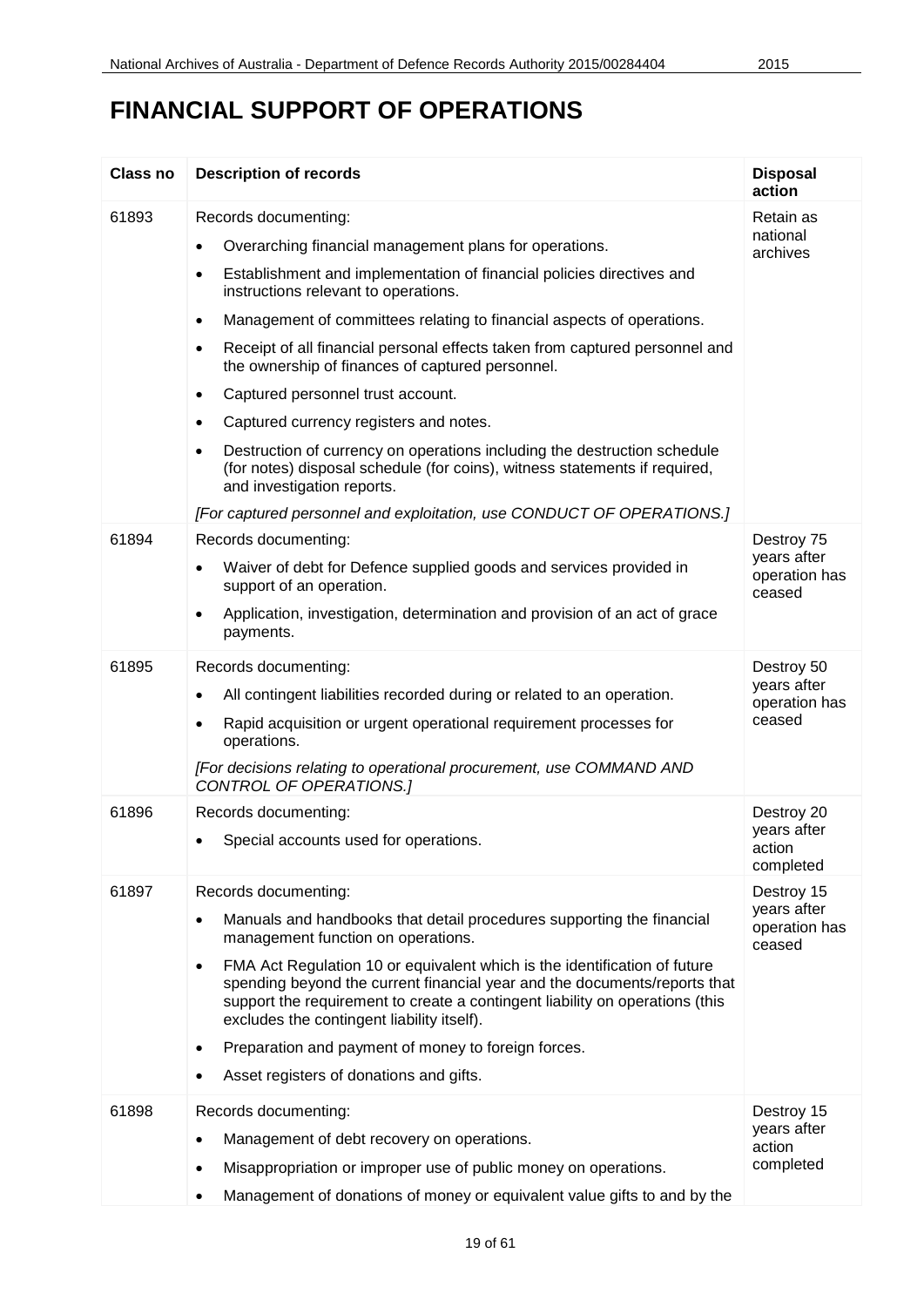| <b>Class no</b> | <b>Description of records</b>                                                                                                                                                                                                                                                                                                                                                                                                                                                                                                                                                                                                   | <b>Disposal</b><br>action                                                                         |
|-----------------|---------------------------------------------------------------------------------------------------------------------------------------------------------------------------------------------------------------------------------------------------------------------------------------------------------------------------------------------------------------------------------------------------------------------------------------------------------------------------------------------------------------------------------------------------------------------------------------------------------------------------------|---------------------------------------------------------------------------------------------------|
|                 | ADF on operations.                                                                                                                                                                                                                                                                                                                                                                                                                                                                                                                                                                                                              |                                                                                                   |
|                 | Disposal of gifts received by personnel whilst on operations.                                                                                                                                                                                                                                                                                                                                                                                                                                                                                                                                                                   |                                                                                                   |
| 61899           | Records documenting:<br>Formal or overarching internal and external reports for the financial<br>management of operations including reports made in response to a<br>statutory obligation and reports required for submission on a regular basis.                                                                                                                                                                                                                                                                                                                                                                               | Destroy 10<br>years after<br>operation has<br>ceased                                              |
| 61900           | Records documenting:<br>Budget estimates and associated records prepared for external approval.<br>$\bullet$<br>Advice relating to the development of agreements and arrangements that<br>$\bullet$<br>have financial management implications or require financial delegate<br>approval.<br>Development and issue of tender documentation, the evaluation of<br>$\bullet$<br>tenders received against selection criteria, post-offer negotiations and due<br>diligence checks.<br>Bulk funds certificate.                                                                                                                       | Destroy 10<br>years after<br>action<br>completed                                                  |
| 61901           | Records documenting:<br>Acquisition of equipment, goods and services where there is no tender or<br>$\bullet$<br>contracting-out process (for example where the cost of the acquisition is<br>below the threshold for tendering or where a purchase is made against a<br>period contract).<br>Internal fund allocations (cash advance or imprest) including restrictions<br>$\bullet$<br>and variations to funding allocations, and the documented approval to<br>establish an advance by the approved delegate.<br>Safehand transportation, security arrangements and transport of public<br>$\bullet$<br>money on operations. | Destroy 7<br>years after<br>action<br>completed                                                   |
| 61902           | Records documenting:<br>Simple contracts resulting from tenders and supporting records.<br>٠<br>Contract management relating to any supplied goods and services to<br>$\bullet$<br>Defence in support of an operation.<br>Leasing of items, equipment, accommodation, premises or real estate, or<br>$\bullet$<br>the charter of services relating to operations.                                                                                                                                                                                                                                                               | Destroy 7<br>years after<br>completion or<br>termination of<br>contract or<br>lease or<br>charter |
| 61903           | Records documenting:<br>Financial advisers post operational report (POR) or equivalent which<br>$\bullet$<br>relates discrete financial adviser activities, initiatives, issues and concerns<br>relating to the period of deployment.<br>Tactical payment scheme or equivalent including administrative<br>٠<br>documentation of sub-advance, details of the incident relating to the<br>payment, investigations, and consolidation reporting.                                                                                                                                                                                  | Destroy 7<br>years after<br>operation has<br>ceased                                               |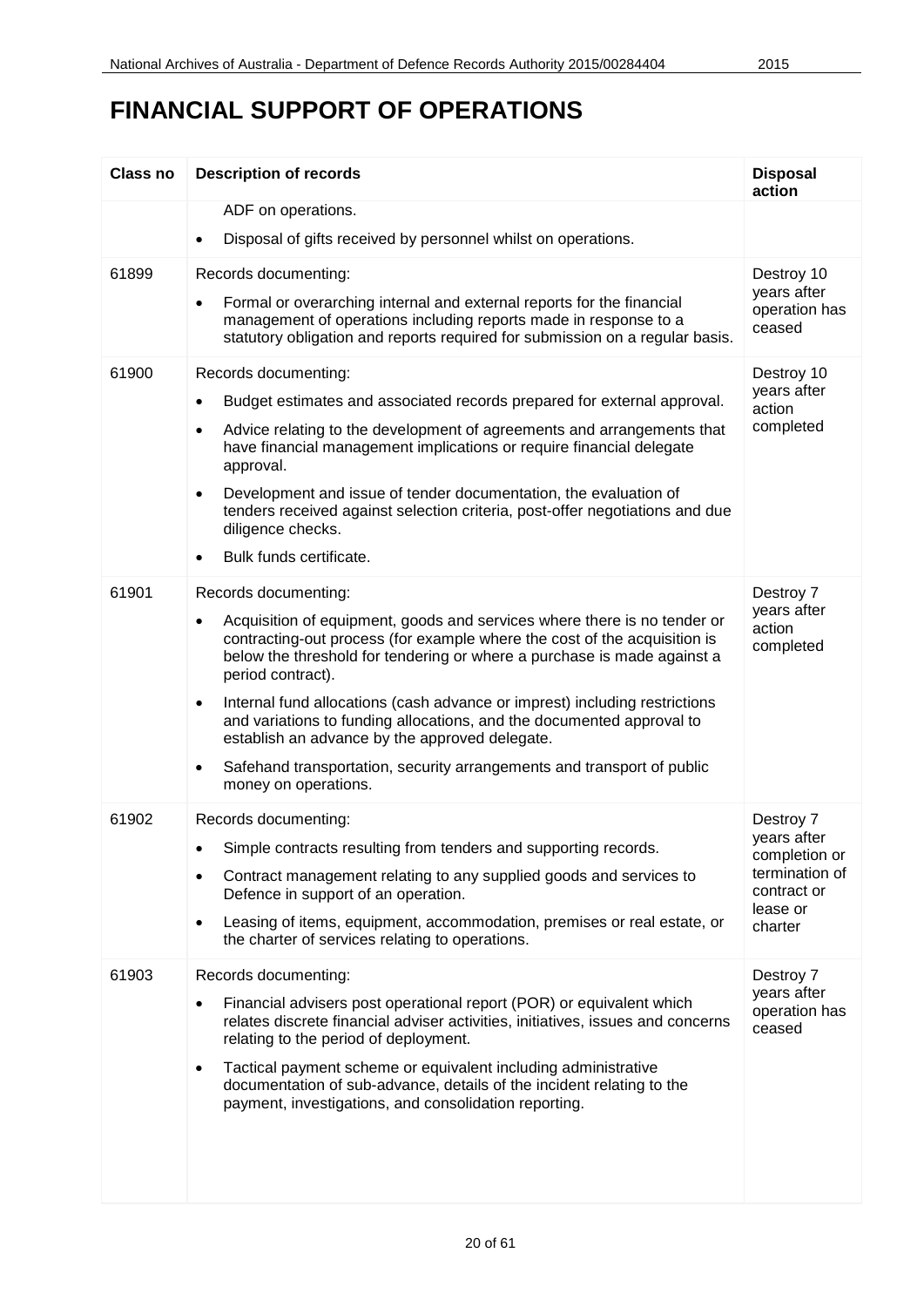| Class no | <b>Description of records</b>                                                                                                                                                                                                                                                                                                                                                                                                               | <b>Disposal</b><br>action                                                                               |
|----------|---------------------------------------------------------------------------------------------------------------------------------------------------------------------------------------------------------------------------------------------------------------------------------------------------------------------------------------------------------------------------------------------------------------------------------------------|---------------------------------------------------------------------------------------------------------|
| 61904    | Records documenting:<br>Unsuccessful tenders or a tender process where there is no suitable<br>$\bullet$<br>bidder or the process is discontinued.                                                                                                                                                                                                                                                                                          | Destroy 5<br>years after<br>tender<br>process<br>completed or<br>decision not to<br>continue is<br>made |
| 61905    | Records documenting:<br>Selection and retrofitting of operations financial system requirements.<br>Liaison and maintenance of regular or routine contact between<br>$\bullet$<br>stakeholders, planners and other staff members (including contactors)<br>regarding financial matters on operations.<br>Warrantees and guarantees relating to finance.<br>$\bullet$<br>Administration relating to general financial reporting.<br>$\bullet$ | Destroy 5<br>years after<br>action<br>completed                                                         |
| 61906    | Records documenting:<br>Routine operational administrative tasks supporting the core business<br>$\bullet$<br>Financial support to operations activities, other than those covered in<br>$\bullet$<br>classes 61893 to 61905.                                                                                                                                                                                                               | Destroy when<br>reference<br>ceases                                                                     |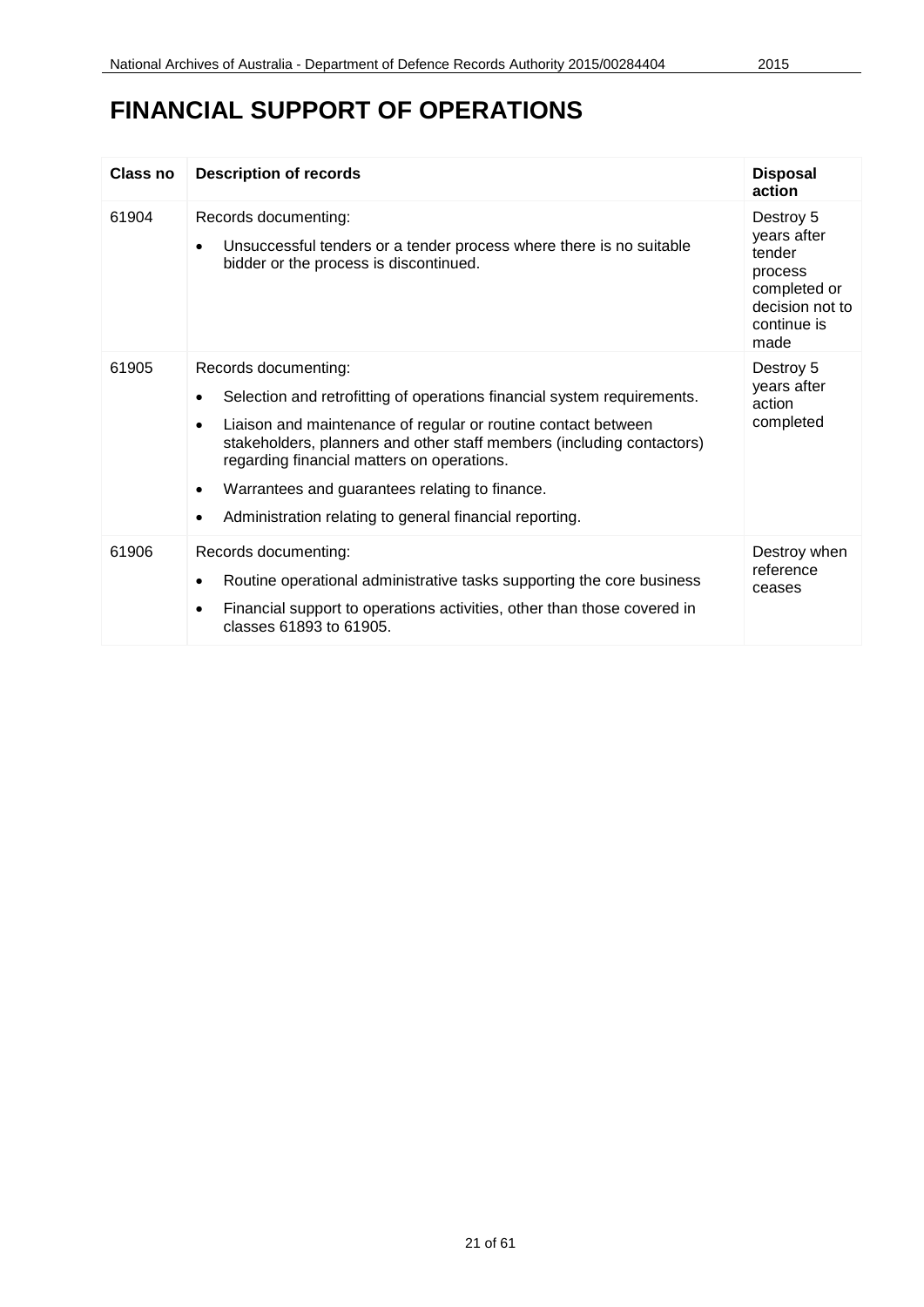Defence requires a wide range of intelligence on which to base plans and decisions. The Australian intelligence community and other ADF elements are involved in providing this intelligence. National level agencies provide intelligence support to Defence and conversely, Defence intelligence elements contribute to the wider national intelligence effort. Intelligence supports, informs and enhances decision making. It is driven by leadership direction and adds value to information about the environment, the adversary and other stakeholders. The relationship between leadership, operations and plans staff and intelligence staffs is critical to mission success.

Intelligence involves evaluation, analysis, integration and interpretation of disparate pieces of information and existing intelligence, to try to clarify a situation and produce meaningful conclusions, assessments, and predictions. Intelligence requirements are questions while information requirements are answers. Intelligence supports and overlaps all levels of command and occurs at all levels – strategic, operational and tactical. Service Headquarters all have staff elements for the provision of advice to the Service Chiefs regarding intelligence and security policy, as well as single-Service responsibilities for intelligence resource commitments and capability development.

Intelligence supports planning and operations, and counters hostile or potentially hostile intelligence threats, which seek to gain information about ADF capabilities and intentions, exploit vulnerabilities and strike at personnel and facilities. Subjects of intelligence include:

- Biographic intelligence
- Counter intelligence
- Cultural or sociological intelligence
- Economic intelligence
- Geographic intelligence
- Health or medical intelligence
- Infrastructure intelligence
- Logistics intelligence
- Political intelligence
- Scientific and technical intelligence
- Security intelligence
- Targeting intelligence
- Threat forces or armed forces intelligence.

The gathering of information during the collection phase is done through sources and agencies (SANDA). Collection sources can be grouped into several primary disciplines:

- Geospatial intelligence
- Signals intelligence
- Human intelligence (HUMINT)
- Open source intelligence
- Acoustic intelligence
- Measurement and signature intelligence
- Imagery intelligence
- Document and media intelligence
- Technical intelligence.

Collection assets operate across the operational environment domains of land, maritime, air, space, cyber, electromagnetic spectrum and information. Domains are overlapping and interrelated, so assets will often be employed in a number of domains simultaneously.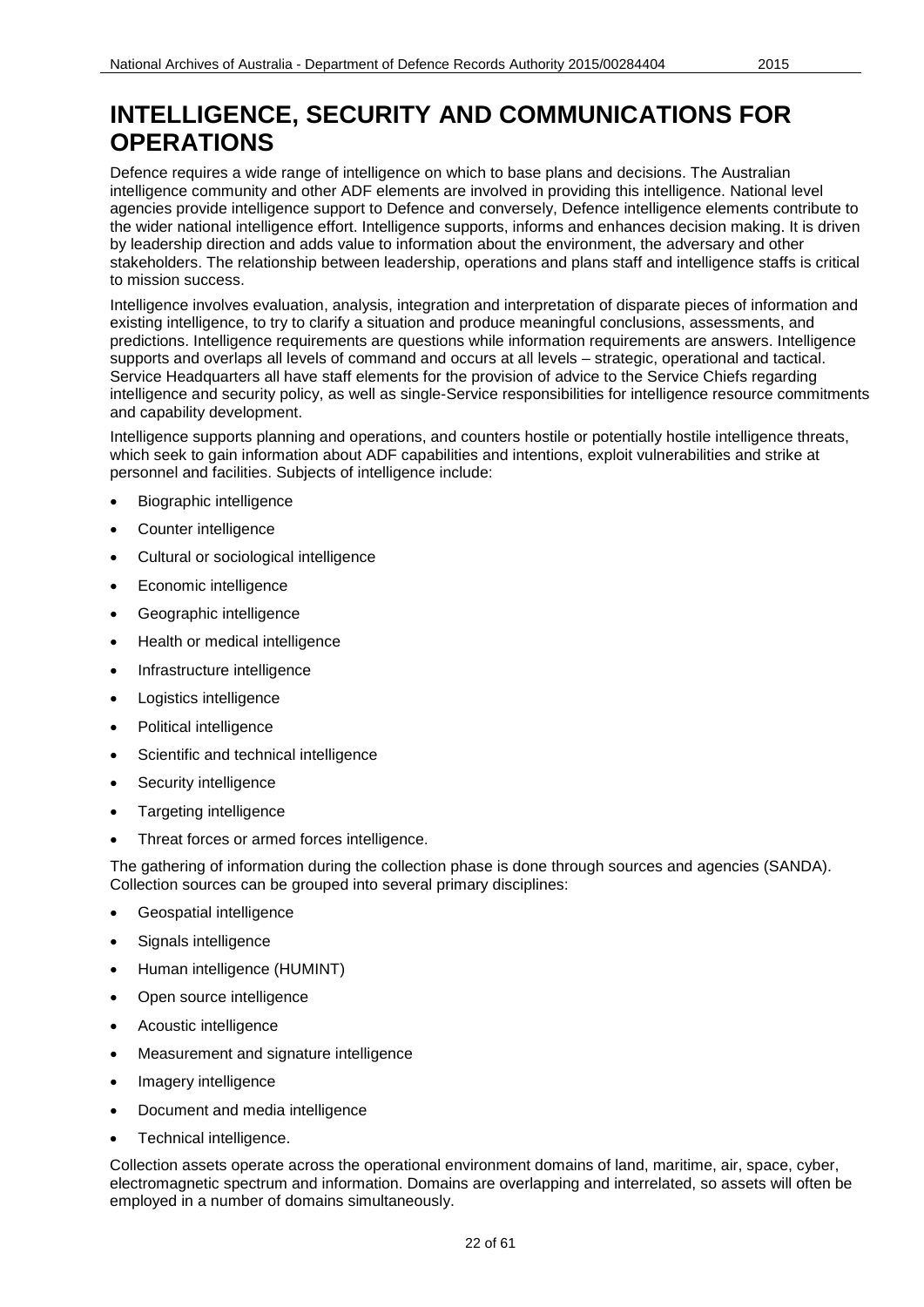The intelligence cycle involves four primary phases of activity – direction, collection, processing and dissemination. Joint intelligence preparation of the operational environment (JIPOE) is a systematic, dynamic process for analysing the total environmental effects on operations and the threats to that operation, particularly the capability and intent of armed adversaries, considering the dimensions of space and time. JIPOE supports staff planning and informed decision making in military appreciation process (MAP).

Security is the measures taken by command to protect itself from espionage, sabotage, subversion, observation, annoyance or surprise. The intent is the protection of people, information, property and activities to ensure the consistent proper functioning of Defence through the continuum of Defence activities. Security is considered from the outset of any Defence activity; from planning to deploying forces, to the conduct of operations and its conclusion.

Information security is about administering guidelines and standards for the protection of Australian Government information and communications technology (ICT) and ADF ICT networks and information systems from unauthorised access and other potential threats on operations, and during the conduct of other Defence business. It includes providing material, advice, and other assistance on matters relating to the security and integrity of information that is stored, processed, or communicated by electronic or similar means. It includes cryptology and compliance monitoring on operations. Communication and information systems (CIS) have two system components, mainly for data communication and information processing and presentation. The ability to operate CIS with other agencies both domestically and internationally is a key Defence capability enabler. Whether Defence is acting cooperatively with another Australian Government agency or operating as part of a multi-national force, the ability to exchange records quickly and confidently is essential.

The core tasks include:

- Technical control for communication, information systems, intelligence systems and processes for operations
- Official information exchange
- Specific intelligence products
- Signals intelligence
- Technical documents, media and open source intelligence products
- Geospatial and imagery, measurement and signature and acoustic intelligence products
- Joint Intelligence Preparation of the Operating Environment
- Intelligence cycle direction, collection, processing and dissemination
- Standing collection requirements
- ICT accreditation and certification
- Controlled access management
- Communications security monitoring, testing and reporting
- CIS architecture, engineering and installation
- CIS maintenance and monitoring
- Information and records management for operations
- Satellite management
- Formal messaging
- Security safe base
- Security contact reports
- Security registers and clearances
- Assignment of compartments and codewords
- Movement of classified information and security assets
- Information security incidents, breaches and accidents.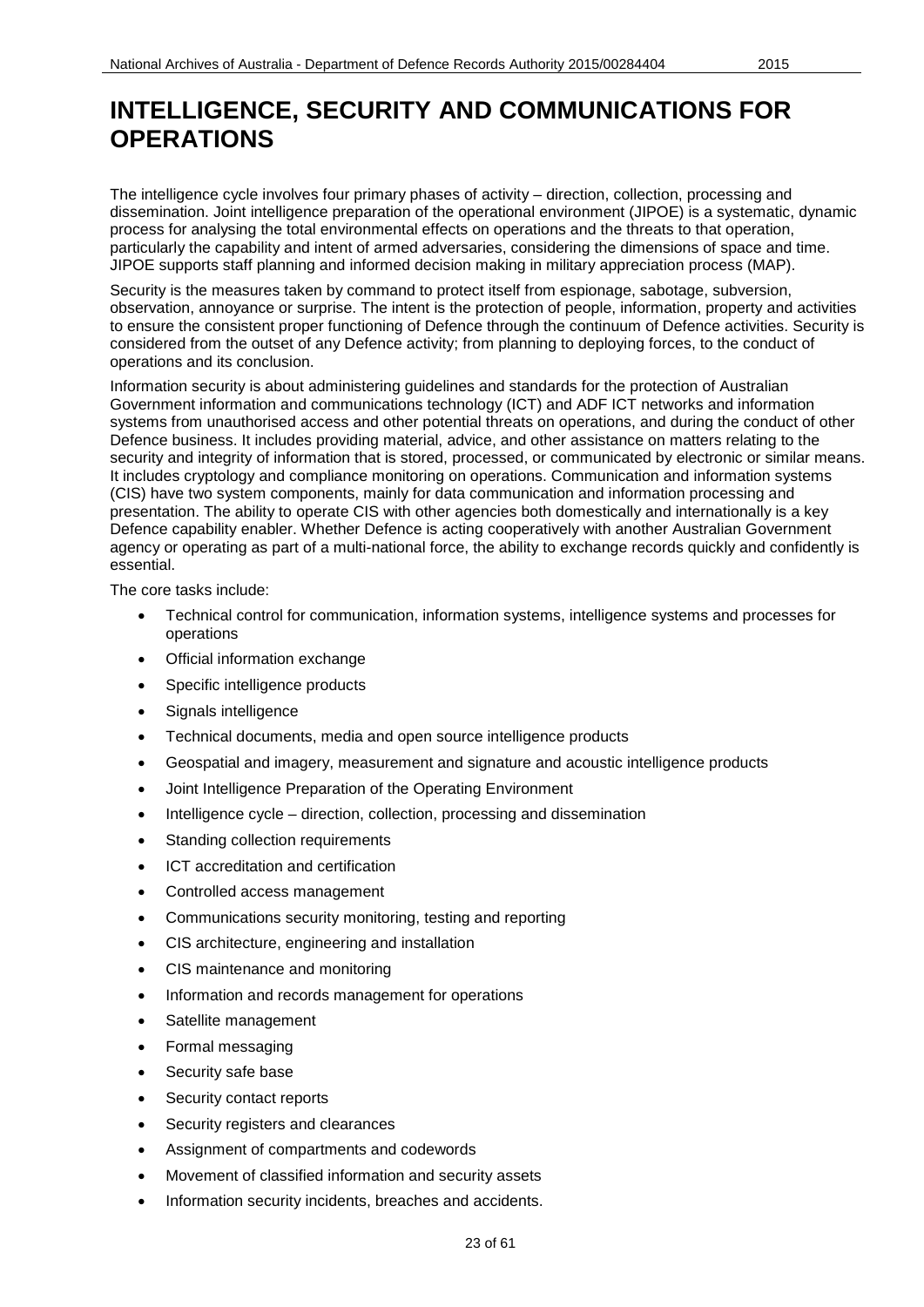The core business is supported by general activities such as:

- Technical advice
- Agreements and arrangements
- Directives, policies and instructions
- Planning
- Technical standards and compliance
- Handbooks, manuals and procedures
- Risk management
- Committees, groups, boards and forums
- Working groups
- Liaison and coordination
- Training and awareness
- **Reporting**
- Contract management
- Maintenance.

*Cross references to other areas of this records authority*

*For military appreciation process (MAP) outputs use PLANNING OPERATIONS.*

*For detainee management, electronic warfare operations, psychological operations, information operations, counter intelligence operations, civil-military operations, HUMINT, tactical activity reports and exploitation plans and reports use CONDUCT OF OPERATIONS.*

*Cross references to other Defence records authorities*

For general daily intelligence summaries not related to specific operations, strategic intelligence estimates not *relevant to operations, security threat assessments for non-operational activities abroad, technical bulletins or briefs not related to operations, and biographic reports not related to operations use INTELLIGENCE, SECURITY, COMMUNICATIONS AND OTHER GEOSPATIAL SERVICES.*

*For national committees or committees on intelligence and strategic guidelines laid down by government during peacetime activities higher than the Advisory committee for Defence Intelligence or equivalent, use GRA21 Records Relating to the Intelligence Function in any Commonwealth Agency.*

| Class no | <b>Description of records</b>                                                                                                                                                                                                                                                                                                                                    | <b>Disposal</b><br>action |
|----------|------------------------------------------------------------------------------------------------------------------------------------------------------------------------------------------------------------------------------------------------------------------------------------------------------------------------------------------------------------------|---------------------------|
| 61849    | Records documenting:                                                                                                                                                                                                                                                                                                                                             | Retain as                 |
|          | Intelligence, security (including information security) and communications<br>common activities                                                                                                                                                                                                                                                                  | national<br>archives      |
|          | Specialist technical control by designated authorities for: communication<br>$\bullet$<br>and information systems (CIS) for operations; Defence system-wide<br>communication and information systems processes for operations;<br>Defence intelligence information systems (DIS) for operations; Defence<br>system-wide intelligence processes for operations.   |                           |
|          | negotiation, implementation, amendment and review of high level<br>$\bullet$<br>agreements and arrangements for operations relating to intelligence,<br>security and communications including treaties, bilateral security<br>instruments, memorandum of understanding and the agreements and<br>arrangements that may endure beyond the scope of the operation. |                           |
|          | Development, establishment and implementation of directives and<br>$\bullet$<br>policies relating to Intelligence, Security and Communications for<br>operations.                                                                                                                                                                                                |                           |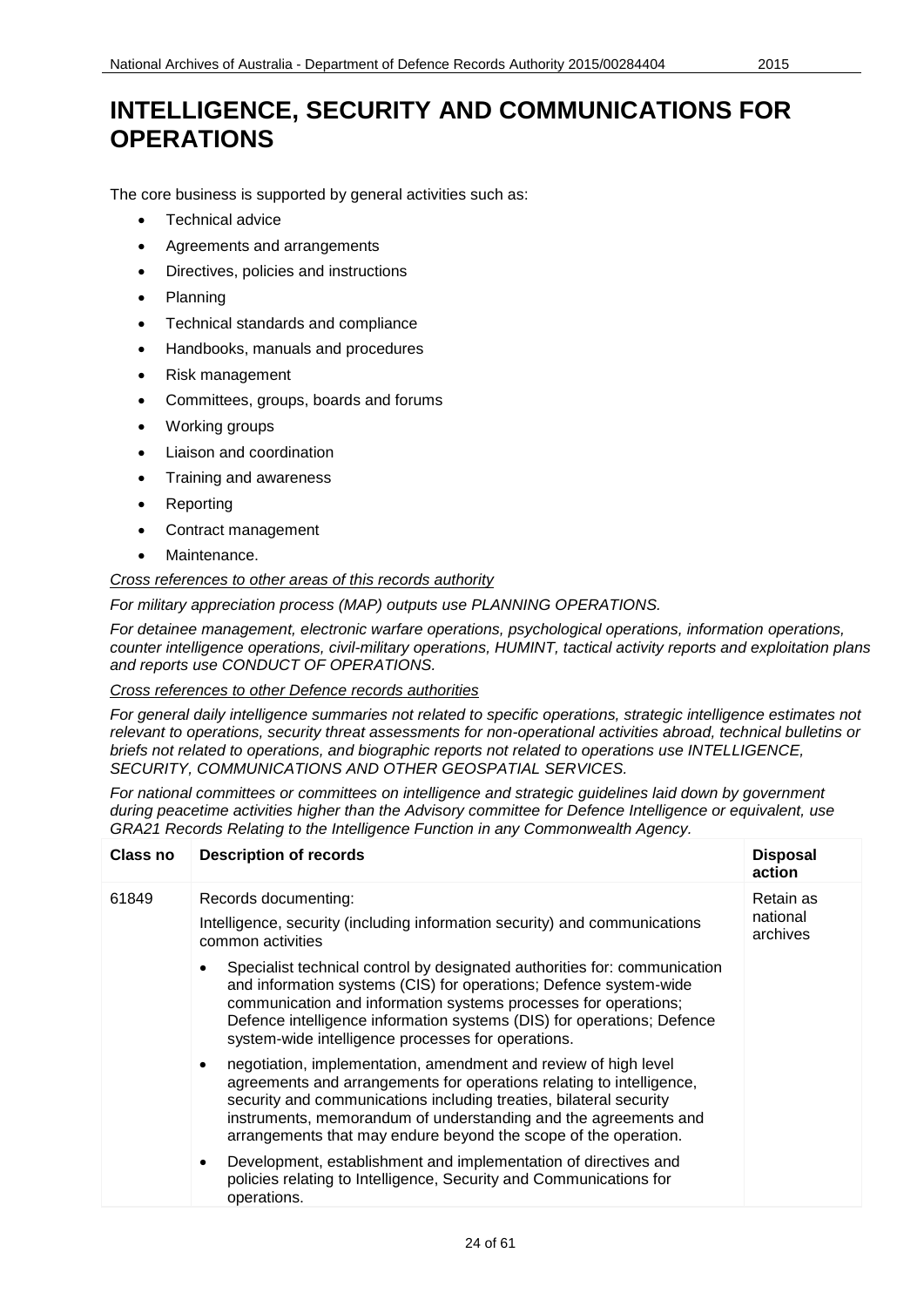| Class no | <b>Description of records</b>                                                                                                                                                                                                                                                                                                                                 | <b>Disposal</b><br>action |
|----------|---------------------------------------------------------------------------------------------------------------------------------------------------------------------------------------------------------------------------------------------------------------------------------------------------------------------------------------------------------------|---------------------------|
|          | Development, establishment and implementation of high level or<br>$\bullet$<br>overarching instructions relating to Intelligence, Security and<br>Communications for operations which address matters of an enduring<br>nature.                                                                                                                               |                           |
|          | Plans and supporting plans for operations relating to Intelligence, Security<br>$\bullet$<br>and Communications.                                                                                                                                                                                                                                              |                           |
|          | Technical standards and compliance which are applied on operations<br>$\bullet$<br>relating to Intelligence, Security and Communications.                                                                                                                                                                                                                     |                           |
|          | Committees, groups, boards and forums which are established to<br>$\bullet$<br>consider matters for operations relating to Intelligence, Security and<br>Communications.                                                                                                                                                                                      |                           |
|          | Unique Information and records management protocols for operations<br>$\bullet$<br>including the disposal of records in the area of operations, deployment of<br>ICT hardware for downloading records for audit and migration back to<br>Australia, control records for the management of files, control records for<br>the management of artefacts.          |                           |
|          | Information security major investigations, breaches and accidents which<br>$\bullet$<br>occur on operations. Major incidents are usually deliberate, negligent or a<br>reckless action that leads, or could lead to the loss, damage, corruption or<br>disclosure of official information or assets.                                                          |                           |
|          | security major investigations, breaches and accidents which occur on<br>$\bullet$<br>operations.                                                                                                                                                                                                                                                              |                           |
|          | Compartment and codeword allocation for operations including caveats<br>and nicknames.                                                                                                                                                                                                                                                                        |                           |
|          | Communication reporting                                                                                                                                                                                                                                                                                                                                       |                           |
|          | Overarching communication and information systems (CIS) reporting to<br>the executive.                                                                                                                                                                                                                                                                        |                           |
|          | Specific intelligence product                                                                                                                                                                                                                                                                                                                                 |                           |
|          | Responses to specific customer tasks or requests for intelligence to assist<br>ADF Operations.                                                                                                                                                                                                                                                                |                           |
|          | Signals intelligence                                                                                                                                                                                                                                                                                                                                          |                           |
|          | Serialised product.<br>$\bullet$                                                                                                                                                                                                                                                                                                                              |                           |
|          | Technical, document and media, and open source intelligence                                                                                                                                                                                                                                                                                                   |                           |
|          | Technical, document and media, and open source intelligence products<br>generated in any format to assist ADF operations.                                                                                                                                                                                                                                     |                           |
|          | [For command and control aspects such as authorisation of agreements and<br>arrangements, the authorisation of the overarching operation plan use<br>COMMAND AND CONTROL OF OPERATIONS.                                                                                                                                                                       |                           |
|          | For low level and locally made agreements and arrangements; electronic<br>warfare plans, psychological operation plans, information operations plans,<br>counter intelligence plans, civil-military plans and exploitation plans; tactical<br>activity reports, HUMINT, counter intelligence operations or exploitation<br>reports use CONDUCT OF OPERATIONS. |                           |
|          | For logistics and support agreements and arrangements use LOGISTICS<br>SUPPORT TO OPERATIONS.                                                                                                                                                                                                                                                                 |                           |
|          | For financial management advice and financial aspects of agreements and                                                                                                                                                                                                                                                                                       |                           |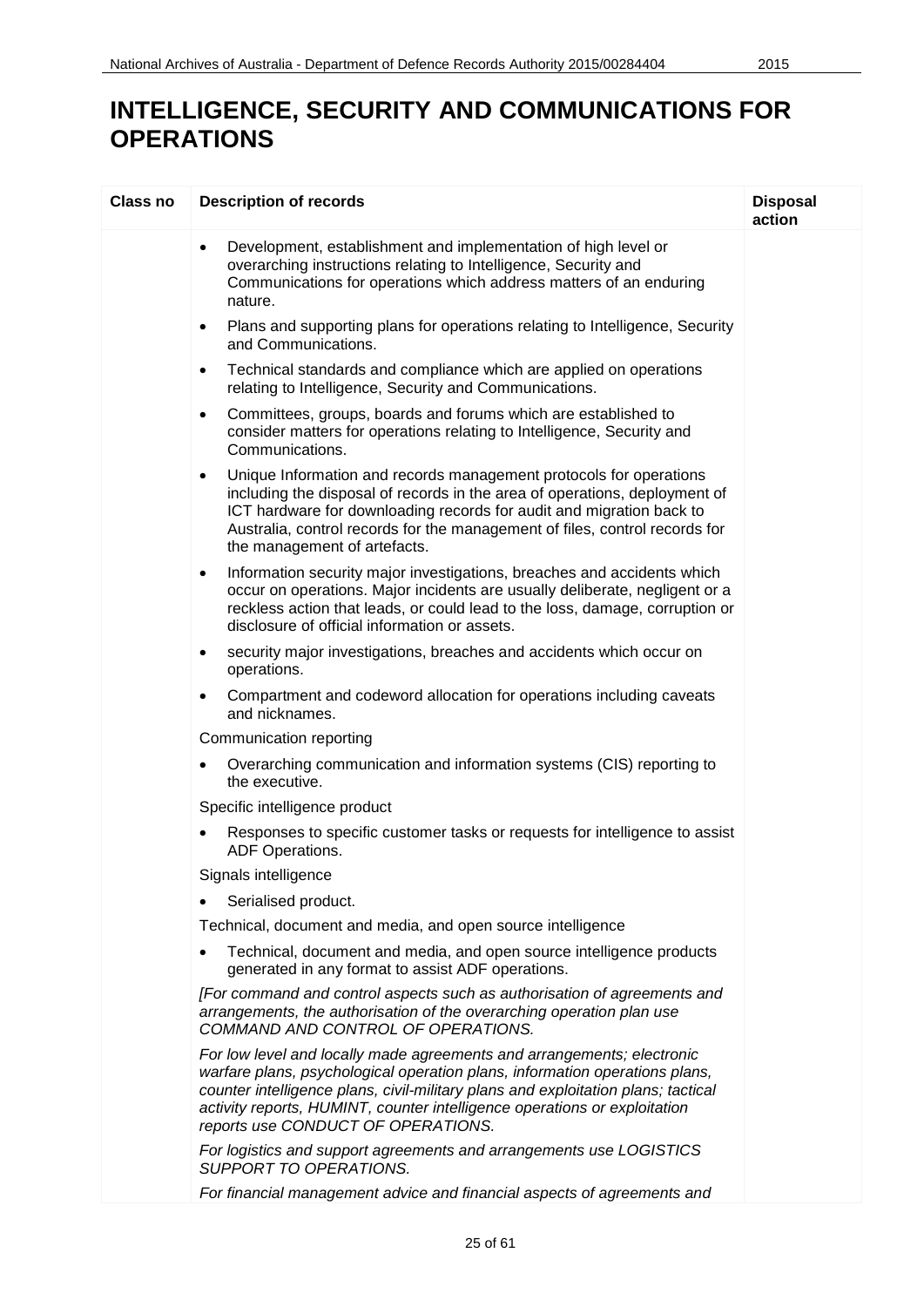| Class no | <b>Description of records</b>                                                                                                                                                                                                                                                                                                                                                                                                                                                                                                                                                                                | <b>Disposal</b><br>action |
|----------|--------------------------------------------------------------------------------------------------------------------------------------------------------------------------------------------------------------------------------------------------------------------------------------------------------------------------------------------------------------------------------------------------------------------------------------------------------------------------------------------------------------------------------------------------------------------------------------------------------------|---------------------------|
|          | arrangements use FINANCIAL MANAGEMENT OF OPERATIONS.                                                                                                                                                                                                                                                                                                                                                                                                                                                                                                                                                         |                           |
|          | For legal aspects including advice for agreements and arrangements use<br>LEGAL AND POLICE SUPPORT TO OPERATIONS.                                                                                                                                                                                                                                                                                                                                                                                                                                                                                            |                           |
|          | For the development of the overarching operation plan and military<br>appreciation process (MAP) outputs use PLANNING OPERATIONS.                                                                                                                                                                                                                                                                                                                                                                                                                                                                            |                           |
|          | For intelligence which is not produced for operations and intelligence relating<br>to weapons of mass destruction, proliferation assessments, and military<br>export use Defence Records Authority INTELLIGENCE, SECURITY,<br>COMMUNICATIONS AND OTHER GEOSPATIAL SERVICES.]                                                                                                                                                                                                                                                                                                                                 |                           |
| 61851    | Geospatial and imagery, measurement and signature and acoustic<br>intelligence                                                                                                                                                                                                                                                                                                                                                                                                                                                                                                                               | Retain as<br>national     |
|          | Geospatial and imagery, measurement and signature, and acoustic<br>intelligence products generated in any format to assist ADF operations.                                                                                                                                                                                                                                                                                                                                                                                                                                                                   | archives                  |
|          | Intelligence and/or image registers, diaries and logs produced by request<br>$\bullet$<br>for operations.                                                                                                                                                                                                                                                                                                                                                                                                                                                                                                    |                           |
|          | Military hydrographic surveys and maritime military geospatial<br>٠<br>information. Includes only military hydroscheme and maritime military<br>geospatial information which directly support operations and apply to<br>Australia's maritime areas of interest that are not published in<br>Hydroscheme or any similar publication.                                                                                                                                                                                                                                                                         |                           |
|          | General navigation, positioning, infrastructure and other geospatial<br>$\bullet$<br>analysis products. Includes only navigation, positioning, infrastructure<br>graphics, and other analysis products generated to assist ADF<br>operations.                                                                                                                                                                                                                                                                                                                                                                |                           |
|          | Joint intelligence preparation of the operational environment, including single<br>service intelligence preparation of the operational environment and<br>intelligence preparation and monitoring of the battlespace                                                                                                                                                                                                                                                                                                                                                                                         |                           |
|          | $JIPOE - step$ one $-$ defining the operational environment $-$ situation<br>review and threat scope.                                                                                                                                                                                                                                                                                                                                                                                                                                                                                                        |                           |
|          | Satellite management for operations                                                                                                                                                                                                                                                                                                                                                                                                                                                                                                                                                                          |                           |
|          | Control and planning of satellite usage in support of operations including<br>ADF UHF space segment allocation, non-UHF space segment and<br>creating and implementing protocols for satellite access.                                                                                                                                                                                                                                                                                                                                                                                                       |                           |
|          | [For maritime, land and aerospace records that feed into the joint intelligence<br>preparation of the operational environment (JIPOE) use class 61856.                                                                                                                                                                                                                                                                                                                                                                                                                                                       |                           |
|          | For records relating to the JIPOE $-$ step one $-$ defining the operational<br>environment - limitations adversary intentions, parameters, environmental<br>characteristics and all other JIPOE steps use Class 61856                                                                                                                                                                                                                                                                                                                                                                                        |                           |
|          | For geospatial, imagery, measurement, signature and acoustic committees,<br>groups, boards and forums use class 61849.                                                                                                                                                                                                                                                                                                                                                                                                                                                                                       |                           |
|          | For general geospatial records including film and video products (aerial<br>surveys post 1951); master versions formatted, extracted, transformed or<br>converted hydrographic, bathythermograph and oceanographic datasets; final<br>hydrographic survey data and records and encapsulated or annotated<br>metadata; final reports and hydrographic surveys of the National<br>Hydrographer; meteorological surveys and logs; completed image logs;<br>image diary; Navy weather forecasting data; and eye witness reports which<br>are not operations related, use Defence Records Authority INTELLIGENCE, |                           |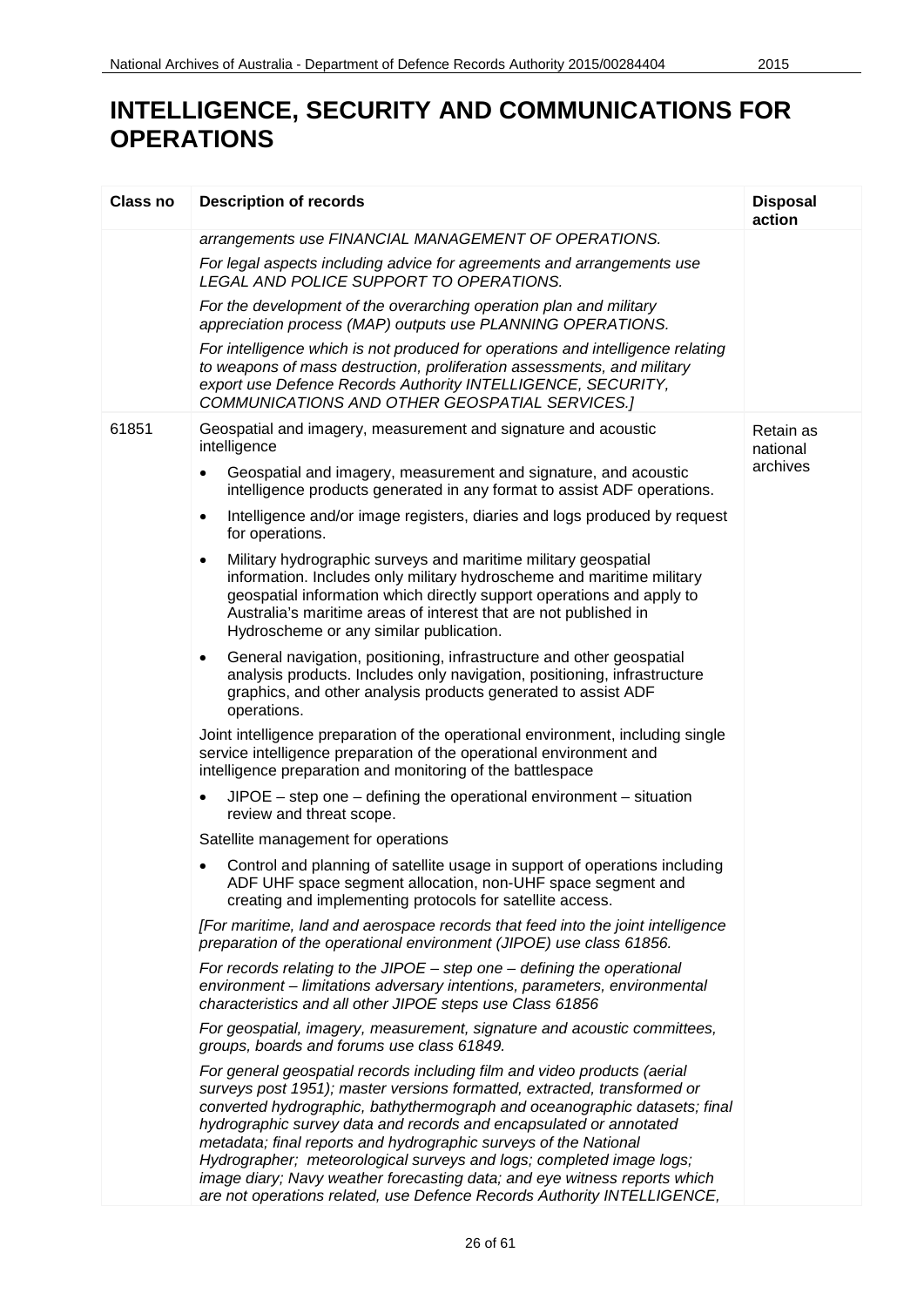| Class no | <b>Description of records</b>                                                                                                                                                                                                                                                                                                                                                                                                                                                                                                                                                                                                                                                | <b>Disposal</b><br>action              |
|----------|------------------------------------------------------------------------------------------------------------------------------------------------------------------------------------------------------------------------------------------------------------------------------------------------------------------------------------------------------------------------------------------------------------------------------------------------------------------------------------------------------------------------------------------------------------------------------------------------------------------------------------------------------------------------------|----------------------------------------|
|          | SECURITY, COMMUNICATIONS AND OTHER GEOSPATIAL SERVICES.                                                                                                                                                                                                                                                                                                                                                                                                                                                                                                                                                                                                                      |                                        |
|          | For geospatial historical collections and collections of intrinsic value such as<br>original geospatial paper nautical charts collection created from 1913 to 1999,<br>acquired charts from 1800 to 1913, Royal Navy charts acquired up to 1960,<br>geospatial histories products, oceanographic handbooks, negatives and<br>aperture cards, such as the pre-1951 special collection and topographical<br>mapping station field books and survey records of Central Australia (1988)<br>including repromat film, and Army Survey Regiment maps special collection,<br>use Defence Records Authority INTELLIGENCE,<br>SECURITY, COMMUNICATIONS AND OTHER GEOSPATIAL SERVICES. |                                        |
|          | For records relating to geospatial and imagery intelligence for the purposes of<br>supporting commonwealth and state authorities in carrying out national<br>security functions or supporting emergency response which are not ADF<br>operations use Defence Records Authority INTELLIGENCE,<br>SECURITY, COMMUNICATIONS AND OTHER GEOSPATIAL SERVICES.                                                                                                                                                                                                                                                                                                                      |                                        |
|          | For records relating to the national hydrographic surveying and charting plan<br>- hydroscheme, use General Defence Records Authority INTELLIGENCE,<br>SECURITY, COMMUNICATIONS AND OTHER GEOSPATIAL SERVICES.                                                                                                                                                                                                                                                                                                                                                                                                                                                               |                                        |
|          | For records documenting the review, evaluation, audit and inspection of<br>geospatial services and programs use Defence Records Authority<br>INTELLIGENCE, SECURITY, COMMUNICATIONS AND OTHER<br><b>GEOSPATIAL SERVICES.]</b>                                                                                                                                                                                                                                                                                                                                                                                                                                                |                                        |
| 61853    | Records documenting:                                                                                                                                                                                                                                                                                                                                                                                                                                                                                                                                                                                                                                                         | Destroy 35                             |
|          | Communications and information systems (CIS) architecture for<br>$\bullet$<br>operations including topology of network, details of deployed classified<br>networks and stand-alone systems, CIS communication information<br>systems service matrix and combat net radio diagrams.                                                                                                                                                                                                                                                                                                                                                                                           | years after<br>operation has<br>ceased |
| 61854    | Records documenting:                                                                                                                                                                                                                                                                                                                                                                                                                                                                                                                                                                                                                                                         | Destroy 25                             |
|          | Communication and information systems (CIS) engineering for<br>$\bullet$<br>operations.                                                                                                                                                                                                                                                                                                                                                                                                                                                                                                                                                                                      | years after<br>operation has<br>ceased |
|          | Coordination of contracts, leases and facilities for satellite management<br>$\bullet$<br>and access for operations.                                                                                                                                                                                                                                                                                                                                                                                                                                                                                                                                                         |                                        |
|          | Negotiation, implementation, amendment and review of routine<br>agreements and arrangements relating to intelligence, security and<br>communications for operations including memorandums of<br>understanding, contracts, communications and technology<br>standardisation agreements, exchange of letters, and exchange of notes<br>which are created for the duration of an operation.                                                                                                                                                                                                                                                                                     |                                        |
|          | Operationally specific Intelligence, Security and Communication<br>$\bullet$<br>handbooks and manuals detailing standard methods of operating.                                                                                                                                                                                                                                                                                                                                                                                                                                                                                                                               |                                        |
|          | Security Registers which detail personnel security clearances and passes<br>for use on operations.                                                                                                                                                                                                                                                                                                                                                                                                                                                                                                                                                                           |                                        |
| 61855    | Records documenting:                                                                                                                                                                                                                                                                                                                                                                                                                                                                                                                                                                                                                                                         | Destroy 25                             |
|          | Communication and information systems (CIS) harmful interference<br>٠<br>reporting.                                                                                                                                                                                                                                                                                                                                                                                                                                                                                                                                                                                          | years after<br>action<br>completed     |
|          | Security contact reporting on operations.                                                                                                                                                                                                                                                                                                                                                                                                                                                                                                                                                                                                                                    |                                        |
|          | [For records relating to counter intelligence activities use CONDUCT OF<br>OPERATIONS.]                                                                                                                                                                                                                                                                                                                                                                                                                                                                                                                                                                                      |                                        |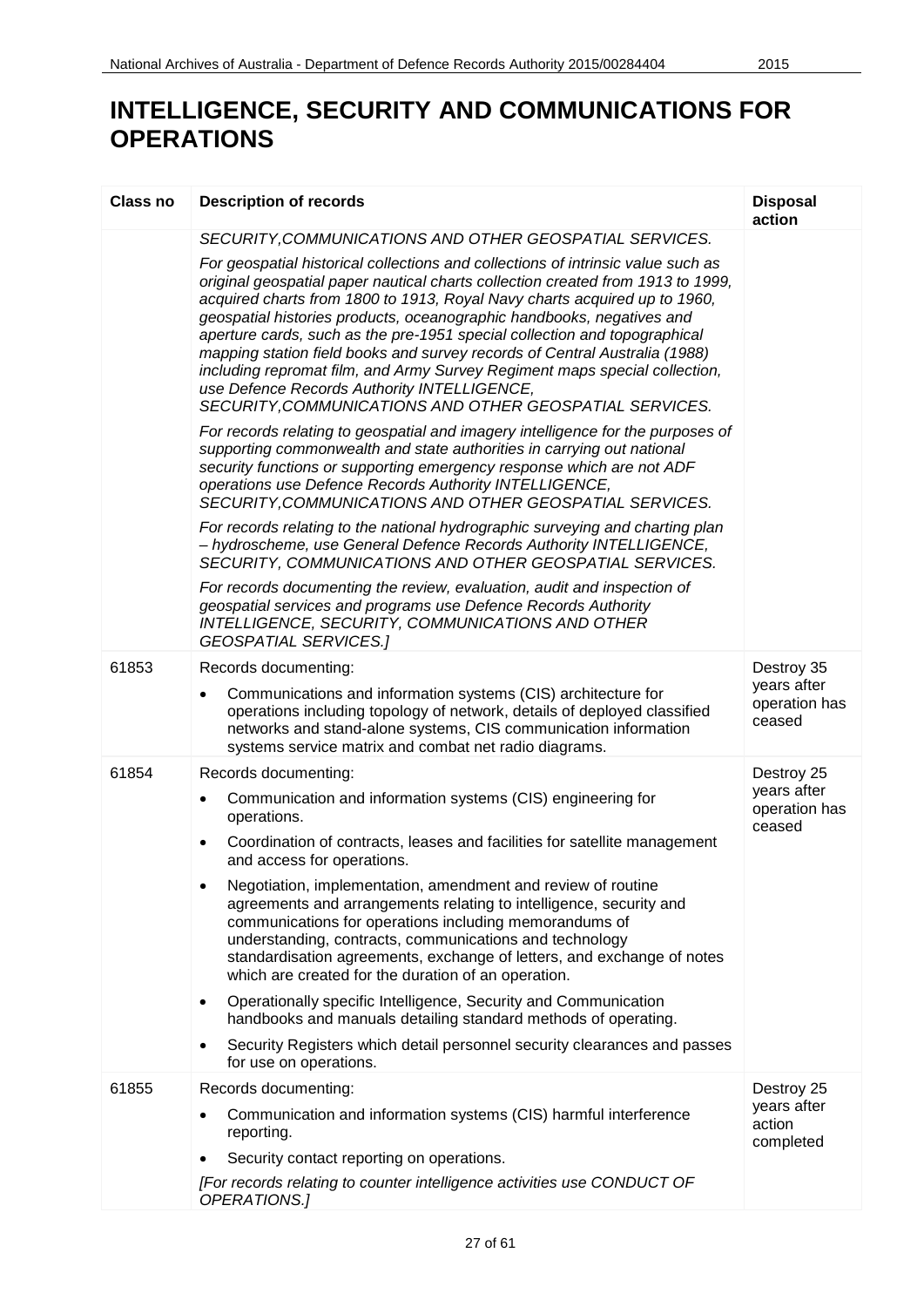| Class no | <b>Description of records</b>                                                                                                                                                                                                                                                                      | <b>Disposal</b><br>action              |
|----------|----------------------------------------------------------------------------------------------------------------------------------------------------------------------------------------------------------------------------------------------------------------------------------------------------|----------------------------------------|
| 61856    | Records documenting:                                                                                                                                                                                                                                                                               | Destroy 20                             |
|          | $JIPOE$ – step one – defining the operational environment – limitations<br>adversary intentions, parameters, environmental characteristics                                                                                                                                                         | years after<br>operation has<br>ceased |
|          | $JIPOE - step two - describe the operational effects$<br>$\bullet$                                                                                                                                                                                                                                 |                                        |
|          | $JIPOE - step$ three $-$ evaluate the threat<br>$\bullet$                                                                                                                                                                                                                                          |                                        |
|          | JIPOE - step four - determine adversary courses of action<br>$\bullet$                                                                                                                                                                                                                             |                                        |
|          | JIPOE - commander's feedback for integration<br>$\bullet$                                                                                                                                                                                                                                          |                                        |
|          | Intelligence cycle - dissemination phase. The records associated with<br>intelligence delivery, dissemination and its entry into a command and<br>control system.                                                                                                                                  |                                        |
|          | [For other records relating to the intelligence cycle use classes 61858, 61861,<br>61865 and 61868.]                                                                                                                                                                                               |                                        |
| 61857    | Records documenting:                                                                                                                                                                                                                                                                               | Destroy 15                             |
|          | Negotiation, implementation, amendment and review of special authorities<br>for the release of classified information and intelligence for operations.                                                                                                                                             | years after<br>operation has<br>ceased |
|          | Communications special reporting.<br>$\bullet$                                                                                                                                                                                                                                                     |                                        |
|          | [For records relating to tactical unit activity reports use, CONDUCT OF<br>OPERATIONS.]                                                                                                                                                                                                            |                                        |
| 61858    | Records documenting:                                                                                                                                                                                                                                                                               | Destroy 10                             |
|          | Formal exchange of classified information or intelligence carried out under<br>special authorities or agreements and arrangements with other Australian<br>intelligence community agencies, non-government agencies, foreign<br>governments, allies, NATO, and other coalition forces or partners. | years after<br>operation has<br>ceased |
|          | Development, establishment and implementation of routine Instructions<br>٠<br>relating to Intelligence, Security and Communications for operations.                                                                                                                                                |                                        |
|          | Intelligence cycle – direction phase – commander's input, assessments<br>and approval.                                                                                                                                                                                                             |                                        |
|          | Standing collection requirements which apply to air, land and maritime<br>assets and platforms including operational tasking intelligence<br>supplements, standing collection directives, orders and procedures.                                                                                   |                                        |
|          | Information security investigations, breaches and accidents other than<br>$\bullet$<br>those covered in class 61849. Minor incidents may be deliberate,<br>negligent or accidental and are often the result of a failure to comply with<br>security policy.                                        |                                        |
|          | ICT/HACE (high assurance cryptographic equipment) accreditation and<br>$\bullet$<br>certification of infrastructure, data applications, assets, equipment and<br>other capabilities involved in the exchange of data on operations.                                                                |                                        |
|          | Accountable cryptographic material (ACM) authorisations and account<br>$\bullet$<br>authorities.                                                                                                                                                                                                   |                                        |
|          | Accountable cryptographic material (ACM) damage, repair and return to<br>Australia.                                                                                                                                                                                                                |                                        |
|          | Communications security (COMSEC) threat and vulnerability<br>$\bullet$<br>assessments.                                                                                                                                                                                                             |                                        |
|          | Application of systems control (SYSCON) relating to communication<br>systems deployed on operations.                                                                                                                                                                                               |                                        |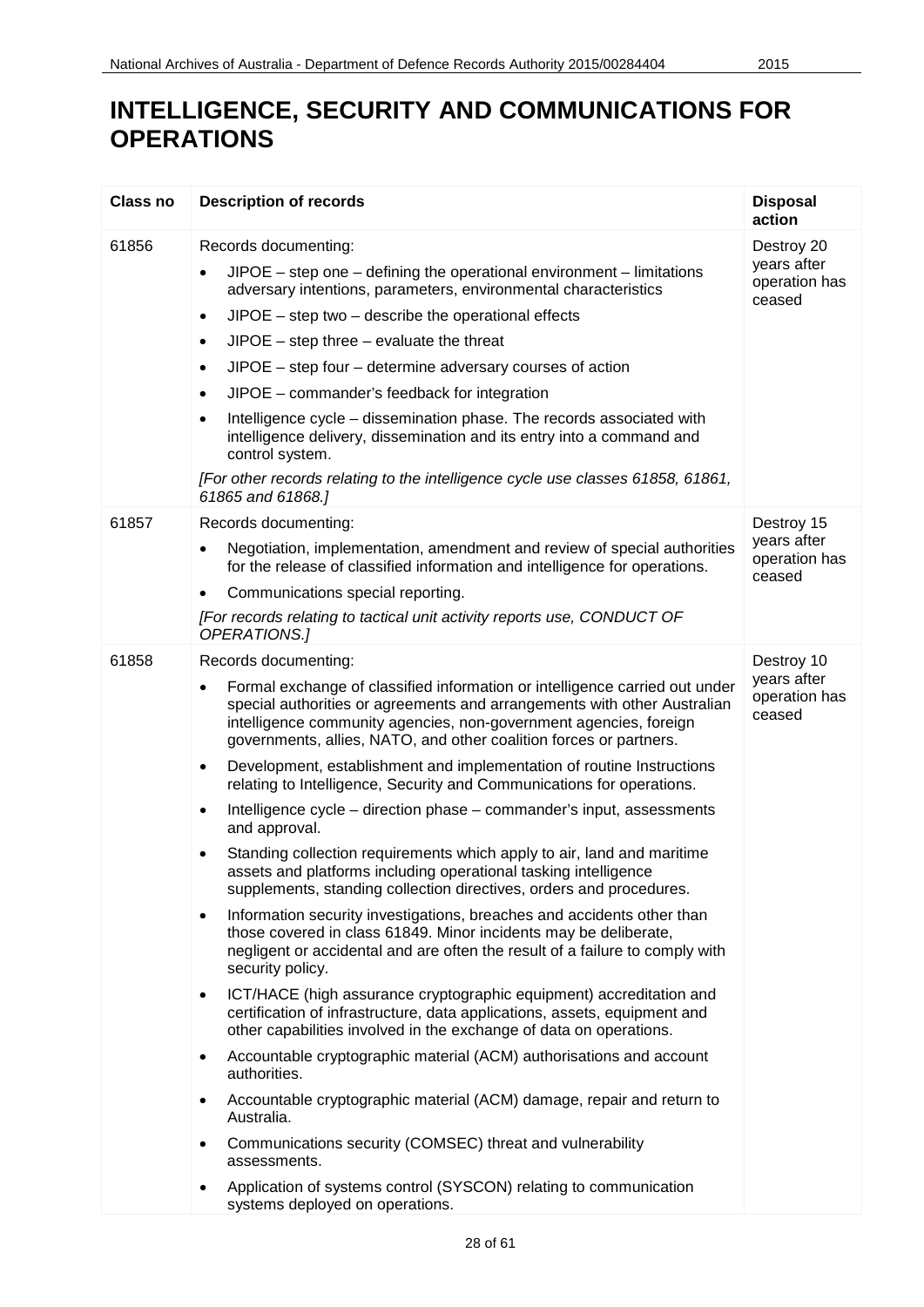| Class no | <b>Description of records</b>                                                                                                                                                                                                                                                                               | <b>Disposal</b><br>action              |
|----------|-------------------------------------------------------------------------------------------------------------------------------------------------------------------------------------------------------------------------------------------------------------------------------------------------------------|----------------------------------------|
|          | Determination and implementation of communication designators for use<br>$\bullet$<br>in the area of operations.                                                                                                                                                                                            |                                        |
|          | Communications status reporting.<br>٠                                                                                                                                                                                                                                                                       |                                        |
|          | [For records relating to investigations undertaken and handed over to the<br>Service Police or ADF Investigative Service (ADFIS), use LEGAL AND<br>SERVICE POLICE SUPPORT TO OPERATIONS.                                                                                                                    |                                        |
|          | For records relating to tactical unit activity reports use, CONDUCT OF<br>OPERATIONS.]                                                                                                                                                                                                                      |                                        |
| 61859    | Records documenting:                                                                                                                                                                                                                                                                                        | Destroy 7                              |
|          | Risk management and assessments relating to Intelligence, Security,<br>Information Security and Communications on operations.                                                                                                                                                                               | years after<br>action<br>completed     |
|          | Working groups, conferences and seminars relating to Intelligence,<br>$\bullet$<br>Security, Information Security and Communications on operations.                                                                                                                                                         |                                        |
|          | Communications and information systems (CIS) data and statistics<br>٠<br>reporting.                                                                                                                                                                                                                         |                                        |
|          | Formal messaging management for operations.<br>$\bullet$                                                                                                                                                                                                                                                    |                                        |
|          | Safebase protocols on operations.<br>٠                                                                                                                                                                                                                                                                      |                                        |
|          | Management of the movement of classified information and security<br>assets in the area of operations.                                                                                                                                                                                                      |                                        |
|          | [For records relating to Australian Defence wide Safebase protocols use<br>Defence Records Authority INTELLIGENCE, SECURITY,<br>COMMUNICATIONS AND OTHER GEOSPATIAL SERVICES.                                                                                                                               |                                        |
|          | For records relating to the movement of personnel, equipment and other<br>assets excluding the movement of classified information and assets use<br>LOGISTICS SUPPORT TO OPERATIONS.]                                                                                                                       |                                        |
| 61860    | Records documenting:                                                                                                                                                                                                                                                                                        | Destroy 7                              |
|          | Security contract management on operations.                                                                                                                                                                                                                                                                 | years after<br>completion or           |
|          | [For the payment of contracts use FINANCIAL MANAGEMENT OF<br>OPERATIONS.                                                                                                                                                                                                                                    | termination of<br>contract             |
|          | For the legal advice relating to the establishment of contracts use LEGAL<br>AND SERVICE POLICE SUPPORT TO OPERATIONS.]                                                                                                                                                                                     |                                        |
| 61861    | Records documenting:                                                                                                                                                                                                                                                                                        | Destroy 5                              |
|          | Intelligence cycle – direction phase – commanders input including risk<br>$\bullet$<br>assessments and approval of collection plans.                                                                                                                                                                        | years after<br>operation has<br>ceased |
|          | Accountable cryptographic material (ACM) equipment management and<br>$\bullet$<br>distribution on operations.                                                                                                                                                                                               |                                        |
|          | Minor plans and unit plans relating to Intelligence, Security and<br>$\bullet$<br>Communications for operations such as unit security plans, unit force<br>protection plans, unit weapons security plans, unit explosive ordnance<br>plans, unit risk management plans and other minor or supporting plans. |                                        |
|          | Security investigations, breaches and accidents which occur on<br>٠<br>operations.                                                                                                                                                                                                                          |                                        |
|          | Communication and information systems (CIS) Installation, adjustment,<br>configuration or assembly for operations.                                                                                                                                                                                          |                                        |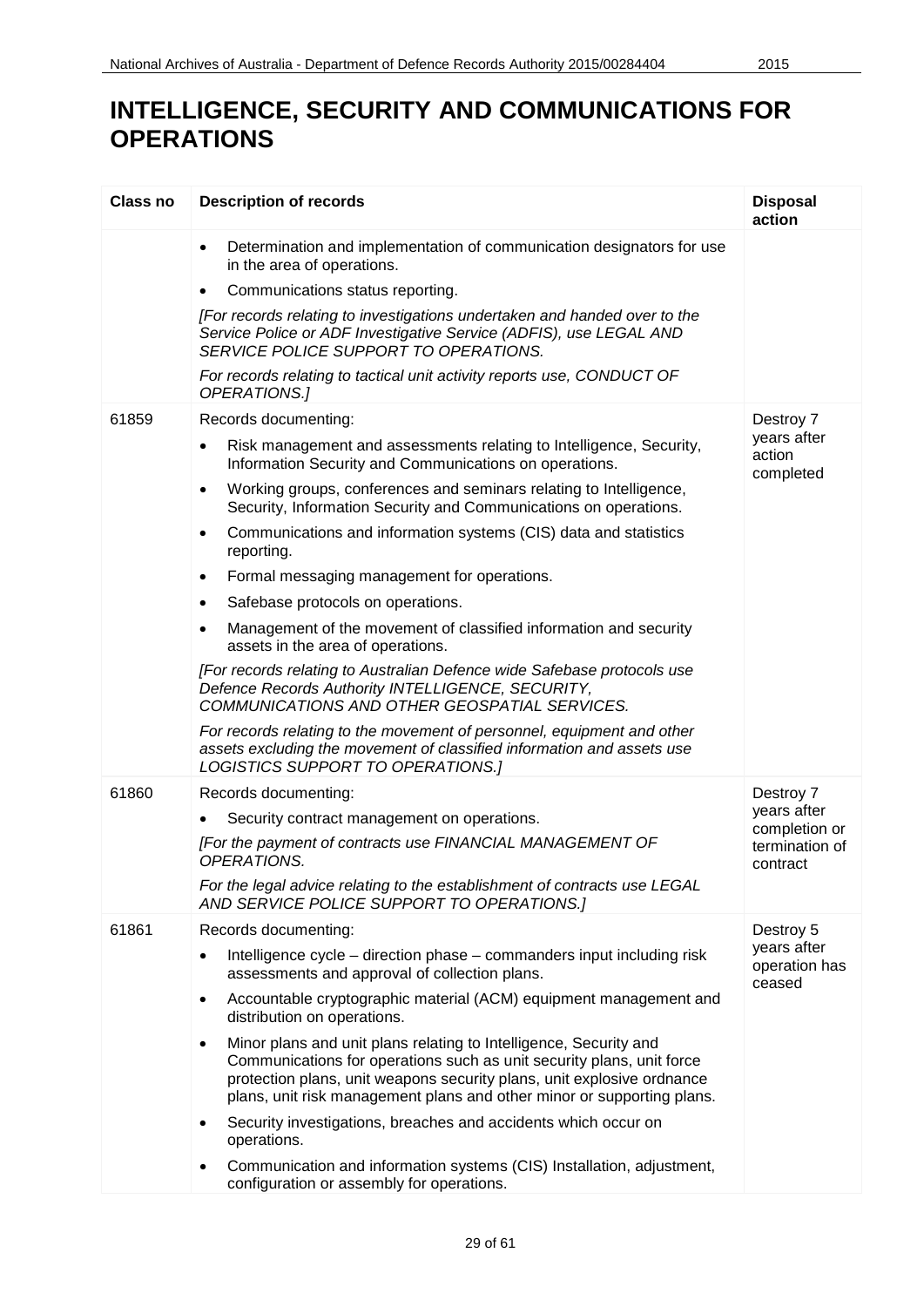| <b>Class no</b> | <b>Description of records</b>                                                                                                                                                                                                                                                                                                                                              | <b>Disposal</b><br>action          |
|-----------------|----------------------------------------------------------------------------------------------------------------------------------------------------------------------------------------------------------------------------------------------------------------------------------------------------------------------------------------------------------------------------|------------------------------------|
|                 | Communication and information systems (CIS) quality assurance<br>$\bullet$<br>reporting.                                                                                                                                                                                                                                                                                   |                                    |
|                 | Security third party special identity cards (excludes security vetting).                                                                                                                                                                                                                                                                                                   |                                    |
|                 | Security clearances, visit clearance and travel clearances for personnel<br>already deployed on operations (excludes security vetting).                                                                                                                                                                                                                                    |                                    |
|                 | [For communication security investigations, breaches and which occur on<br>Defence bases and establishments during the normal course of Defence<br>business and vetting undertaken by the Australian Government Security<br>Vetting Agency or equivalent use Defence Records Authority<br>INTELLIGENCE, SECURITY, COMMUNICATIONS AND OTHER<br><b>GEOSPATIAL SERVICES.]</b> |                                    |
| 61862           | Records documenting:                                                                                                                                                                                                                                                                                                                                                       | Destroy 5                          |
|                 | Specialised or authoritative technical advice relating to intelligence,<br>$\bullet$<br>information security and security on operations including resolution of<br>issues, verification of findings, physical examination or equipment or land,<br>separate assessments, evaluations or monitoring, independent monitoring<br>and other forms of technical advice.         | years after<br>action<br>completed |
|                 | Administration relating to Intelligence, Security and Communications<br>$\bullet$<br>agreements and arrangements for operations including general<br>correspondence, drafts, comments and changes, minutes of<br>supplementary meetings.                                                                                                                                   |                                    |
|                 | Administration relating to Intelligence, Security and Communications<br>$\bullet$<br>directives and policies for operations including general correspondence,<br>results of consultation, research papers, policy proposals, drafts,<br>comments and feedback on preliminary policy.                                                                                       |                                    |
|                 | Administration relating to Intelligence, Security and Communications<br>$\bullet$<br>instructions including general correspondence, results of consultation,<br>initial drafts.                                                                                                                                                                                            |                                    |
|                 | Administration relating to Intelligence, Security and Communications<br>$\bullet$<br>committees, groups, boards and forums for operations including general<br>correspondence, distribution lists, attachments, supplementary notes,<br>external records from other agencies and coordination activities.                                                                  |                                    |
|                 | Administration relating to Intelligence, Security and Communications<br>$\bullet$<br>plans for operations including general correspondence, drafts of plans,<br>significant comments, working papers, administrative arrangements in<br>relating to planning.                                                                                                              |                                    |
|                 | Liaison and coordination relating to Intelligence, Security and<br>$\bullet$<br>Communications for operations. Includes the activities associated with<br>maintaining regular and general contact between stakeholders including<br>non-government organisations, coalition partners, headquarters, NATO.                                                                  |                                    |
|                 | Information security cryptographic and communications security training<br>$\bullet$<br>for operations.                                                                                                                                                                                                                                                                    |                                    |
|                 | Security training for operations.                                                                                                                                                                                                                                                                                                                                          |                                    |
|                 | ICT physical environment accreditation and installation. Includes evidence<br>$\bullet$<br>of physical security accreditation of the facilities in which ICT/HACE<br>systems operate and the installation records of the equipment into them<br>on operations.                                                                                                             |                                    |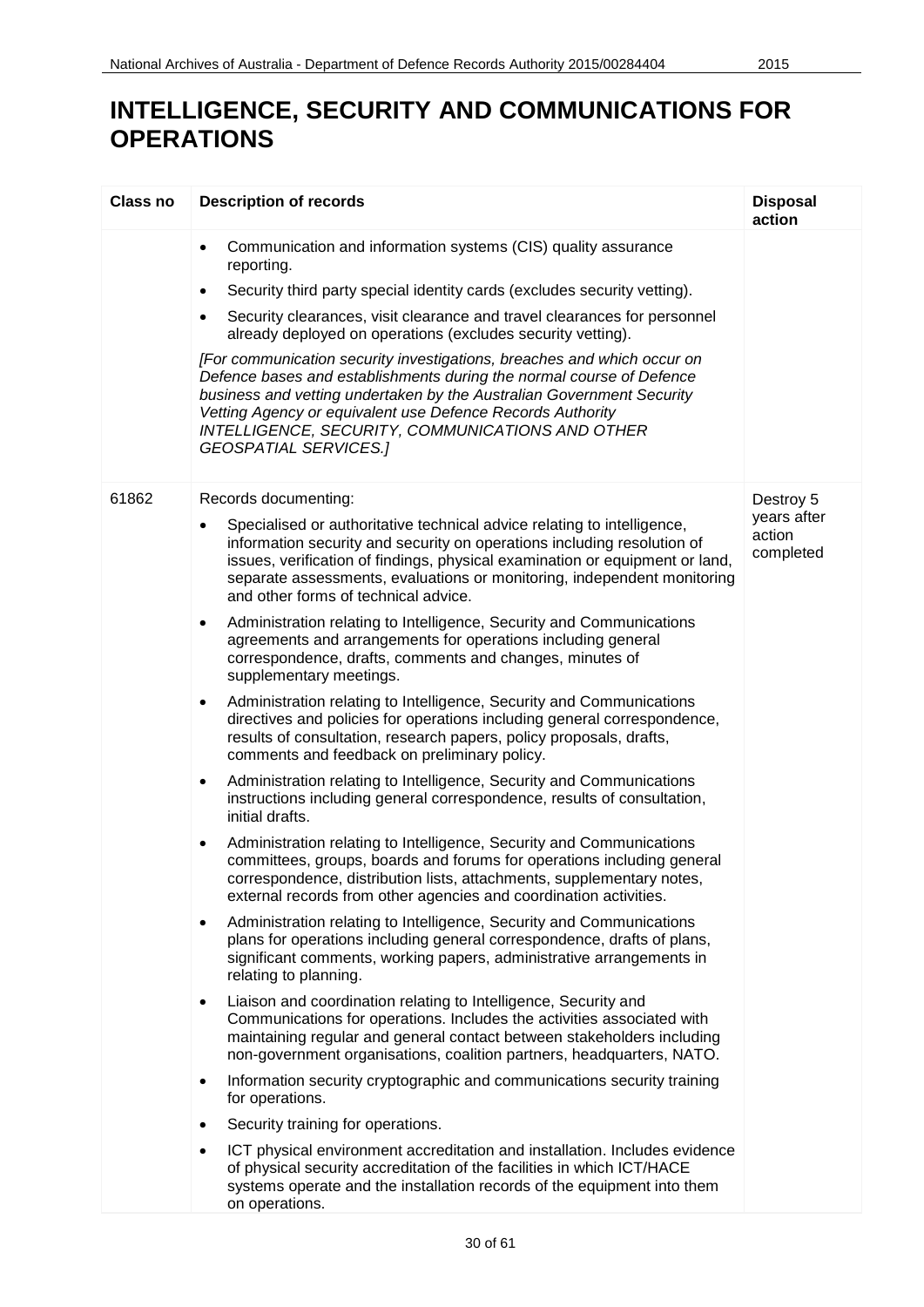| <b>Class no</b> | <b>Description of records</b>                                                                                                                                                                                                                                                                                                               | <b>Disposal</b><br>action                                                |
|-----------------|---------------------------------------------------------------------------------------------------------------------------------------------------------------------------------------------------------------------------------------------------------------------------------------------------------------------------------------------|--------------------------------------------------------------------------|
|                 | Procedures and standard operating procedures relating to Intelligence,<br>$\bullet$<br>Security and Communications for operations. Operation specific<br>procedures are generally developed and adapted to meet continually<br>evolving requirements of a specific operational theatre or situation and<br>are reviewed on a regular basis. |                                                                          |
|                 | Communications security (COMSEC) monitoring, testing and reporting<br>$\bullet$<br>including monitoring logs.                                                                                                                                                                                                                               |                                                                          |
|                 | Hardening or ruggedising of ICT for deployment in the area of operations.<br>$\bullet$                                                                                                                                                                                                                                                      |                                                                          |
|                 | Maintenance of security equipment and buildings on operations.<br>$\bullet$                                                                                                                                                                                                                                                                 |                                                                          |
|                 | [For records relating to the conduct of Information Security and Security<br>training undertaken regularly on Defence bases and establishments during<br>the normal course of Defence business use Defence Records Authority<br>INTELLIGENCE, SECURITY, COMMUNICATIONS AND OTHER<br><b>GEOSPATIAL SERVICES.]</b>                            |                                                                          |
| 61863           | Records documenting:<br>Communication and information systems (CIS) application and<br>component development for operations.                                                                                                                                                                                                                | Destroy 5<br>years after<br>system<br>defunct and<br>data is<br>migrated |
| 61864           | Records documenting:                                                                                                                                                                                                                                                                                                                        | Destroy 3                                                                |
|                 | Accountable cryptographic material (ACM) control. Includes the records<br>detailing quarantine, suspension, deactivation, and reactivation, closure<br>and contingency account creation for operations.                                                                                                                                     | years after<br>operation has<br>ceased                                   |
| 61865           | Records documenting:                                                                                                                                                                                                                                                                                                                        | Destroy 2                                                                |
|                 | Information analysis and reference aids for geospatial and imagery,<br>٠<br>measurement and signature and acoustics intelligence.                                                                                                                                                                                                           | years after<br>action<br>completed                                       |
|                 | Joint intelligence preparation of the operational environment (JIPOE)<br>٠<br>administrative support.                                                                                                                                                                                                                                       |                                                                          |
|                 | Intelligence cycle – direction phase – requests, validation and rejections.<br>$\bullet$                                                                                                                                                                                                                                                    |                                                                          |
|                 | Intelligence cycle – collection phase – management of the collection plan.                                                                                                                                                                                                                                                                  |                                                                          |
|                 | Intelligence cycle – processing phase – collation and analysis tools,<br>٠<br>registers and logs.                                                                                                                                                                                                                                           |                                                                          |
|                 | Intelligence cycle – dissemination phase – stakeholder feedback.<br>$\bullet$                                                                                                                                                                                                                                                               |                                                                          |
|                 | Accountable cryptographic material (ACM) local accounting. Includes<br>٠<br>completed issue, receipt, audits, dairies, logs, tracer, transfer, and<br>compliance forms and general reporting.                                                                                                                                               |                                                                          |
|                 | Administration relating to the development of communication and<br>$\bullet$<br>information system (CIS) applications designed for operations.                                                                                                                                                                                              |                                                                          |
|                 | Administration relating to communication data exchange.<br>٠                                                                                                                                                                                                                                                                                |                                                                          |
|                 | Communication and information systems (CIS) daily, weekly and monthly<br>$\bullet$<br>availability reporting and interface reporting on operations.                                                                                                                                                                                         |                                                                          |
|                 | Administration relating to the conduct of formal messaging on operations.<br>٠                                                                                                                                                                                                                                                              |                                                                          |
|                 | Administration relating to the movement of security assets or classified<br>information on operations.                                                                                                                                                                                                                                      |                                                                          |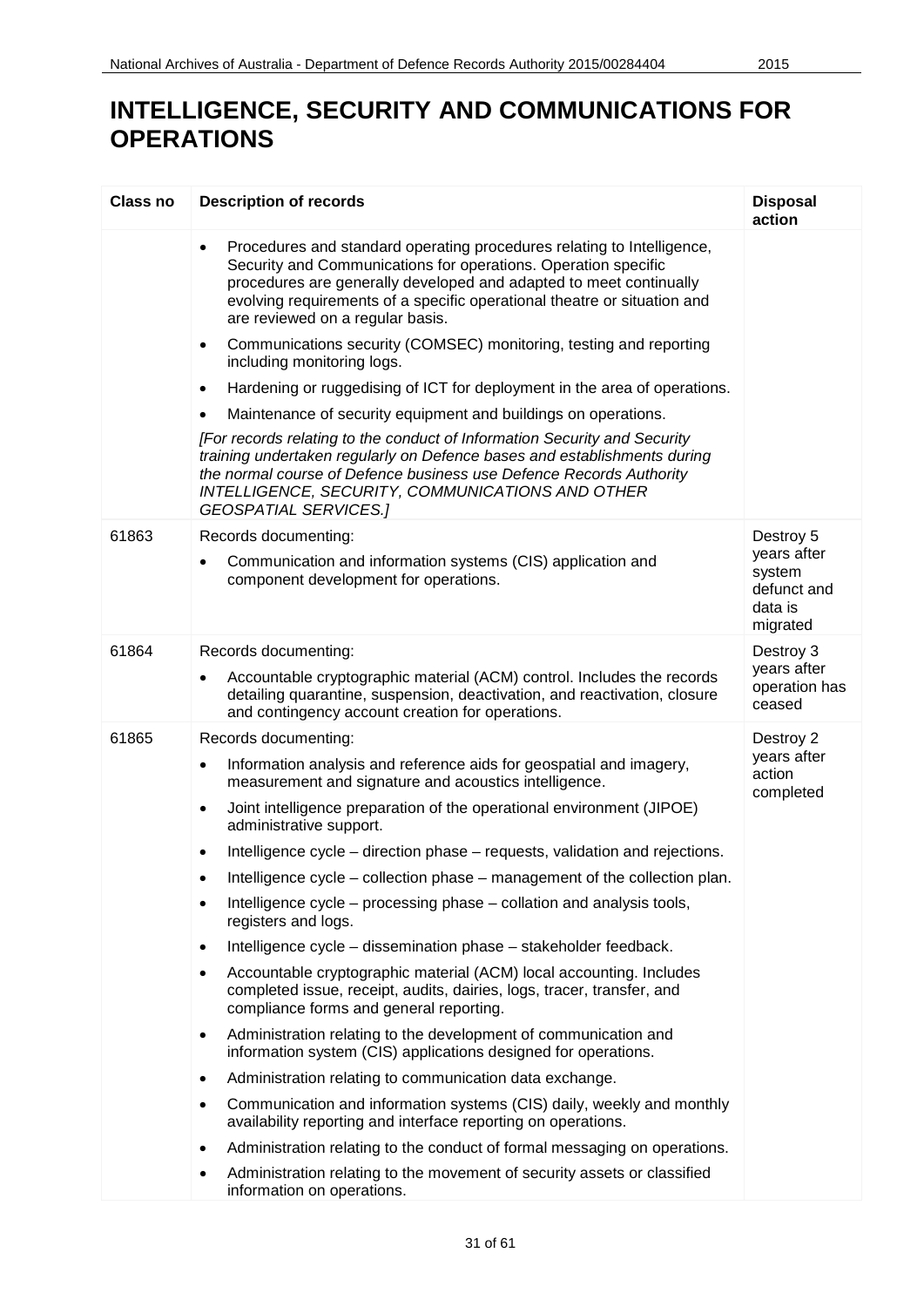| <b>Class no</b> | <b>Description of records</b>                                                                                                                                                                                                                                                                                                                                                                                                                                                                                                                                                                                                                                                                                                                                                                                                                                      | <b>Disposal</b><br>action                                                                        |
|-----------------|--------------------------------------------------------------------------------------------------------------------------------------------------------------------------------------------------------------------------------------------------------------------------------------------------------------------------------------------------------------------------------------------------------------------------------------------------------------------------------------------------------------------------------------------------------------------------------------------------------------------------------------------------------------------------------------------------------------------------------------------------------------------------------------------------------------------------------------------------------------------|--------------------------------------------------------------------------------------------------|
| 61866           | Records documenting:<br>Communications security (COMSEC) database event logs and automatic<br>auditing.<br>Loss, damage or compromise of classified information or security assets<br>٠<br>whilst being moved, relocated or whilst in transit on operations.                                                                                                                                                                                                                                                                                                                                                                                                                                                                                                                                                                                                       | Destroy 2<br>years after<br>investigation<br>is closed                                           |
| 61867           | Records documenting:<br>Signals operational data. Agency data acquired or generated in the<br>course of providing signals intelligence, information security or cyber<br>intelligence for operations.<br>Geospatial and imagery, measurement and signature and acoustic<br>$\bullet$<br>operational data. Agency data acquired or generated in the course of<br>providing intelligence for operations.<br>Specific intelligence information acquired or generated in the course of<br>$\bullet$<br>creating intelligence products for operations.<br>Technical, document and media, and open source information acquired or<br>$\bullet$<br>generated in the course of creating intelligence products for operations.<br>Accountable cryptographic material (ACM) routine destruction on<br>operations.<br>Keying materiel and aids created for use on operations. | Destroy when<br>agency<br>specifies                                                              |
| 61868           | Records documenting:<br>Administration relating to Intelligence, Security and Communications<br>٠<br>liaison and coordination for operations. Includes low level, daily, routine<br>and administrative records and correspondence and direct liaison<br>authorities.<br>Intelligence cycle – processing phase – removal of irrelevant information<br>$\bullet$<br>and data.                                                                                                                                                                                                                                                                                                                                                                                                                                                                                        | Destroy when<br>reference<br>ceases                                                              |
| 61869           | Records documenting:<br>Maintenance activities and inspections of communication and information<br>systems (CIS) deployed on operations.<br>Communication and information systems (CIS) monitoring (not related to<br>security - COMSEC))<br>Satellite messaging and other satellite administration.<br>$\bullet$                                                                                                                                                                                                                                                                                                                                                                                                                                                                                                                                                  | Destroy 6<br>months after<br>verification of<br>the<br>transcribed<br>data has been<br>completed |
| 61870           | Records documenting:<br>Accountable cryptographic material (ACM) registers and specific lists<br>created on operations.<br>Accountable cryptographic material (ACM) check sheets created on<br>$\bullet$<br>operations.                                                                                                                                                                                                                                                                                                                                                                                                                                                                                                                                                                                                                                            | Destroy when<br>all actions are<br>accounted                                                     |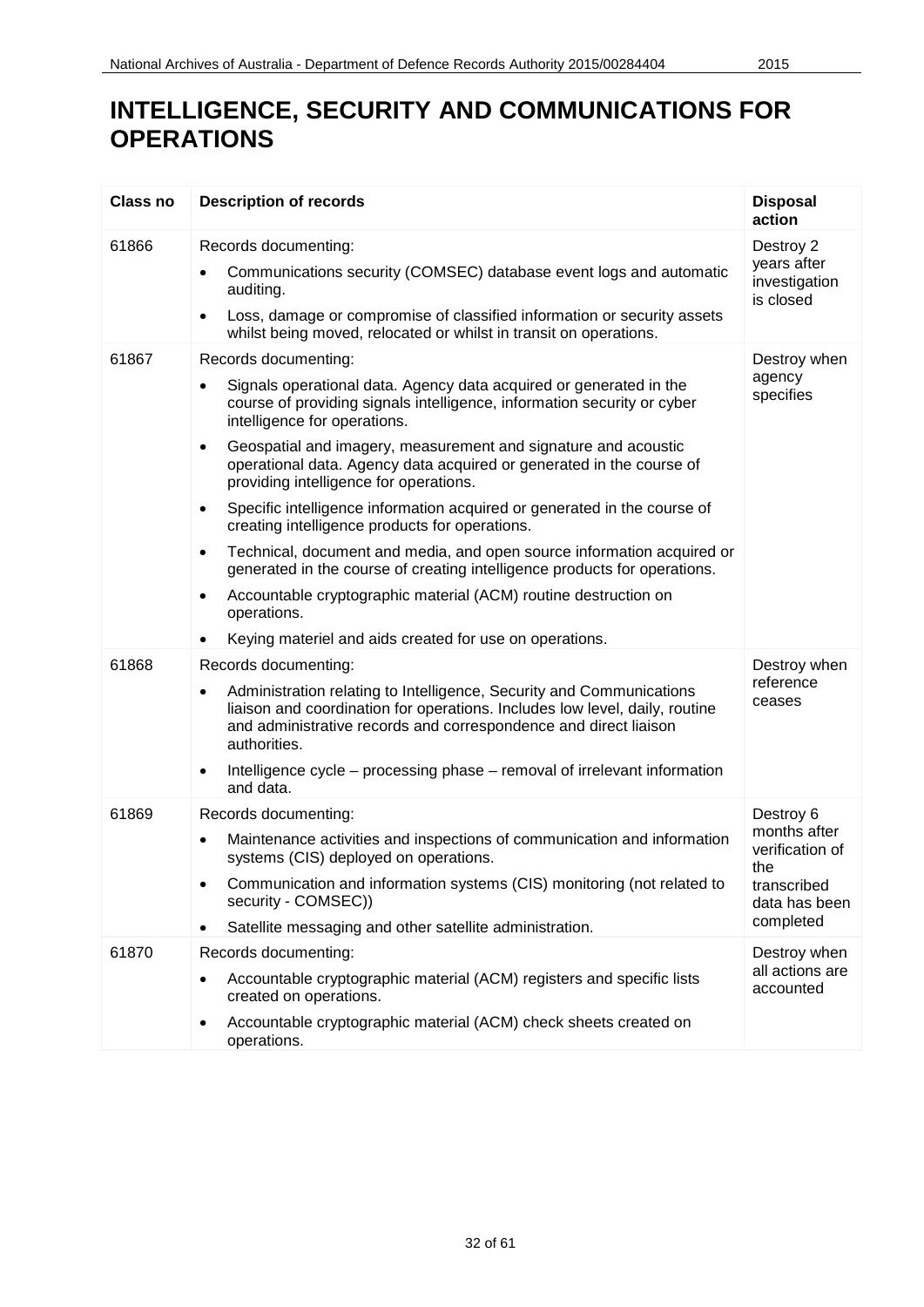The core business of ensuring that the ADF conducts operations in accordance with operations law, including policing of deployed forces. Military commanders are vested with the legal authority to command forces and conduct operations and legal officers and specialists assist commanders (at all levels of command) with legal advice. This advice falls into two general areas:

- Conduct of operations. Including the engagement of targets, management of prisoners of war and maintenance of law and order in an operational area.
- Legal support to operations. Including the financial aspects of logistics contracts, implementation of international support agreements and the application of military justice in an operational area.

Operations law encompasses Australian, foreign domestic and international laws associated with the planning and execution of all military operations. It includes the law of armed conflict, human rights law, Australian and foreign domestic law, air law, law of the sea, counter-terrorist activities, overseas procurement, discipline, predeployment preparation, deployment, status of forces agreements, operations against hostile forces, aid to the civil power and civil-military matters.

Legal support to operations includes:

- Commercial and financial law
- Agreements and arrangements
- Operational procurement
- Legislation and policy changes
- Reportable incidents
- Legal assistance to ADF members.

The Military Justice System is the body of law and procedures governing Defence personnel and comprises the military discipline system and the military administrative system. A service tribunal is an Armed Services court of law. Within the ADF military justice system, there are three levels of service tribunals appropriate to the severity of the alleged breach of military law: Summary Proceedings; Defence Force Magistrate and Court Martial.

The ADF Service Police perform routine policing tasks such as law and order patrols, traffic management, incident response and crime investigations. Within the ADF, routine police tasks are performed by General Duties Service Police, which includes police from the three Services: Naval Police Coxswains, Army Military Police and Air Force Police. The ADF equivalent to the civilian detective branch is currently known as the Australia Defence Force Investigative Service (ADFIS). ADFIS consists of specially trained investigators whose role is to conduct major and complex crime investigations.

Defence inquiries are investigations carried out by ADF officers who have been appointed to inquire and report on a subject. Inquiries of a minor nature may be conducted by individual officers, or require a board to be convened to consider matters of greater significance.

The core tasks include:

- Agreements and arrangements
- Legal training
- Legal advice for planning
- Law of armed conflict
- Rules of engagement and orders for opening fire
- Types of operations
- Legal aspects of targeting
- International law and humanitarian law
- Law of the sea and air law
- Domestic law
- Commercial and financial law
- Operational procurement
- Military justice system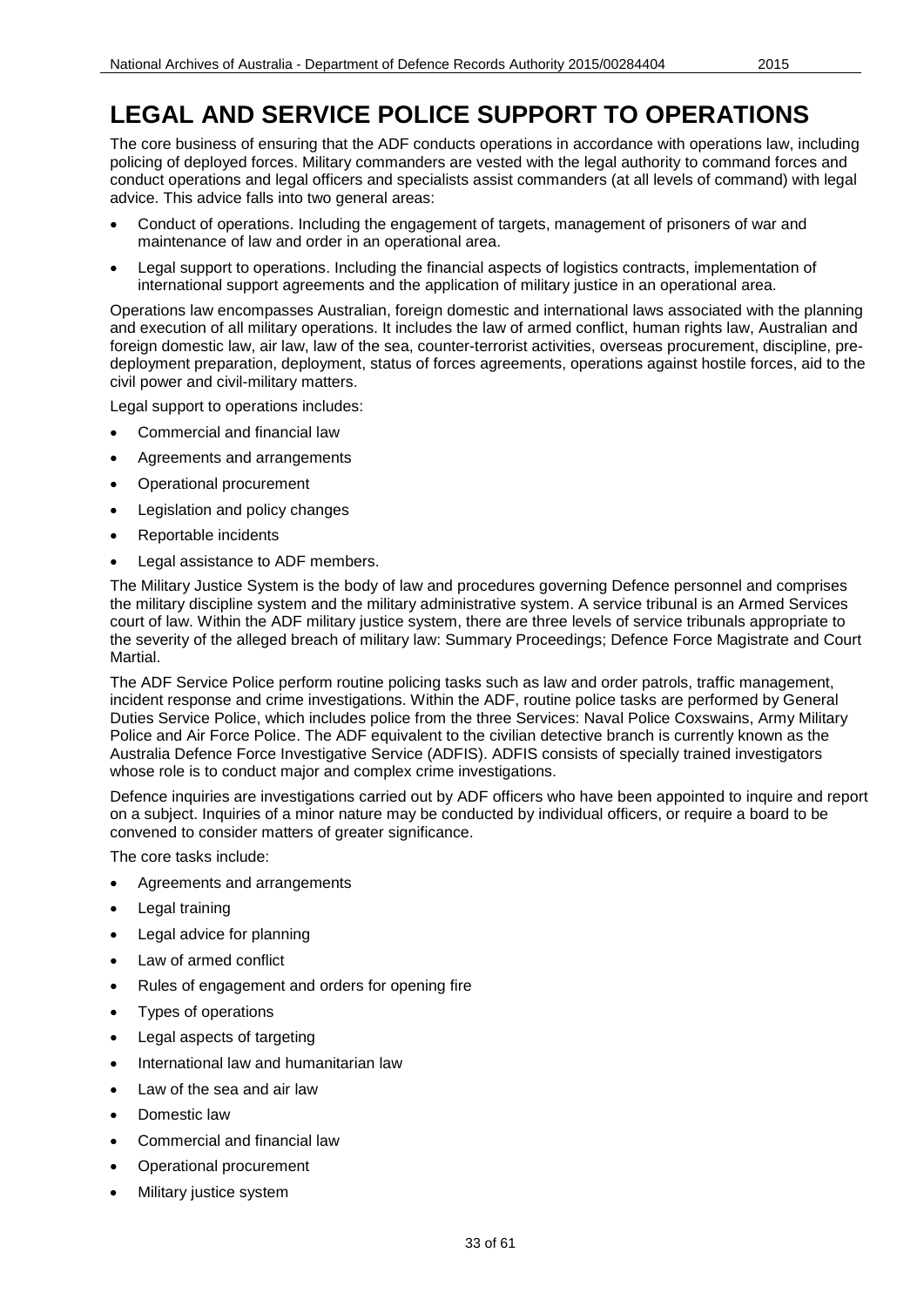- Reportable incidents
- Legal assistance to defence personnel
- **Inquiries**
- Service tribunals
- Investigations by General Duties Service Police
- Arrest of Defence personnel
- Management of a force detention centre
- Detention of Defence personnel
- Routine law enforcement
- Use of force
- Support to emergency management
- **Escort of human remains**
- Management of captured personnel, the facilities and captured documents and material.
- Unauthorised arrivals detainee management
- Criminal intelligence management
- ADFIS investigations.

The core business is supported by general activities such as:

- Planning
- Directives and policies
- Committees, groups, boards and forums
- Manuals and procedures
- Liaison and coordination.

#### *Cross references to other areas of this records authority*

*For CDF/CJOPS authorisation of directives such as the CDF targeting directive, types of operations directives (such as Humanitarian Aid and Disaster Relief), orders for opening fire (OFOF) and CDF rules of engagement (ROE) authorisation use COMMAND AND CONTROL OF OPERATIONS.*

*Cross references to other Defence records authorities*

*For records relating to the provision and adjustment of ADF personnel wills, power of attorney, next of kin, or advice and assistance relating to mediation, personal injury, workers compensation, and family law use DEFENCE JUSTICE, SERVICE POLICING AND LEGAL SERVICES.*

| Class no | <b>Description of records</b>                                                                                                                                                                                       | <b>Disposal</b><br>action         |
|----------|---------------------------------------------------------------------------------------------------------------------------------------------------------------------------------------------------------------------|-----------------------------------|
| 61907    | Records documenting:<br>Defence Legal, Service Police and Australian Defence Force Investigative<br>٠<br>Service annexes, appendices or subordinate plans to operation orders.                                      | Retain as<br>national<br>archives |
|          | Development, establishment and implementation of Defence Legal,<br>$\bullet$<br>Service Police and Australian Defence Force Investigative Service<br>directives and policies for operations.                        |                                   |
|          | Management of Defence Legal, Service Police and Australian Defence<br>$\bullet$<br>Force Investigative Service committees, groups, boards and forums in<br>support of operations.                                   |                                   |
|          | Negotiation, implementation, amendment and review of significant<br>٠<br>(overarching, high-level and may exist beyond the duration of the<br>operation) Service Police agreements and arrangements for operations. |                                   |
|          | Advice provided by Defence Legal on types of operations for which the<br>٠                                                                                                                                          |                                   |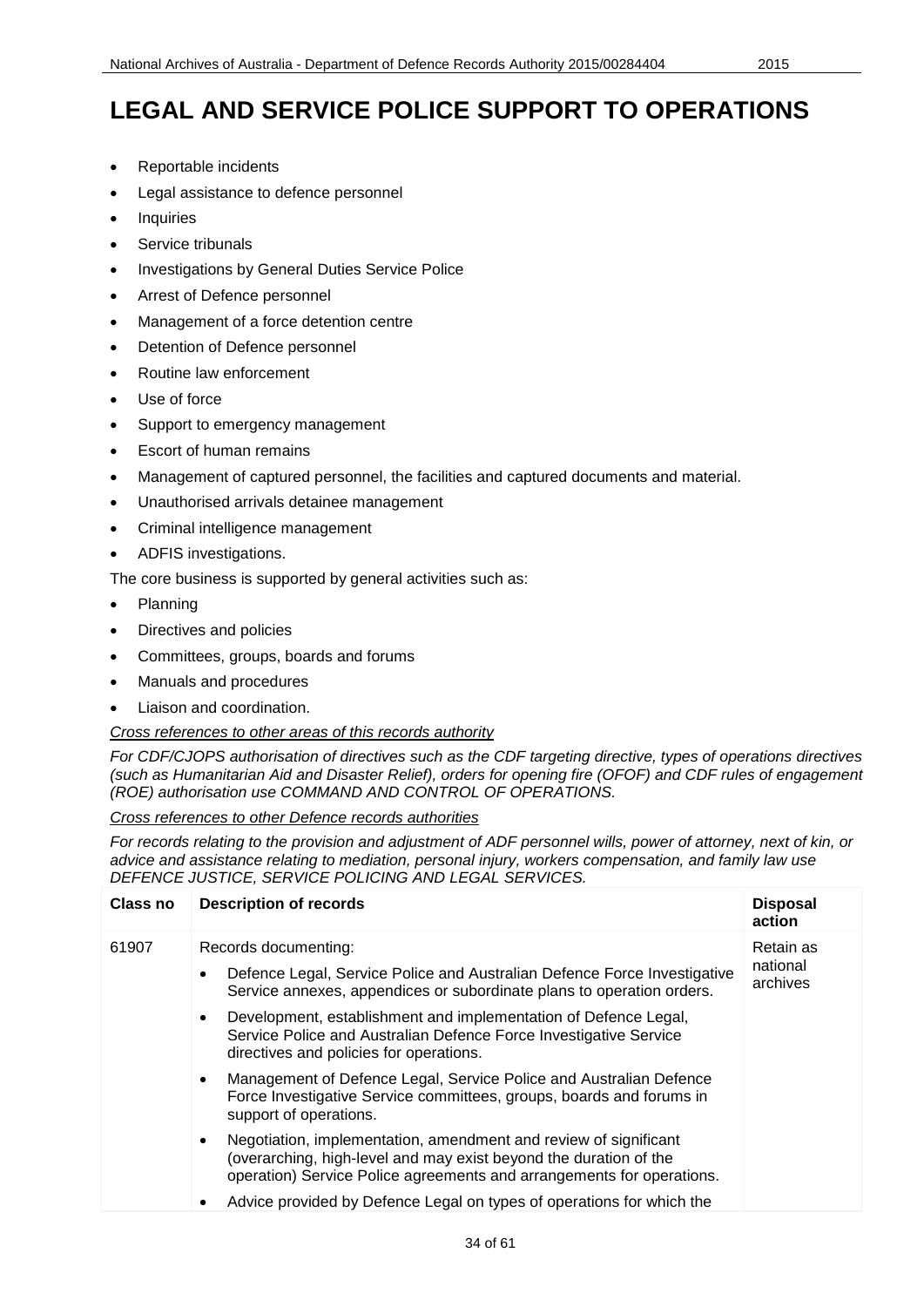| Class no | <b>Description of records</b>                                                                                                                                                                                                                     | <b>Disposal</b><br>action          |
|----------|---------------------------------------------------------------------------------------------------------------------------------------------------------------------------------------------------------------------------------------------------|------------------------------------|
|          | use of lethal force may or may not be authorised by the Government.<br>Includes legal advice provided to groups, bodies and forums where the<br>legality regarding the use of force on operations is discussed.                                   |                                    |
|          | Advice on the law of armed conflict (LOAC), rules of engagement (ROE)<br>٠<br>and orders for opening fire (OFOF) or equivalents provided by Defence<br>Legal in support of operations.                                                            |                                    |
|          | Advice on targeting provided by Defence Legal in support of conducting<br>operations.                                                                                                                                                             |                                    |
|          | Chief of Defence Force commissions of inquiries including:                                                                                                                                                                                        |                                    |
|          | set up and administration<br>$\bullet$                                                                                                                                                                                                            |                                    |
|          | conduct of liaison, investigation and research<br>٠                                                                                                                                                                                               |                                    |
|          | management of the submission process<br>٠                                                                                                                                                                                                         |                                    |
|          | conduct of hearings<br>$\bullet$                                                                                                                                                                                                                  |                                    |
|          | reporting on and finalising the commission.<br>$\bullet$                                                                                                                                                                                          |                                    |
|          | Defence Legal Officer support to a coronial Inquiry into a fatality that<br>$\bullet$<br>occurred during the conduct of operations.                                                                                                               |                                    |
|          | Defence Legal officer support to a parliamentary inquiry into matters<br>$\bullet$<br>related to the conduct of a specific operation.                                                                                                             |                                    |
|          | Conduct of a Superior Summary Authority tribunal, Commanding Officer<br>$\bullet$<br>Summary Authority tribunal, Subordinate Summary Authority tribunal,<br>Defence Force Magistrate hearing or Court Martial during the course of<br>operations. |                                    |
|          | Arrangements, planning and conduct of General Duties Service Police<br>$\bullet$<br>escort for human remains returning to Australia.                                                                                                              |                                    |
|          | General Duties Service Police establishment and management of an<br>٠<br>initial collection and processing centre (ICPC) or equivalent for captured<br>personnel (CPERS) during operations.                                                       |                                    |
|          | General Duties Service Police management of a detention facility for<br>٠<br>captured and detained persons that have been handed over to them in<br>the conduct of military operations.                                                           |                                    |
|          | Unauthorised arrivals detainment management by General Duties Service<br>٠<br>Police.                                                                                                                                                             |                                    |
|          | General Duties Service Police management of criminal intelligence on<br>operations                                                                                                                                                                |                                    |
|          | [For the CDF/CJOPS authorised targeting directive, use COMMAND AND<br>CONTROL OF OPERATIONS.                                                                                                                                                      |                                    |
|          | For records relating to the general conduct of the targeting process use<br>CONDUCT OF OPERATIONS.]                                                                                                                                               |                                    |
| 61908    | Records documenting:                                                                                                                                                                                                                              | Destroy 75                         |
|          | Management of a significant or serious disciplinary case during the<br>٠<br>course of operations.                                                                                                                                                 | years after<br>case is closed      |
| 61909    | Records documenting:                                                                                                                                                                                                                              | Destroy 75                         |
|          | Reporting on and finalising a board of inquiry into an incident that has<br>occurred during operations.                                                                                                                                           | years after<br>action<br>completed |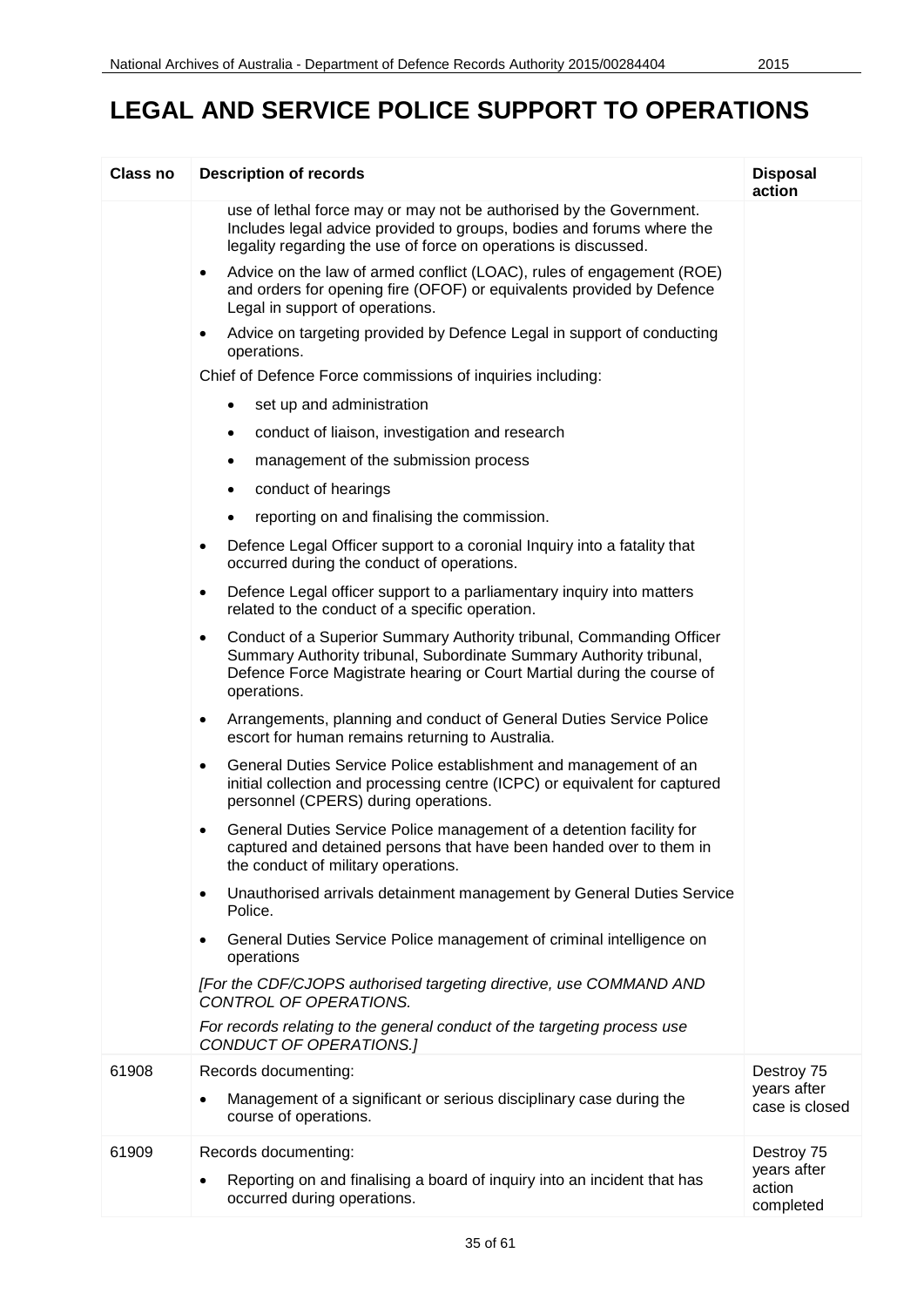| <b>Class no</b> | <b>Description of records</b>                                                                                                                                                                                     | <b>Disposal</b><br>action              |
|-----------------|-------------------------------------------------------------------------------------------------------------------------------------------------------------------------------------------------------------------|----------------------------------------|
|                 | Detention of Defence personnel on operations.<br>$\bullet$                                                                                                                                                        |                                        |
|                 | ADFIS complex and major investigation on operations into a crime of a<br>personal nature including:                                                                                                               |                                        |
|                 | starting the investigation<br>$\bullet$                                                                                                                                                                           |                                        |
|                 | conducting the investigation<br>$\bullet$                                                                                                                                                                         |                                        |
|                 | apprehending the suspect<br>٠                                                                                                                                                                                     |                                        |
|                 | presenting the evidence<br>٠                                                                                                                                                                                      |                                        |
|                 | preparing for trial<br>$\bullet$                                                                                                                                                                                  |                                        |
|                 | post-trial actions.<br>$\bullet$                                                                                                                                                                                  |                                        |
|                 | [For records relating to operational reporting of Service Police where use of<br>force has been exercised, use CONDUCT OF OPERATIONS.]                                                                            |                                        |
| 61910           | Records documenting:                                                                                                                                                                                              | Destroy 75                             |
|                 | Significant use of force in non-combat situations by Service Police during<br>$\bullet$<br>operations. This includes the use of firearms or electrical incapacitants.                                             | years after<br>operation has<br>ceased |
|                 | Establishment and compliance of a force detention centre in the conduct<br>$\bullet$<br>of an operation.                                                                                                          |                                        |
|                 | General Duties Service Police arrest of Defence personnel on operations.                                                                                                                                          |                                        |
| 61911           | Records documenting:                                                                                                                                                                                              | Destroy 60<br>years after              |
|                 | Provision of advice relating to international law, international humanitarian<br>$\bullet$<br>laws, law of the sea and air law by Defence Legal in support of<br>operations.                                      | operation has<br>ceased                |
| 61912           | Records documenting:                                                                                                                                                                                              | Destroy 50                             |
|                 | Operational procurement advice provided by Defence Legal in support of<br>٠<br>operations.                                                                                                                        | years after<br>action<br>completed     |
|                 | Boards of Inquiry into incidents that have occurred during operations:                                                                                                                                            |                                        |
|                 | set up and administration                                                                                                                                                                                         |                                        |
|                 | conduct of liaison, investigation and research                                                                                                                                                                    |                                        |
|                 | management of the submission process                                                                                                                                                                              |                                        |
|                 | conduct of hearings.                                                                                                                                                                                              |                                        |
| 61913           | Records documenting:                                                                                                                                                                                              | Destroy 50                             |
|                 | Management of a force detention centre on operations.<br>٠                                                                                                                                                        | years after<br>operation has<br>ceased |
| 61914           | Records documenting:                                                                                                                                                                                              | Destroy 25                             |
|                 | Negotiation, implementation, amendment and review of routine service<br>police agreements and arrangements for operations other than those<br>covered in class 61907.                                             | years after<br>operation has<br>ceased |
|                 | Conduct of significant liaison and coordination with Service police, police<br>$\bullet$<br>within other Australian agencies, international agencies, other forces and<br>other nations in support of operations. |                                        |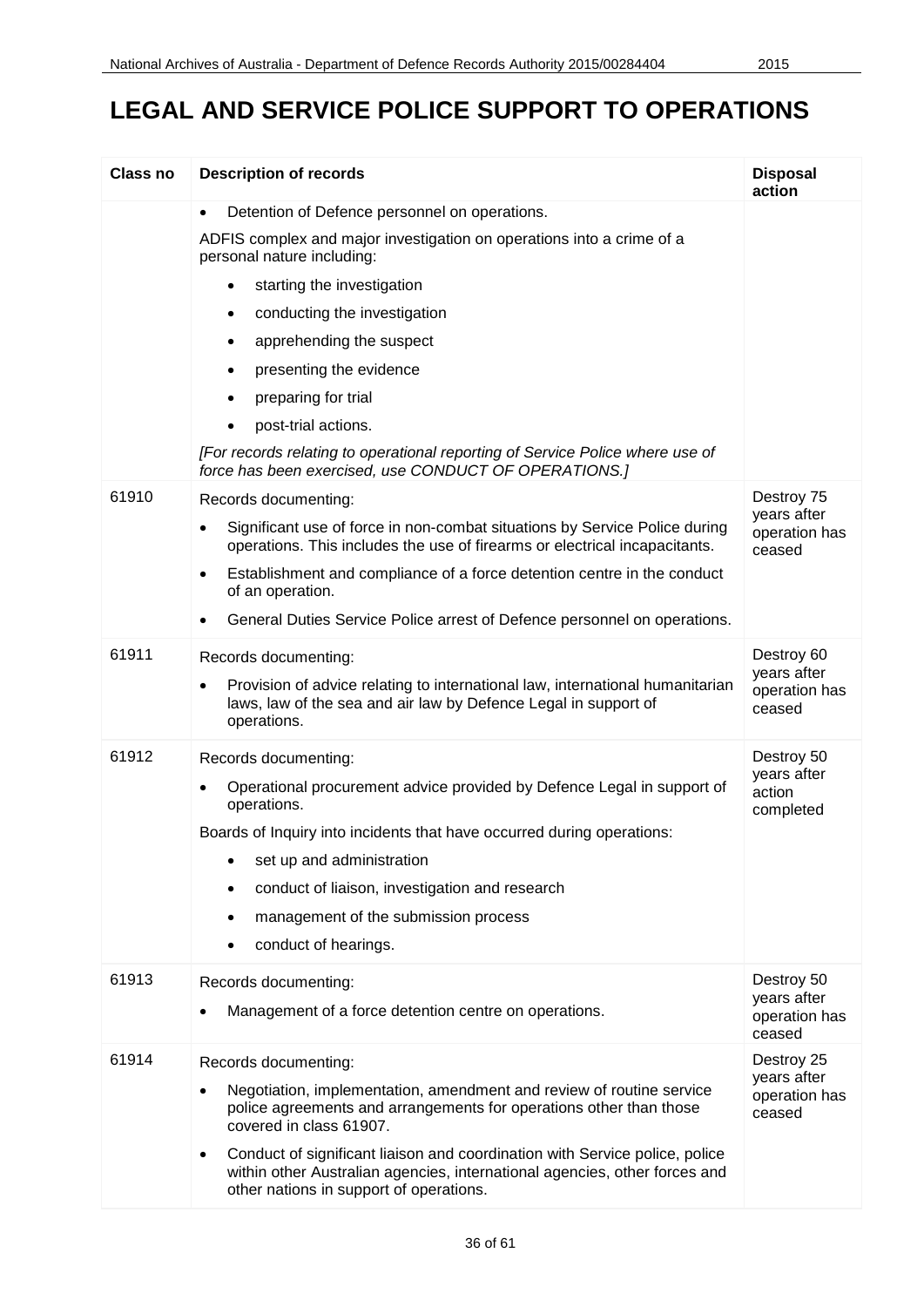| Class no | <b>Description of records</b>                                                                                                                                                                                                                                       | <b>Disposal</b><br>action          |
|----------|---------------------------------------------------------------------------------------------------------------------------------------------------------------------------------------------------------------------------------------------------------------------|------------------------------------|
|          | Training packages which deal with teaching operationally specific aspects<br>$\bullet$<br>of operations law such as rules of engagement (ROE), orders for opening<br>fire (OFOF) and prisoners of war (PW).                                                         |                                    |
|          | Advice provided by Defence Legal regarding conducting specific types of<br>$\bullet$<br>operations that does not authorise use of force (such as Humanitarian Aid<br>and Disaster Relief), personnel recovery, sovereignty, peacekeeping, or<br>piracy operations). |                                    |
|          | Domestic Law and advice provided by Defence Legal in support of<br>$\bullet$<br>operations.                                                                                                                                                                         |                                    |
|          | [For records relating to the provision of force preparation training, including<br>training provided during reception, staging, onward movement and<br>integration, use OPERATIONAL DEPLOYMENT CYCLE.]                                                              |                                    |
| 61915    | Records documenting:                                                                                                                                                                                                                                                | Destroy 20<br>years after          |
|          | Defence Legal Officer input and advice to the joint military appreciation<br>process (JMAP) and the joint intelligence preparation of the operational<br>environment (JIPOE) or single-Service equivalent process.                                                  | operation has<br>ceased            |
| 61916    | Records documenting:                                                                                                                                                                                                                                                | Destroy 15<br>years after the      |
|          | Management of a routine disciplinary case during the course of<br>٠<br>operations.                                                                                                                                                                                  | case is closed                     |
|          | General Duties Service Police investigations where a prosecution has<br>occurred including:                                                                                                                                                                         |                                    |
|          | starting the investigation<br>٠                                                                                                                                                                                                                                     |                                    |
|          | conducting the investigation                                                                                                                                                                                                                                        |                                    |
|          | apprehending the suspect<br>٠                                                                                                                                                                                                                                       |                                    |
|          | presenting the evidence<br>٠                                                                                                                                                                                                                                        |                                    |
|          | preparing for the trial<br>٠                                                                                                                                                                                                                                        |                                    |
|          | post-trial actions.                                                                                                                                                                                                                                                 |                                    |
| 61917    | Records documenting:                                                                                                                                                                                                                                                | Destroy 15                         |
|          | Provision of advice relating to the Discipline System (Military Justice<br>٠<br>System) to the chain of command and staff by Defence Legal officer<br>during the course of operations.                                                                              | years after<br>action<br>completed |
| 61918    | Records documenting:                                                                                                                                                                                                                                                | Destroy 10                         |
|          | Legal support and advice required in order to establish and implement<br>agreements for operations.                                                                                                                                                                 | years after<br>action<br>completed |
|          | Provision of commercial and financial law advice provided by Defence<br>٠<br>Legal in the course of operations.                                                                                                                                                     |                                    |
|          | Evidence including the return or attempted return of evidence or exhibits<br>$\bullet$<br>to their owner by a board of inquiry or Chief of Defence Force commission<br>into an incident that has occurred during operations.                                        |                                    |
|          | ADFIS complex and major investigation on operations into a crime that is not<br>of a personal nature including:                                                                                                                                                     |                                    |
|          | starting the investigation                                                                                                                                                                                                                                          |                                    |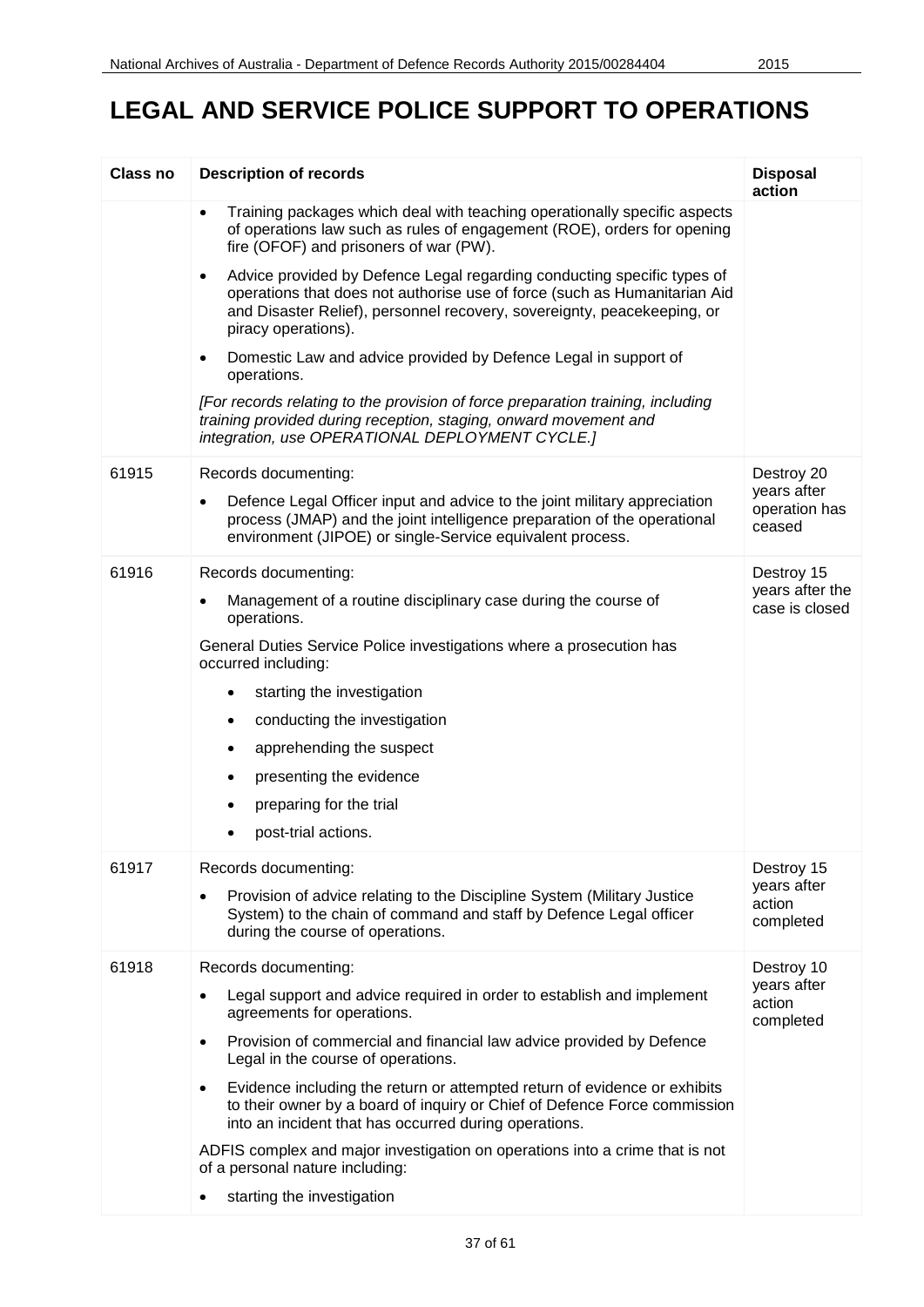| <b>Class no</b> | <b>Description of records</b>                                                                                                                                                                                                                                                                                                                                                                                                                                                                                                                                                                                                                                     | <b>Disposal</b><br>action                                    |
|-----------------|-------------------------------------------------------------------------------------------------------------------------------------------------------------------------------------------------------------------------------------------------------------------------------------------------------------------------------------------------------------------------------------------------------------------------------------------------------------------------------------------------------------------------------------------------------------------------------------------------------------------------------------------------------------------|--------------------------------------------------------------|
|                 | conducting the investigation<br>$\bullet$<br>apprehending the suspect<br>٠<br>presenting the evidence<br>$\bullet$<br>preparing for trial<br>$\bullet$<br>post-trial actions.<br>$\bullet$                                                                                                                                                                                                                                                                                                                                                                                                                                                                        |                                                              |
| 61919           | Records documenting:<br>Management of legal aid applications and other legal advice provided to a<br>٠<br>member whilst deployed on operations.<br>Conduct of an inquiry officer inquiry into an incident that occurred during<br>$\bullet$<br>the conduct of operations.                                                                                                                                                                                                                                                                                                                                                                                         | Destroy 10<br>years after<br>case or<br>inquiry is<br>closed |
| 61920           | Records documenting:<br>Defence Legal Officers conducting significant liaison and coordination<br>$\bullet$<br>with legal authorities of other Australian agencies, international agencies,<br>other forces and other nations in support of operations.<br>Conduct of collective or individual training where the subject is of a legal<br>$\bullet$<br>nature relating to the conduct of operations.<br>Minor use of force in non-combat situations by Service Police during<br>$\bullet$<br>operations.<br>Draft and routine briefs, reports and liaison concerning General Duties<br>$\bullet$<br>Service Police managing criminal intelligence on operations. | Destroy 10<br>years after<br>operation has<br>ceased         |
| 61921           | Records documenting:<br>Defence Legal, Service Police and Australian Defence Force Investigative<br>٠<br>Service handbooks and manuals developed for specific operations.<br>Administrative records relating to coronial or parliamentary inquiry or<br>documentation on operations.                                                                                                                                                                                                                                                                                                                                                                              | Destroy 7<br>years after<br>operation has<br>ceased          |
| 61922           | Records documenting:<br>Defence Legal, Service Police and Australian Defence Force Investigative<br>Service procedures used for operations.                                                                                                                                                                                                                                                                                                                                                                                                                                                                                                                       | Destroy 7<br>years after<br>superseded                       |
| 61923           | Records documenting:<br>Administration of:<br>General Duties Service Police management of detention facilities for<br>$\bullet$<br>captured and detained persons that have been handed over to them<br>in the conduct of military operations.<br>Defence Force Magistrate Hearing or Court Martial documentation on<br>$\bullet$<br>operations.<br>the detention of Defence personnel on operations.<br>Receipt and provision of ADFIS advice on complex and major<br>investigations on operations.                                                                                                                                                               | Destroy 7<br>years after<br>action<br>completed              |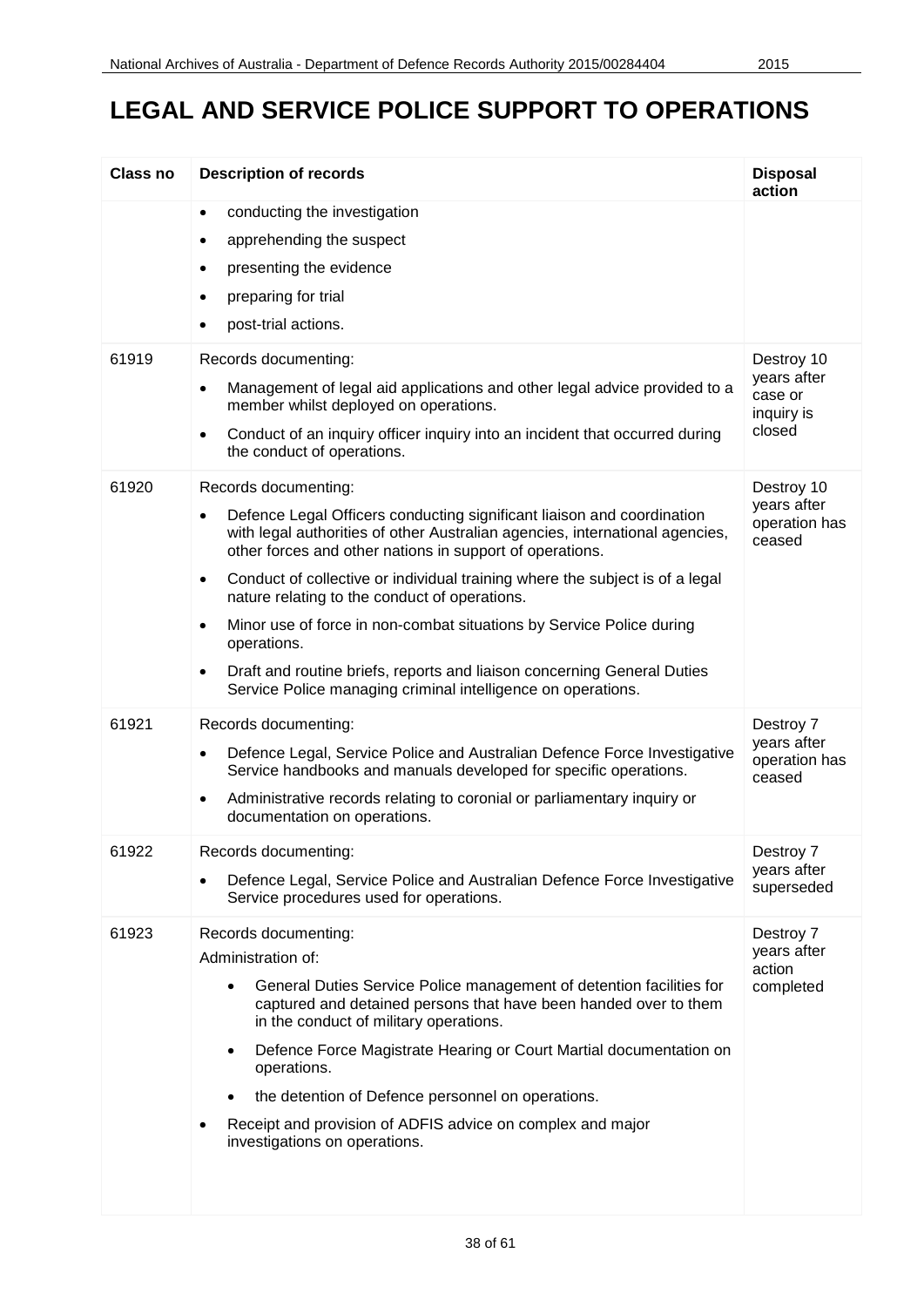| <b>Class no</b> | <b>Description of records</b>                                                                                                                                                                           | <b>Disposal</b><br>action                    |
|-----------------|---------------------------------------------------------------------------------------------------------------------------------------------------------------------------------------------------------|----------------------------------------------|
| 61924           | Records documenting:                                                                                                                                                                                    | Destroy 5                                    |
|                 | Provision of advice to personnel on non-disciplinary matters during the<br>$\bullet$<br>course of operations.                                                                                           | years after the<br>case/inquiry is<br>closed |
|                 | Conduct of a routine inquiry into an incident that has occurred during<br>$\bullet$<br>operations.                                                                                                      |                                              |
| 61925           | Records documenting:                                                                                                                                                                                    | Destroy 5                                    |
|                 | Administrative management of Defence Legal Division committees,<br>٠<br>groups, boards and forums in support of operations.                                                                             | years after<br>action<br>completed           |
|                 | Administration associated with the development of Service Police<br>$\bullet$<br>agreements and arrangements for operations.                                                                            |                                              |
|                 | Legal support and advice required in order to establish and implement<br>$\bullet$<br>arrangements in support of operations.                                                                            |                                              |
|                 | Receipt and provision of advice relating to the Administrative System<br>٠<br>(Military Justice System) to the chain of command and staff by Defence<br>Legal Officers during the course of operations. |                                              |
|                 | Advice provided on reportable incidents by Defence Legal during the<br>٠<br>course of operations.                                                                                                       |                                              |
|                 | General Duties Service Police investigations where a prosecution has not<br>occurred including:                                                                                                         |                                              |
|                 | starting the investigation<br>٠                                                                                                                                                                         |                                              |
|                 | conducting the investigation<br>٠                                                                                                                                                                       |                                              |
|                 | apprehending the suspect<br>٠                                                                                                                                                                           |                                              |
|                 | presenting evidence<br>٠                                                                                                                                                                                |                                              |
|                 | preparing for trial                                                                                                                                                                                     |                                              |
|                 | post-trial actions.                                                                                                                                                                                     |                                              |
|                 | Administrative records relating to establishment and management of a<br>force detention centre on operations.                                                                                           |                                              |
|                 | General Duties Service Police support to the management of an<br>emergency during operations.                                                                                                           |                                              |
| 61926           | Records documenting:                                                                                                                                                                                    | Destroy 3                                    |
|                 | Drafts relating to development of plans, annexes, appendix or subordinate<br>plans.                                                                                                                     | years after<br>operation has<br>ceased       |
|                 | Service Police routine liaison and coordination                                                                                                                                                         |                                              |
|                 | Administration relating to:                                                                                                                                                                             |                                              |
|                 | The development of legal directives and policies.<br>$\bullet$                                                                                                                                          |                                              |
|                 | Defence Legal training for operations.<br>$\bullet$                                                                                                                                                     |                                              |
|                 | Boards of Inquiry or CDF Commission of Inquiry.<br>$\bullet$                                                                                                                                            |                                              |
|                 | the arrest of Defence personnel on operations.<br>٠                                                                                                                                                     |                                              |
|                 | General Duties Service Police escort of human remains.<br>$\bullet$                                                                                                                                     |                                              |
|                 | legal advice provided relating to types of operations, law of armed conflict,<br>٠                                                                                                                      |                                              |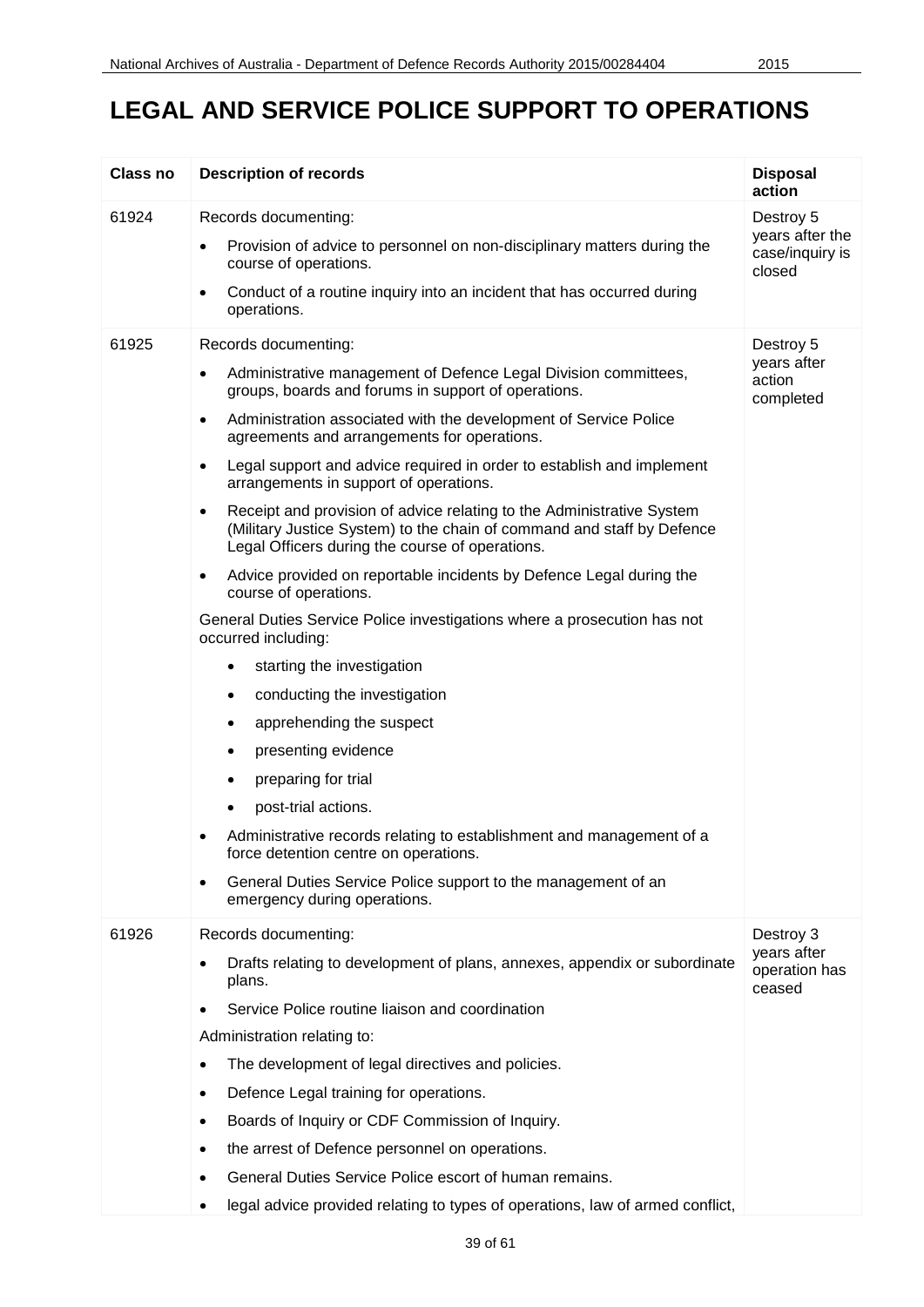| Class no | <b>Description of records</b>                                                                                                                                                                                                                                                                        | <b>Disposal</b><br>action                            |
|----------|------------------------------------------------------------------------------------------------------------------------------------------------------------------------------------------------------------------------------------------------------------------------------------------------------|------------------------------------------------------|
|          | ROE, OFOF and targeting,<br>legal advice provided relating to international humanitarian law, law of the<br>sea, air law and domestic law.<br>legal advice on operational procurement.<br>Management of initial collection and processing centre (ICPC) for<br>captured personnel during operations. |                                                      |
| 61927    | Records documenting:<br>Evidence and exhibits deemed unreturnable from a board of inquiry or a<br>$\bullet$<br>CDF commission of inquiry, including records documenting efforts to<br>return, or verification that the owners no longer want the material.                                           | Destroy 3<br>years after<br>action<br>completed      |
| 61928    | Records documenting:<br>Routine operational administrative tasks supporting the core business.<br>Legal and service police support to activities, other than those covered in<br>classes 61907 to 61927.                                                                                             | Destroy 3<br>years after<br>last action<br>completed |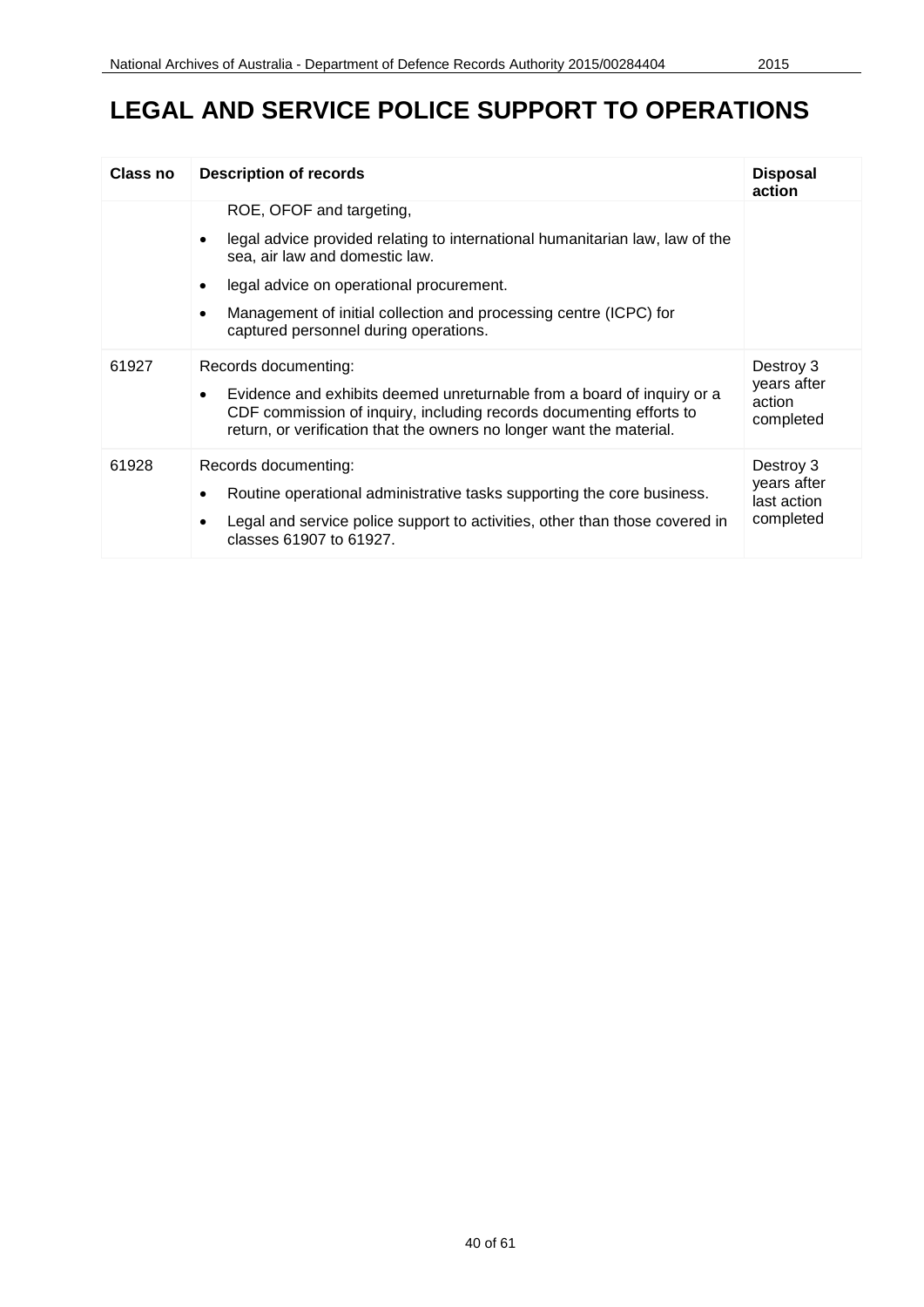Logistics support to operations encompasses all actions taken to sustain the capability of a force throughout all operational phases and encompasses a range of interrelated administrative and logistic activities. Logistics support may be provided by organic ADF capabilities; multinational partner capabilities; the host nation, contractors, commercial entities; and other agencies located in Australia and overseas.

Support to operations encompasses all Defence elements supporting or enabling an operation, including the capability managers (Deputy Secretary, Intelligence and Security and the Service Chiefs), the Defence Materiel Organisation, the Defence Support and Reform Group, Joint Logistics Command, Headquarters Joint Operations Command and 1 Joint Movements Group or their equivalents. Support may also be provided by external providers such as other Government agencies, military partners, the host nation (in which the operation is being conducted), and commercial service providers.

Logistics support planning needs to take into account the support requirements of the ADF as well as other organisations involved in the operation that may be dependent on Defence for certain types of support. This includes:

- **Other Government agencies**
- Multinational force partners
- Civilians requiring humanitarian assistance
- Australian civilian evacuees and evacuees of other approved nations.

The Defence logistics environment encompasses the strategic, operational and tactical levels of command and management. These levels reflect the distribution of responsibilities for planning and directing military resources across the full range of operations.

The core tasks include:

- Logistics orders and instructions
- Systems procurement
- Management of the environment
- Customs, quarantine and bio-security management
- Postal services
- Catering services
- Laundry and showering services
- **Mortuary services**
- Base support
- Supply chain management
- Provision and procurement of materiel
- Supplies inventory management
- Storage and inventory control of explosive ordnance
- Storage and distribution of supplies
- Salvage and disposal of materiel and supplies
- **Sealift**
- Logistics over the shore
- Road transport
- Airlift
- Rotary wing aircraft transport
- Rail transport
- **Pipelines**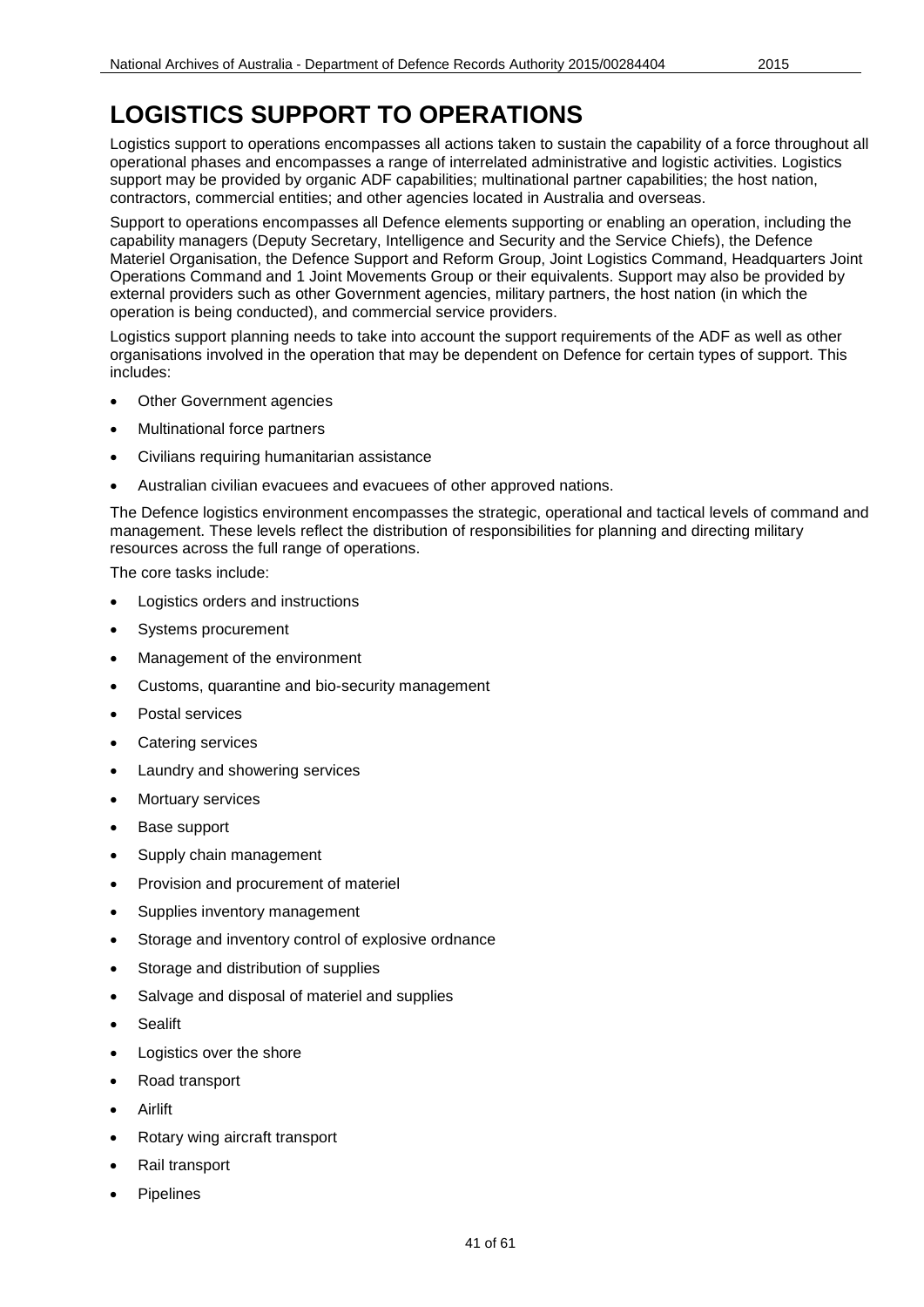- Animal and human porterage
- Sea, air and land terminal operations
- Movements appreciation
- Movement of force elements, individuals and materiel
- Export of explosive ordnance from Australia
- Diplomatic clearances
- Material engineering, maintenance, standards and configuration
- Technical regulation
- Design certification upgrade
- Materiel maintenance and contingency maintenance
- Controlled parts exchange
- Materiel recovery
- Infrastructure engineering and maintenance
- Infrastructure disposal.

The core business is supported by general activities such as:

- Directives and policies
- Planning and planning conferences
- Manuals, handbooks and procedures
- **Advice**
- Liaison and coordination
- Committees, groups, boards and forums
- Agreements and arrangements
- Contract management
- Risk management
- Compliance.

*Cross references to other areas of this records authority*

*For decision records relating to operational procurement use COMMAND AND CONTROL OF OPERATIONS. For records relating to operational planning use PLANNING OPERATIONS.*

*For contracting out security services use INTELLIGENCE, SECURITY AND COMMUNICATIONS FOR OPERATIONS.*

*For the payment of contracts, operational procurement financial aspects and disposal involving the sale or gifting of materiel and supplies use FINANCIAL MANAGEMENT OF OPERATIONS.*

*For the legal advice relating to the establishment of contracts use LEGAL AND SERVICE POLICE SUPPORT TO OPERATIONS.*

*For records relating to management of deceased human remains use PERSONNEL AND HEALTH SUPPORT TO OPERATIONS.*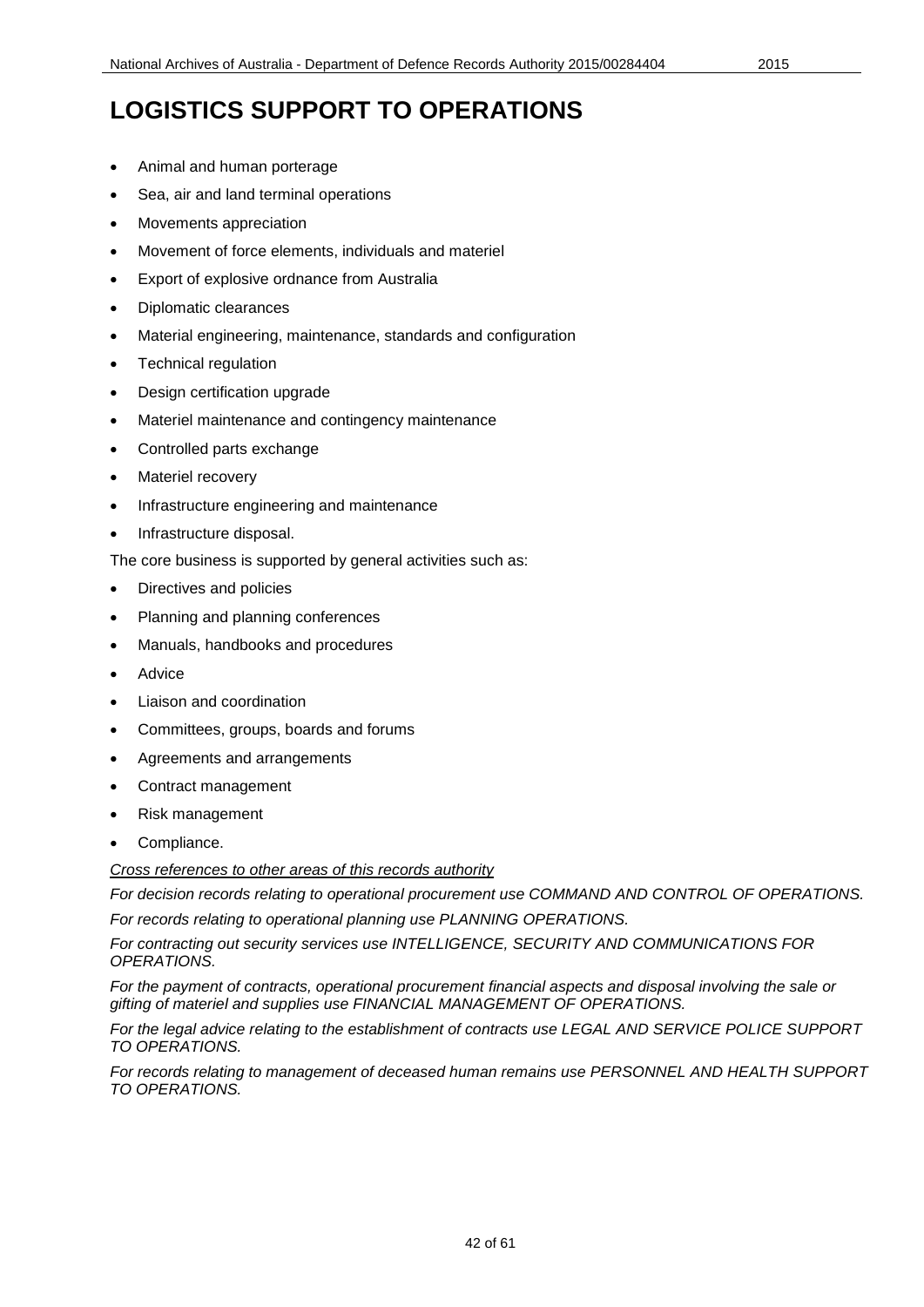| <b>Class no</b> | <b>Description of records</b>                                                                                                                                                                                      | <b>Disposal</b><br>action              |
|-----------------|--------------------------------------------------------------------------------------------------------------------------------------------------------------------------------------------------------------------|----------------------------------------|
| 61880           | Records documenting:                                                                                                                                                                                               | Retain as                              |
|                 | Development, establishment and implementation of directives, policies<br>$\bullet$<br>and instructions relevant to Logistics Support to Operations.                                                                | national<br>archives                   |
|                 | Development, establishment and implementation of significant<br>$\bullet$<br>(overarching and high-level) logistics orders and instructions.                                                                       |                                        |
|                 | Development and establishment of various types of logistics plans to<br>$\bullet$<br>support operations.                                                                                                           |                                        |
|                 | Committees, groups, boards and forums established to manage logistics<br>٠<br>on operations.                                                                                                                       |                                        |
| 61881           | Records documenting:                                                                                                                                                                                               | Destroy 75                             |
|                 | Selection of a site for logistics support to operations activities based on<br>environmental, cultural and heritage management factors.                                                                            | years after<br>operation has<br>ceased |
| 61882           | Records documenting:                                                                                                                                                                                               | Destroy 25                             |
|                 | Negotiation, implementation, amendment and review of significant<br>$\bullet$<br>logistics and support agreements and arrangements for operations.                                                                 | years after<br>operation has<br>ceased |
|                 | Systems procurement including the selection, retrofitting, and ruggedising<br>$\bullet$<br>of logistics systems and equipment, tools and software programs and<br>services to be utilised for specific operations. |                                        |
|                 | Management of logistics sites and the environment during operational<br>$\bullet$<br>activities.                                                                                                                   |                                        |
|                 | Securing and accounting for all explosive ordnance (EO) on charge to<br>$\bullet$<br>commanders or in the custody of units under their control.                                                                    |                                        |
|                 | Adjustments to materiel engineering and maintenance plans in support of<br>$\bullet$<br>operations.                                                                                                                |                                        |
|                 | Technical regulation decisions relating to Australian Defence Force<br>$\bullet$<br>materiel in support to operations.                                                                                             |                                        |
|                 | Management of technical risks in support of operations.<br>٠                                                                                                                                                       |                                        |
|                 | Confirmation and use of approved standards and specifications to support<br>$\bullet$<br>engineering decisions and maintenance actions in support of operations.                                                   |                                        |
|                 | Configuration management of materiel in support of operations.<br>$\bullet$                                                                                                                                        |                                        |
|                 | Certification of design upgrades to materiel in support of operations.                                                                                                                                             |                                        |
| 61883           | Records documenting:                                                                                                                                                                                               | Destroy 10                             |
|                 | Routine operations orders and instructions associated with routine<br>logistics tasks that are issued on a frequent basis and are of a less<br>enduring nature.                                                    | years after<br>operation has<br>ceased |
|                 | Management of postal services in support of operations.<br>٠                                                                                                                                                       |                                        |
|                 | Salvage of materiel and supplies.<br>٠                                                                                                                                                                             |                                        |
|                 | Movement framework for explosive ordnance to be used on operations.<br>٠                                                                                                                                           |                                        |
|                 | Obtaining of diplomatic clearances in support of operations.                                                                                                                                                       |                                        |
|                 | Inspection of materiel employed on operations.<br>٠                                                                                                                                                                |                                        |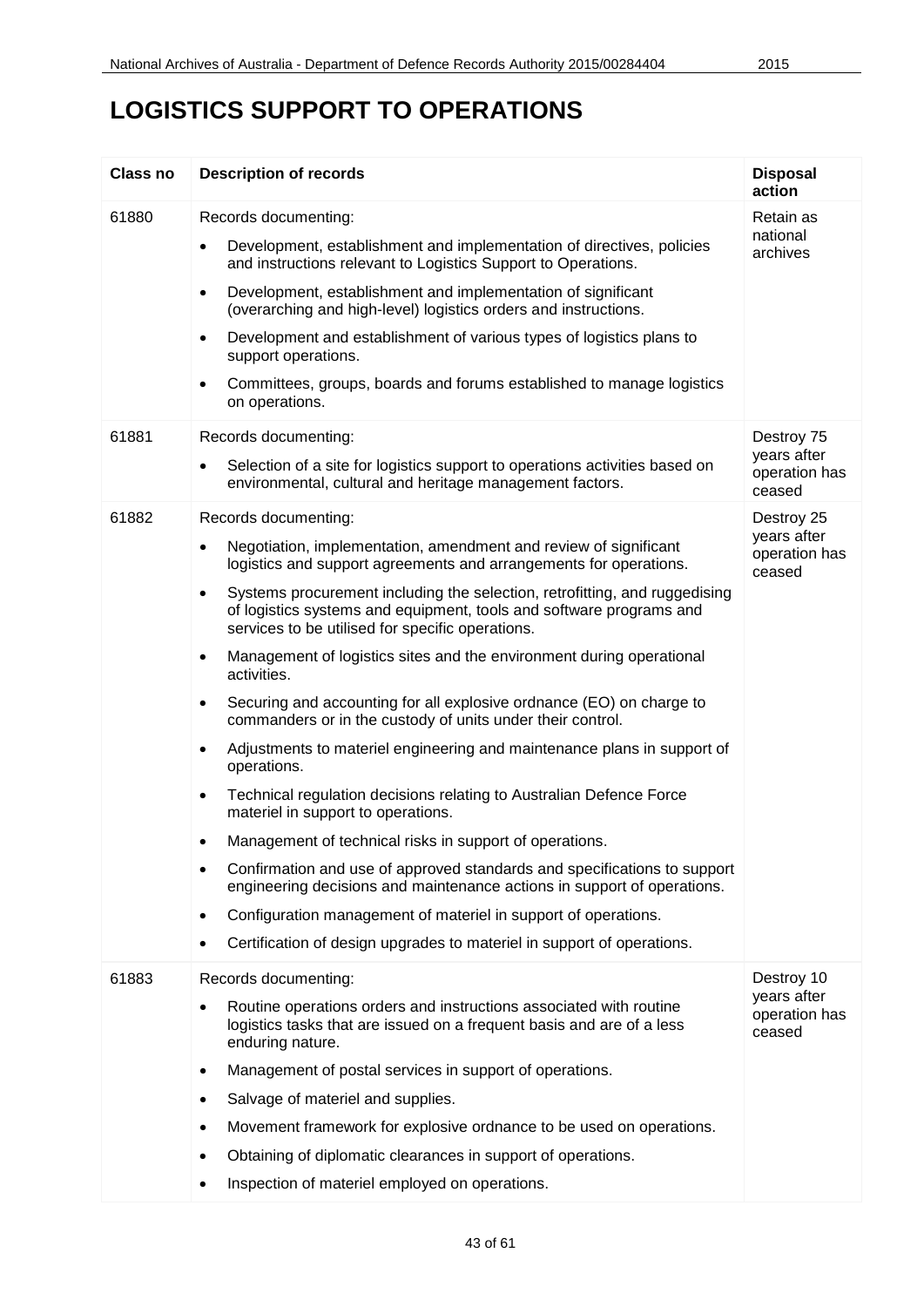| Class no | <b>Description of records</b>                                                                                                                                                                                                                                                                                                                                                                                                                                                                                                                                                                                                                                                                                                                                                                                                                                                                                                                                                                                                                                                                                                  | <b>Disposal</b><br>action                           |
|----------|--------------------------------------------------------------------------------------------------------------------------------------------------------------------------------------------------------------------------------------------------------------------------------------------------------------------------------------------------------------------------------------------------------------------------------------------------------------------------------------------------------------------------------------------------------------------------------------------------------------------------------------------------------------------------------------------------------------------------------------------------------------------------------------------------------------------------------------------------------------------------------------------------------------------------------------------------------------------------------------------------------------------------------------------------------------------------------------------------------------------------------|-----------------------------------------------------|
|          | Corrective maintenance of materiel on operations.<br>$\bullet$<br>Certification of materiel maintenance.<br>$\bullet$<br>Contingency maintenance of critical materiel in support of operations.<br>٠<br>Controlled parts exchange of materiel in support of operations.<br>$\bullet$<br>The following areas of logistics infrastructure in support of operations:<br>Project inception and management<br>٠<br>Design<br>٠<br>Delivery or construction<br>٠<br>Operation<br>Maintenance<br>Project closure<br>Construction project supporting documents<br>٠<br>Disposal.                                                                                                                                                                                                                                                                                                                                                                                                                                                                                                                                                       |                                                     |
| 61884    | Records documenting:<br>Decisions, assessments, reporting and declarations for Australian and<br>$\bullet$<br>other nation customs, quarantine and bio-security management,<br>specifically the assessment and processing of Defence applications for<br>the release of defence material, including personnel and postal items for<br>export and import (cargo release).                                                                                                                                                                                                                                                                                                                                                                                                                                                                                                                                                                                                                                                                                                                                                       | Destroy 10<br>years after<br>action<br>completed    |
| 61885    | Records documenting:<br>Logistics support manuals, handbooks and procedures developed for<br>specific operations.<br>Provision of mortuary services in support of operations.<br>$\bullet$<br>Supply chain management and reverse supply chain management<br>including planning, implementation and control of materiel in support of<br>operations.<br>Procuring and provisioning of supplies in support of operations including<br>classes of supply 1-10.<br>Class 1 - Subsistence items including foodstuffs, both fresh and<br>packaged, and water<br>Class 2 - General Stores, including clothing, individual equipment,<br>$\bullet$<br>tents, tool sets and kits, hand tools, stationery and other general<br>administrative and household items<br>Class 3 - Petroleum, oils and lubricants (POL). Includes other<br>$\bullet$<br>hazardous liquids, chemicals and gases such as liquefied petroleum<br>gas and hexamine<br>Class 4 - Construction stores<br>$\bullet$<br>Class 5 - Ammunition<br>Class 6 - Personal demand items<br>٠<br>Class 7 - Principal items (including vehicles, small; arms and<br>$\bullet$ | Destroy 7<br>years after<br>operation has<br>ceased |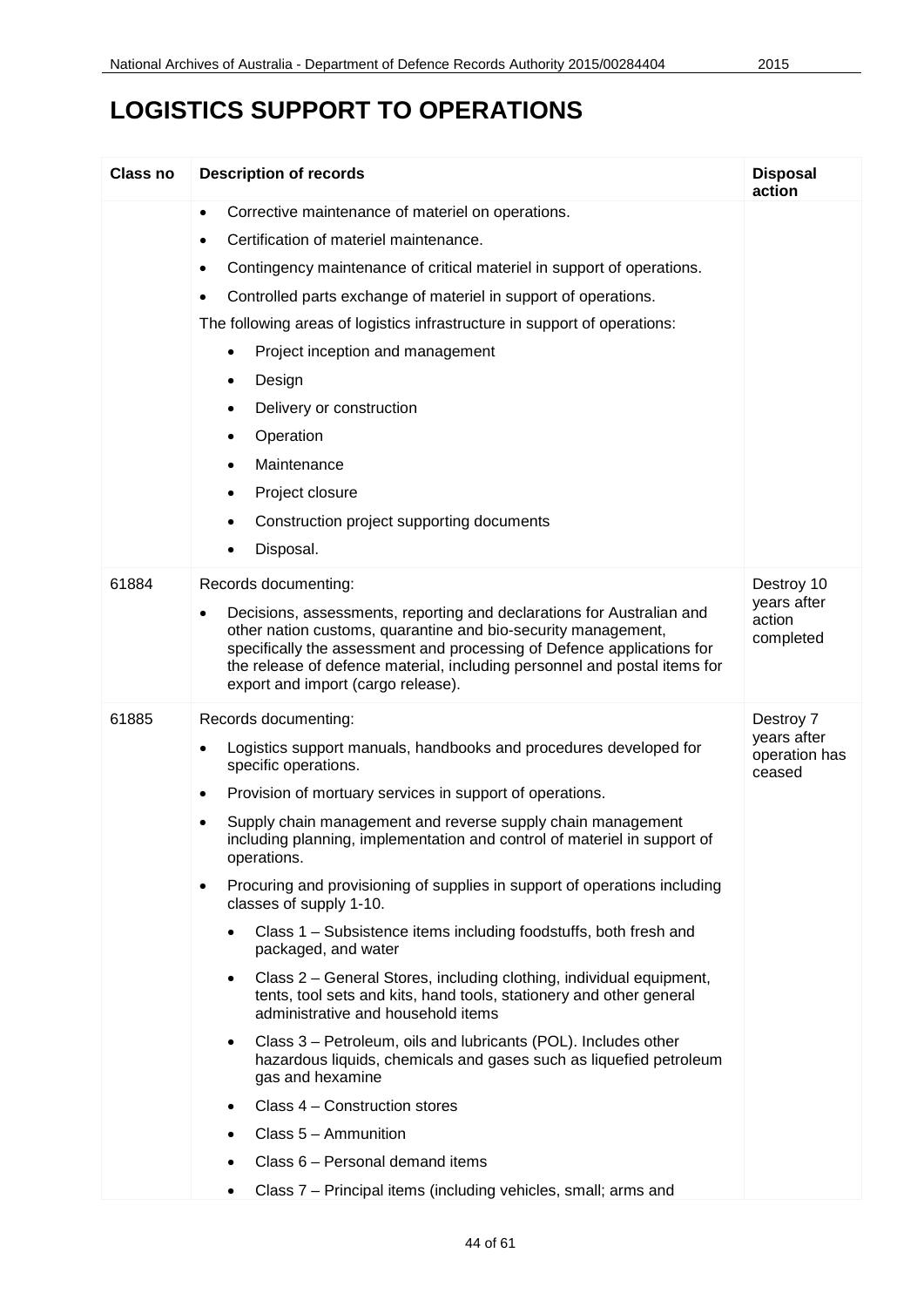| Class no | <b>Description of records</b>                                                                                                                                     | <b>Disposal</b><br>action              |
|----------|-------------------------------------------------------------------------------------------------------------------------------------------------------------------|----------------------------------------|
|          | communications equipment)<br>Class 8 – Medical, dental and veterinary stores<br>$\bullet$                                                                         |                                        |
|          | Class 9 – Repair parts and components<br>$\bullet$                                                                                                                |                                        |
|          | Class 10 - Non-military stores (includes miscellaneous items required<br>for support to non-military programs).                                                   |                                        |
|          | Inventory management of materiel in support of operations.                                                                                                        |                                        |
|          | Storage of supplies documentation and distribution of supplies in support<br>of operations.                                                                       |                                        |
|          | Disposal of materiel and supplies.                                                                                                                                |                                        |
|          | Conduct or utilisation of the following in support of operations:<br>$\bullet$                                                                                    |                                        |
|          | Sealift                                                                                                                                                           |                                        |
|          | Logistics over-the-shore<br>٠                                                                                                                                     |                                        |
|          | Road transport<br>٠                                                                                                                                               |                                        |
|          | Airlift<br>٠                                                                                                                                                      |                                        |
|          | Rotary wing transport<br>٠                                                                                                                                        |                                        |
|          | Rail transport<br>٠                                                                                                                                               |                                        |
|          | Pipelines<br>٠                                                                                                                                                    |                                        |
|          | Animal and human porterage<br>٠                                                                                                                                   |                                        |
|          | Sea terminals<br>٠                                                                                                                                                |                                        |
|          | Air terminals<br>٠                                                                                                                                                |                                        |
|          | Land-based terminals.                                                                                                                                             |                                        |
|          | Movement of materiel in support of operations.<br>٠                                                                                                               |                                        |
| 61886    | Records documenting:                                                                                                                                              | Destroy 7                              |
|          | Risk management processes in relation to logistics support to operations.<br>٠                                                                                    | years after<br>action                  |
|          | Logistics support compliance on operations.                                                                                                                       | completed                              |
| 61887    | Records documenting:                                                                                                                                              | Destroy 7<br>years after               |
|          | Establishment, negotiation, implementation, amendment and review of<br>$\bullet$<br>routine logistics and support arrangements for operations.                    | termination of<br>contract or          |
|          | Contract management of the performance of work, and the provision of<br>$\bullet$<br>goods and services by a commercial contractor in support of an<br>operation. | completion                             |
| 61888    | Records documenting:                                                                                                                                              | Destroy 5                              |
|          | Logistics support procedures developed for specific operations.                                                                                                   | years after<br>operation has<br>ceased |
|          | Day-to-day and weekly operations orders and instructions associated with<br>routine logistics tasks.                                                              |                                        |
|          | Conduct and outcomes of logistics support planning conferences.<br>$\bullet$                                                                                      |                                        |
|          | Regular or routine contact and coordination between stakeholders,<br>logistics specialists and other staff regarding logistics support matters on                 |                                        |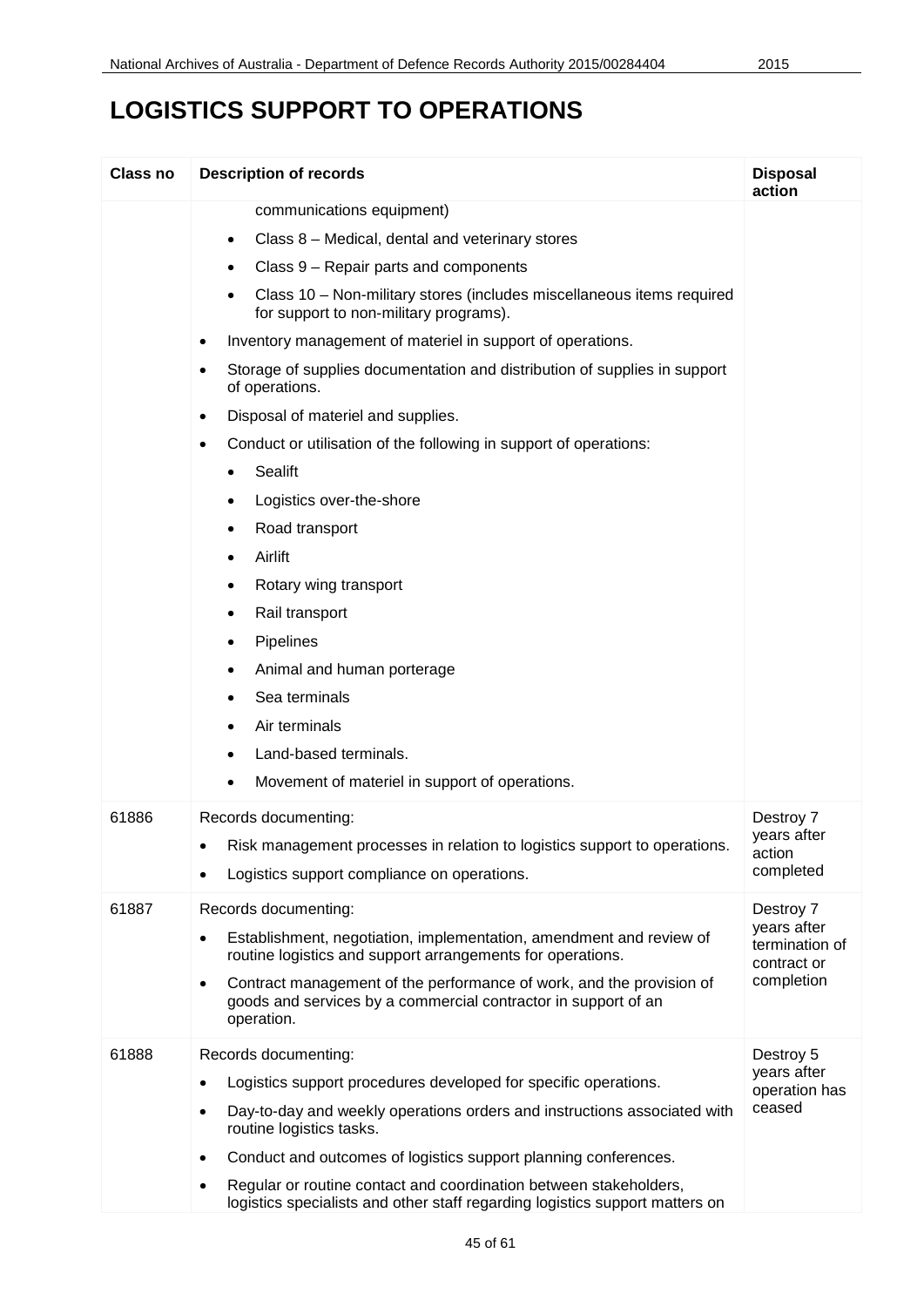| Class no | <b>Description of records</b>                                                                                                                                 | <b>Disposal</b><br>action                                                |
|----------|---------------------------------------------------------------------------------------------------------------------------------------------------------------|--------------------------------------------------------------------------|
|          | operations.                                                                                                                                                   |                                                                          |
|          | Administration relating to the environmental management of logistics site<br>selection.                                                                       |                                                                          |
|          | Meetings with customs, quarantine and bio-security management<br>$\bullet$<br>representatives.                                                                |                                                                          |
|          | Provision of catering in support of operations.<br>$\bullet$                                                                                                  |                                                                          |
|          | Provision of laundry and showering services in support of operations.<br>$\bullet$                                                                            |                                                                          |
|          | Provision of technical and general base support services and facilities in<br>$\bullet$<br>support of operations.                                             |                                                                          |
|          | Provision of training support on or adjacent to a military base in support of<br>$\bullet$<br>operations including training installations and training areas. |                                                                          |
|          | Movements appreciations, movement schedules and the movement of<br>$\bullet$<br>force elements and individuals.                                               |                                                                          |
|          | Movement of explosive ordnance on operations.<br>$\bullet$                                                                                                    |                                                                          |
|          | Recovery of materiel in support of operations.<br>$\bullet$                                                                                                   |                                                                          |
| 61889    | Records documenting:                                                                                                                                          | Destroy 5                                                                |
|          | Technical and authoritative advice relating to logistics support to<br>operations.                                                                            | years after<br>action<br>completed                                       |
|          | Administration of committees.<br>$\bullet$                                                                                                                    |                                                                          |
|          | Drafting and administration of the development of logistics agreements<br>$\bullet$<br>and arrangements for operations.                                       |                                                                          |
|          | Administrative records relating to Australian and other nation customs,<br>$\bullet$<br>quarantine and bio-security management.                               |                                                                          |
| 61890    | Records documenting:                                                                                                                                          | Destroy 5                                                                |
|          | Delegations and authorisations from Defence to Customs Officers to act<br>or be appointed under their legislation for the conduct of business.                | years after<br>appointment<br>is cancelled or<br>no longer<br>applicable |
| 61892    | Records documenting:                                                                                                                                          | Destroy 6                                                                |
|          | Administration relating to the provision of:<br>$\bullet$                                                                                                     | months after<br>last action or                                           |
|          | Postal services.                                                                                                                                              | verification of                                                          |
|          | Catering services.                                                                                                                                            | the<br>transcribed                                                       |
|          | Laundry and showering services.                                                                                                                               | data has been<br>completed                                               |
|          | Mortuary services.                                                                                                                                            |                                                                          |
|          | Base support services.                                                                                                                                        |                                                                          |
|          | Administration relating to supply chain management and reverse supply<br>chain management.                                                                    |                                                                          |
|          | Unit requisitions for supplies.<br>٠                                                                                                                          |                                                                          |
|          | Administration and routine Inventory management and administration.<br>$\bullet$                                                                              |                                                                          |
|          | Administration of inventory management of explosive ordnance in the                                                                                           |                                                                          |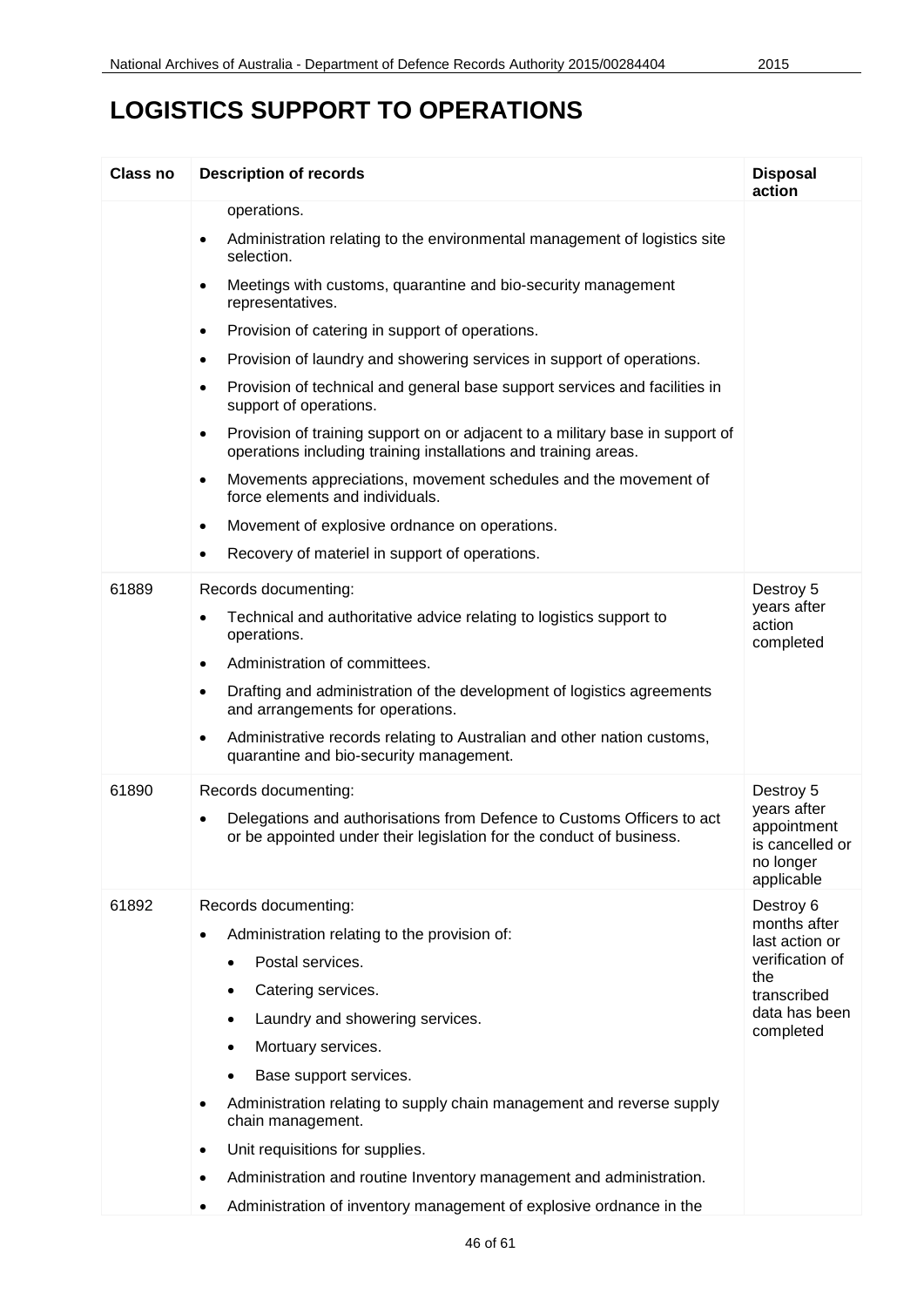| Class no | <b>Description of records</b>                                                                                     | <b>Disposal</b><br>action   |
|----------|-------------------------------------------------------------------------------------------------------------------|-----------------------------|
|          | area of operations.                                                                                               |                             |
|          | Administration relating to the distribution of supplies in the area of<br>٠<br>operations.                        |                             |
|          | Administration relating to salvage and disposal of materiel and supplies in<br>٠<br>the area of operations        |                             |
|          | Material maintenance non-technical inspections.<br>$\bullet$                                                      |                             |
| 61891    | Records documenting:                                                                                              | Destroy 1                   |
|          | Routine operational administrative tasks supporting the core business<br>$\bullet$                                | year after<br>operation has |
|          | Logistics support to operations activities, other than those covered in<br>٠<br>classes 61880 to 61890 and 61892. | ceased                      |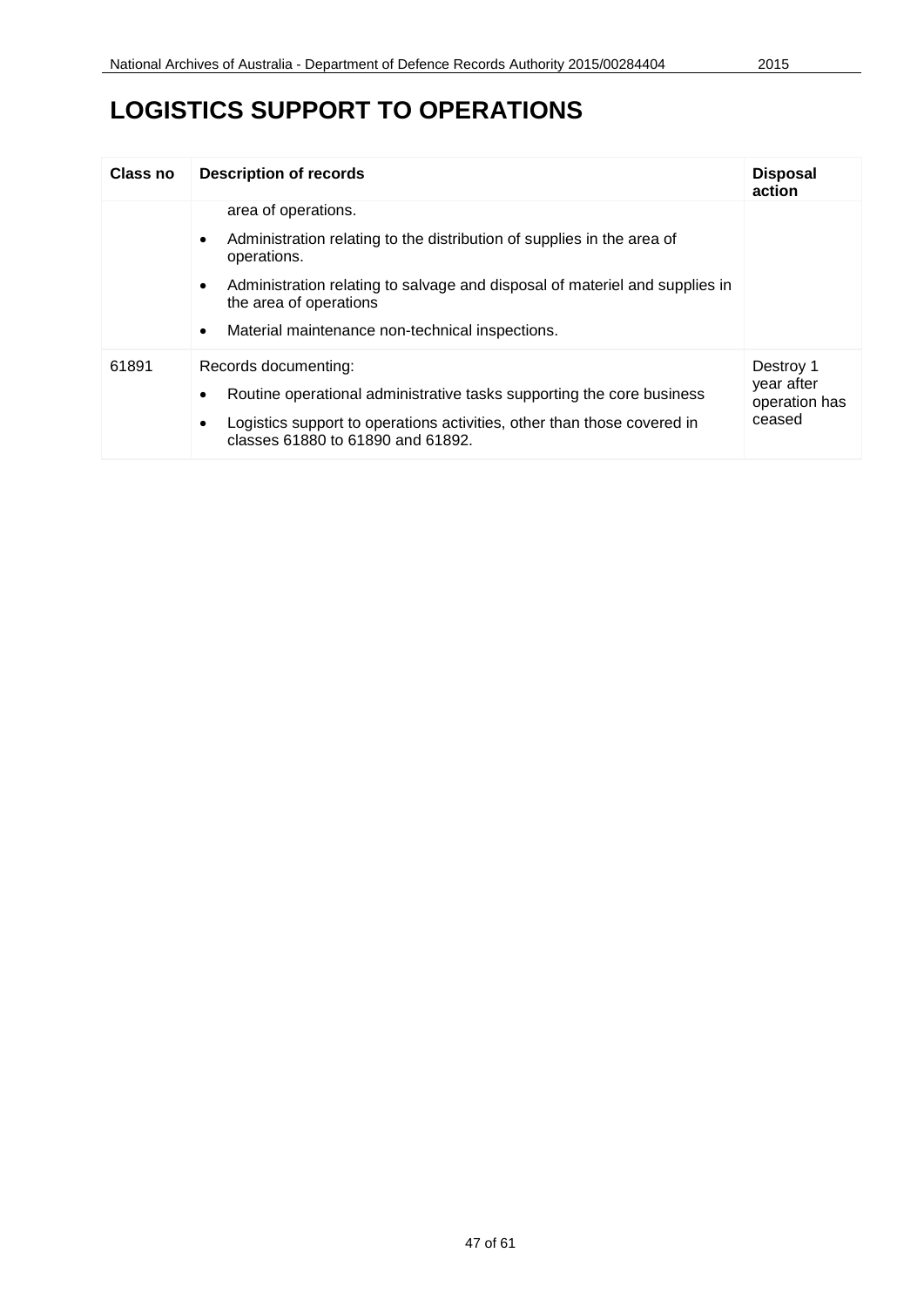The Operational Deployment Cycle refers to the activities and actions associated with preparing a force for an operation, deploying the force, and then redeploying the force to another theatre of operations, or back to Australia to resume non-operational roles. The Operational Deployment Cycle is based on four generic phases:

Pre-deployment involves initial planning at the strategic and operational levels of command to confirm the feasibility of the operational plan and measures taken to heighten the preparedness of forces in anticipation of the demands of operations. Key activities:

- **Initiation**
- **Mobilisation**
- Force concentration
- Force preparation
- Individual administration requirements
- Certification.
- Deployment. The deployment phase involves the movement of force elements and materiel from the assembly area to the entry point adjacent to or within the theatre of operations.

Transition into operations follows the deployment phase, and involves the relief in place activities and transfer of authority required before force elements can commence operations. This phase generally follows the reception, staging, onward movement and integration sequence (RSO&I). Key stages in the sequence are:

- **Reception**
- **Staging**
- Onward movement
- Integration.

Redeployment involves drawdown of the deployed force, movement of forces out of the theatre of operations, remediation, and reintegration of forces back into their home based parent unit. This phase includes debriefing, demobilisation, return of mission specific equipment, and reintegration of personnel back into the community. The key activities include:

- Force extraction
- **Redeployment**
- **Remediation**
- **Reconstitution**
- **Decompression**
- Post deployment certification
- Reintegration.

Supporting organisations may include Service training establishments, health support units, logistics units, movements units, and personnel support agencies. These organisations provide technical advice and support Operational Deployment Cycle activities.

The core tasks include:

- Certification and training standards
- Mounting directives, instructions, orders and support requests
- Force preparation and concentration
- Deployment certification
- Farewell and welcome home events
- Reception, staging, on-ward movement and integration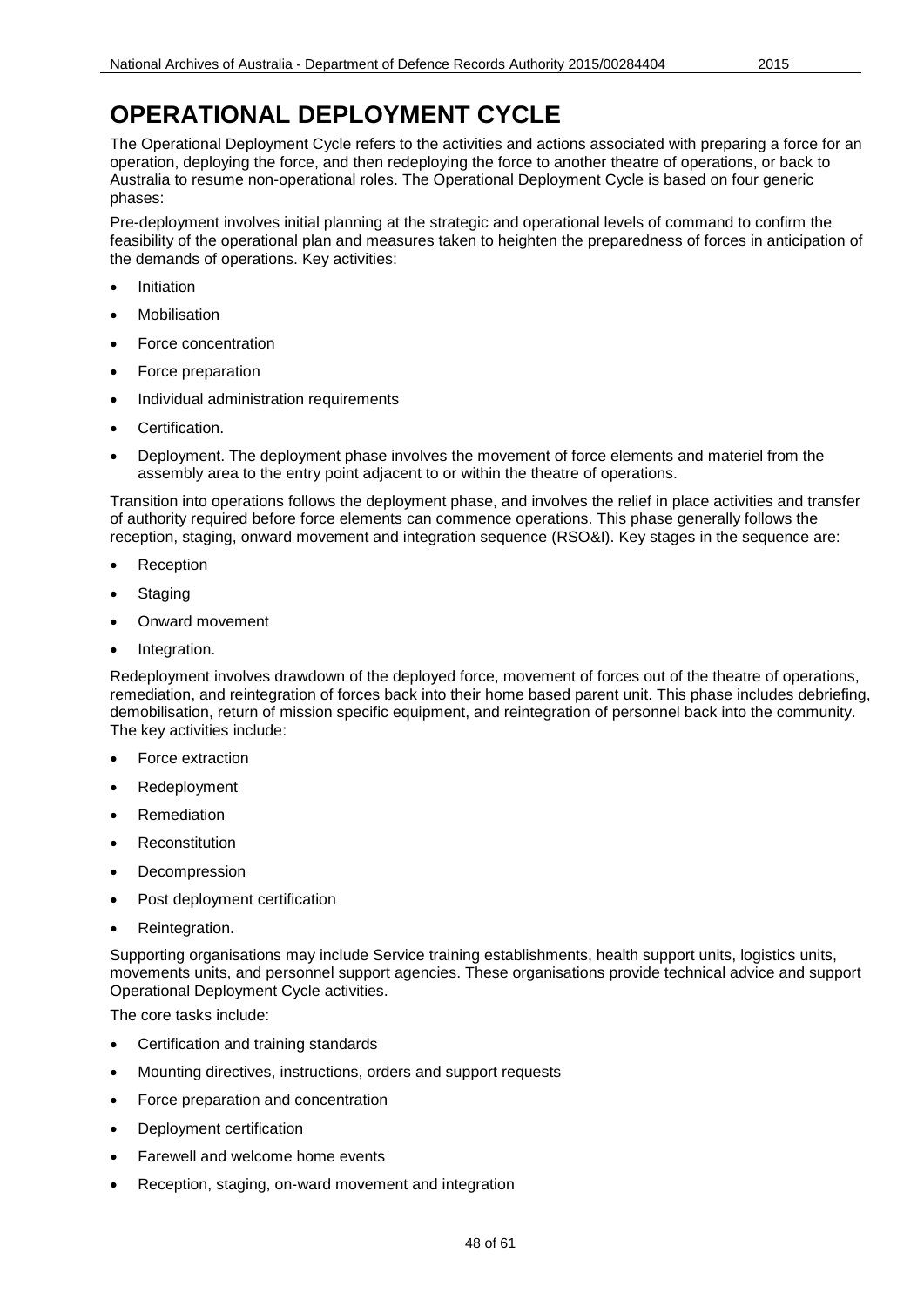- Relief in place
- Transfer of authority
- Remediation, decompression and reintegration
- Post deployment certification.

The core business is supported by general activities such as:

- Conferences, meetings and boards
- Liaison and coordination
- **Reporting**
- Policies and procedures
- General planning.

*Cross references to other areas of this records authority*

*For initiation and Chief of the Defence Force/Chief of Joint Operations orders, authorisations, and delegations use COMMAND AND CONTROL OF OPERATIONS.*

*For operational planning use PLANNING OPERATIONS.*

*For the conduct and monitoring of operations on completion of the transition into operations phase use CONDUCT OF OPERATIONS.*

*For personnel, health and welfare use PERSONNEL AND HEALTH SUPPORT TO OPERATIONS.*

*For logistics, maintenance and movements support to all phases of the Operational Deployment Cycle use LOGISTICS SUPPORT TO OPERATIONS.*

*For financial management of all phases of the Operational Deployment Cycle use FINANCIAL MANAGEMENT OF OPERATIONS.*

*For legal advice and support applicable to operations use LEGAL AND SERVICE POLICE SUPPORT TO OPERATIONS.*

| Class no | <b>Description of records</b>                                                                                                                                                                                                                                           | <b>Disposal</b><br>action         |
|----------|-------------------------------------------------------------------------------------------------------------------------------------------------------------------------------------------------------------------------------------------------------------------------|-----------------------------------|
| 61842    | Records documenting:<br>Plans of all phases of the operational deployment cycle, currently include<br>$\bullet$<br>the operational deployment cycle plan; movements plan; concentration                                                                                 | Retain as<br>national<br>archives |
|          | plan; force preparation plan; force preparation training plan; certification<br>plan; reception, staging, onward movement and integration (RSO&I) plan;<br>relief in place plan; force extraction plan; remediation plan;<br>decompression plan and reintegration plan. |                                   |
|          | Establishment of a mounting directive and mounting instructions or<br>٠<br>equivalent.                                                                                                                                                                                  |                                   |
|          | Development and establishment of policies for all phases of the<br>$\bullet$<br>Operational Deployment Cycle.                                                                                                                                                           |                                   |
|          | Reporting of major incidents occurring during force preparation activities.<br>٠                                                                                                                                                                                        |                                   |
|          | Deployment certification board activities.<br>٠                                                                                                                                                                                                                         |                                   |
|          | Deployment waivers.<br>٠                                                                                                                                                                                                                                                |                                   |
|          | Coordination and management of farewell and welcome home events for<br>a formed body.                                                                                                                                                                                   |                                   |
|          | Conduct of relief in place.                                                                                                                                                                                                                                             |                                   |
|          | Remediation of the operational environment.                                                                                                                                                                                                                             |                                   |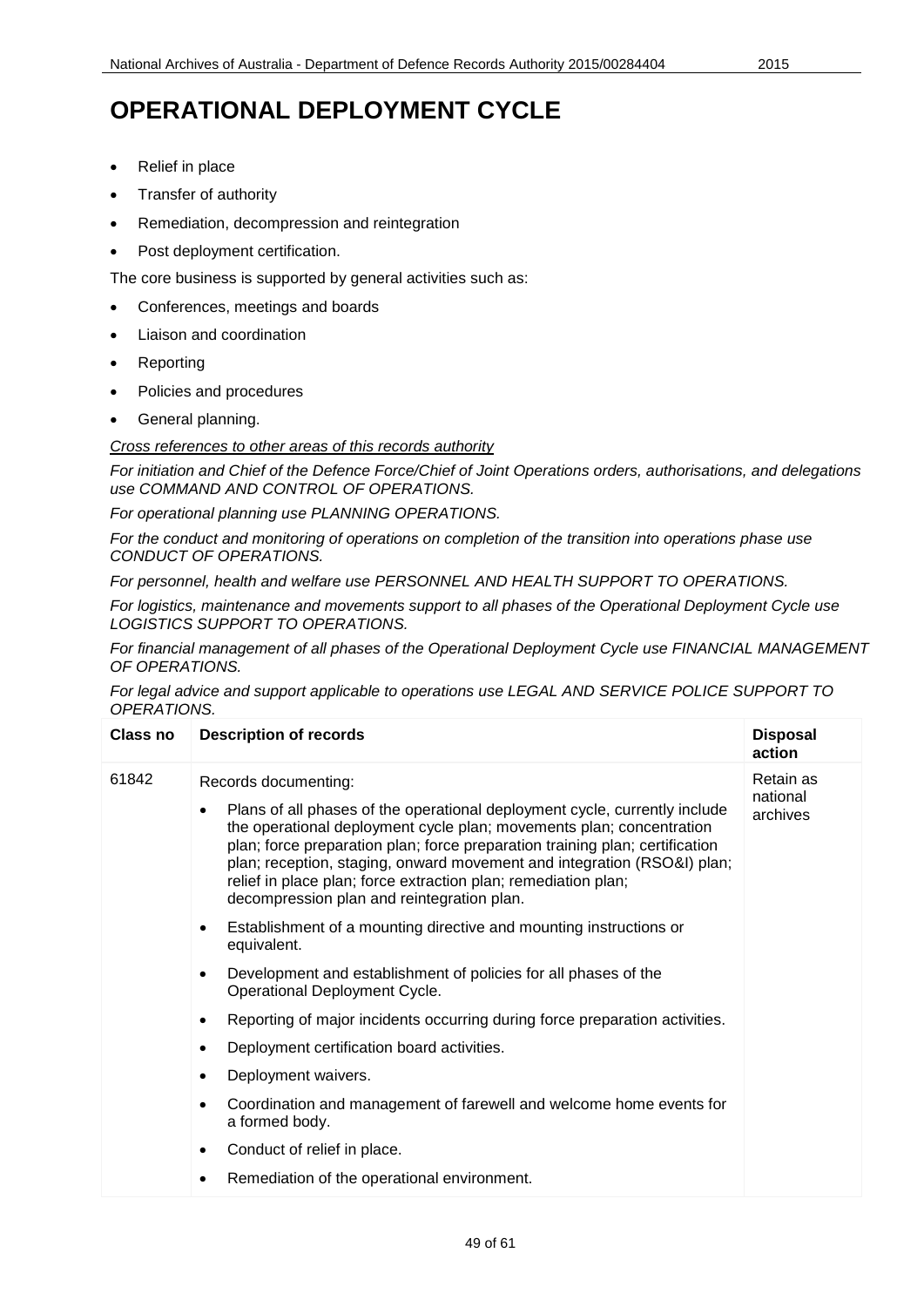| Class no | <b>Description of records</b>                                                                                                                                                                                                                              | <b>Disposal</b><br>action              |
|----------|------------------------------------------------------------------------------------------------------------------------------------------------------------------------------------------------------------------------------------------------------------|----------------------------------------|
|          | Remediation of ADF material concepts and registers.<br>$\bullet$                                                                                                                                                                                           |                                        |
|          | Resettlement of locally engaged employees to Australia.<br>٠                                                                                                                                                                                               |                                        |
|          | Post deployment certification board activities.<br>٠                                                                                                                                                                                                       |                                        |
|          | [For records relating to the actual movement of personnel, equipment and<br>stores concentrating at the mounting base, use LOGISTICS SUPPORT TO<br>OPERATIONS.                                                                                             |                                        |
|          | For records relating to personnel and health support considered by the post<br>deployment certification board, use PERSONNEL AND HEALTH SUPPORT<br>TO OPERATIONS.]                                                                                         |                                        |
| 61843    | Records documenting                                                                                                                                                                                                                                        | Destroy 75                             |
|          | Order of march specifying the sequence in which force elements are to<br>$\bullet$<br>arrive at the specified concentration location.                                                                                                                      | years after<br>operation has<br>ceased |
|          | Conduct of individual or collective training as part of force preparation<br>$\bullet$<br>including attendance records, assessment documents and attestation<br>documents.                                                                                 |                                        |
| 61844    | Records documenting:                                                                                                                                                                                                                                       | Destroy 25                             |
|          | Generation and establishment of certification standards.<br>$\bullet$                                                                                                                                                                                      | years after<br>operation has           |
|          | Task orders and support requests generated to support the Operational<br>٠<br>Deployment Cycle.                                                                                                                                                            | ceased                                 |
|          | Significant reporting during all phases of the Operational Deployment<br>٠<br>Cycle including incident reports (initial, subsequent and closing).                                                                                                          |                                        |
|          | Development and conduct of the mission rehearsal exercise or activity as<br>$\bullet$<br>part of force preparation including activity plans, logistics plans, range<br>safety plans, exercise instructions, certification notes and attendance<br>records. |                                        |
|          | Performance observations used as evidence to support certification by<br>٠<br>specialists of formed bodies, capability elements and individuals<br>participating in force preparation activities.                                                          |                                        |
|          | Conduct of collective or individual training as part of reception, staging,<br>onward movement and integration deployment training.                                                                                                                        |                                        |
|          | Transfer of Authority.<br>$\bullet$                                                                                                                                                                                                                        |                                        |
|          | [For reports relating to operational performance improvement, use<br>OPERATIONAL PERFORMANCE IMPROVEMENT.                                                                                                                                                  |                                        |
|          | For records relating to the conduct of force extraction as a discrete operation,<br>use CONDUCT OF OPERATIONS.]                                                                                                                                            |                                        |
| 61845    | Records documenting:                                                                                                                                                                                                                                       | Destroy 15<br>years after              |
|          | Generation and establishment of force preparation training standards.                                                                                                                                                                                      | operation has                          |
|          | Development (not conduct) of master collective or individual training<br>٠<br>material as part of force preparation training or reception, staging, onward<br>movement and integration deployment training.                                                | ceased                                 |
| 61846    | Records documenting:                                                                                                                                                                                                                                       | Destroy 10                             |
|          | Routine reporting during all phases of the Operational Deployment Cycle<br>including scheduled situation reports, status reports and readiness                                                                                                             | years after<br>operation has<br>ceased |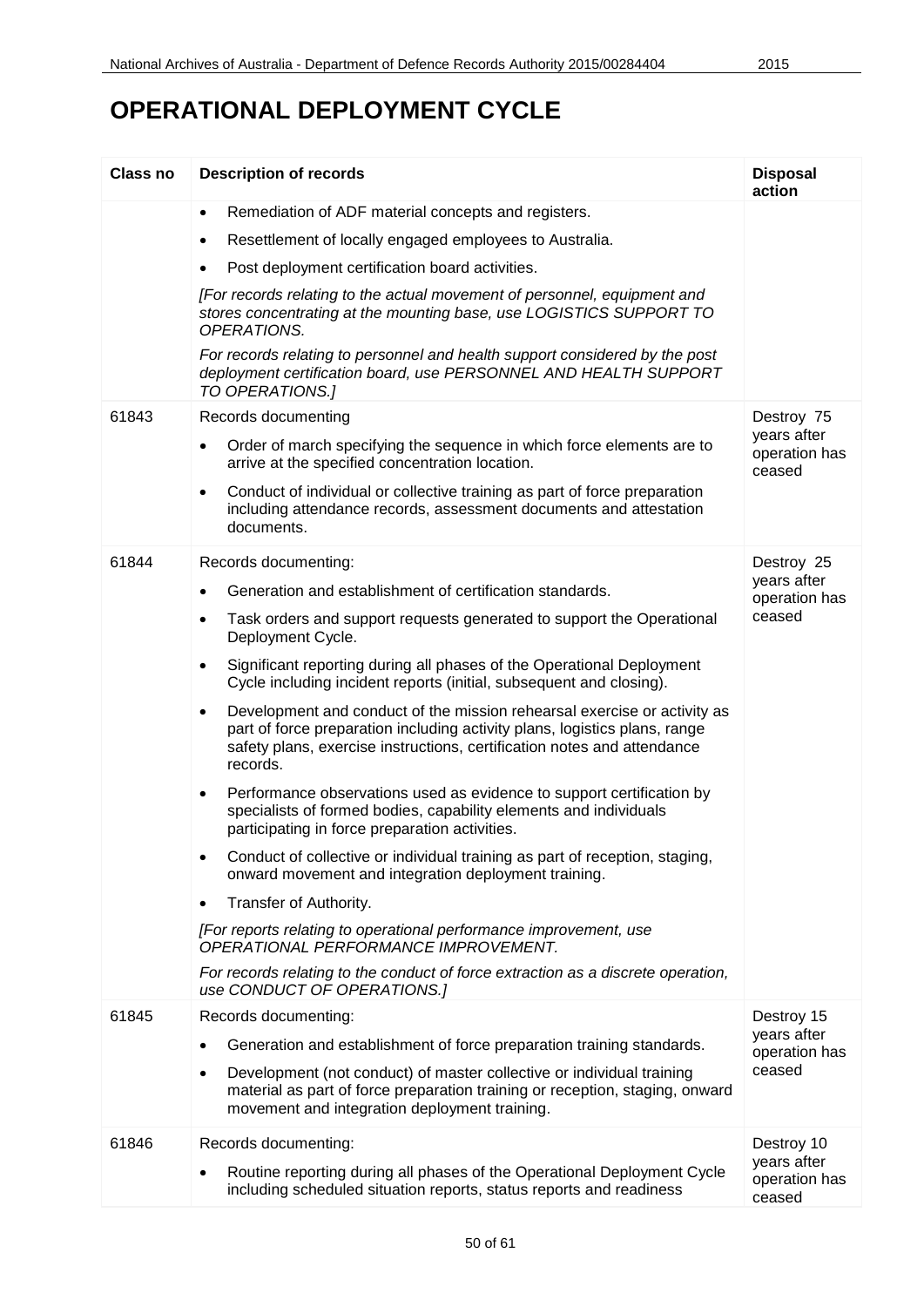| Class no | <b>Description of records</b>                                                                                                                                                                                                                                                                                                                                                                                                                                                                                                                                                                                                                                                                                                                                                                                                                                                                                                                                                                                                                                                                                                                                            | <b>Disposal</b><br>action                       |
|----------|--------------------------------------------------------------------------------------------------------------------------------------------------------------------------------------------------------------------------------------------------------------------------------------------------------------------------------------------------------------------------------------------------------------------------------------------------------------------------------------------------------------------------------------------------------------------------------------------------------------------------------------------------------------------------------------------------------------------------------------------------------------------------------------------------------------------------------------------------------------------------------------------------------------------------------------------------------------------------------------------------------------------------------------------------------------------------------------------------------------------------------------------------------------------------|-------------------------------------------------|
|          | reports.<br>Reporting of minor incidents occurring during force preparation activities.<br>$\bullet$<br>Reception of force elements deploying into the theatre of operations.<br>$\bullet$<br>Integration of force elements, equipment and stores deploying into the<br>theatre of operations.<br>Planning of relief in place activities.<br>$\bullet$<br>Remediation movements documentation.<br>$\bullet$                                                                                                                                                                                                                                                                                                                                                                                                                                                                                                                                                                                                                                                                                                                                                              |                                                 |
| 61847    | Records documenting:<br>Conduct of Operational Deployment Cycle planning conferences including<br>$\bullet$<br>agendas, reports of participants, minutes and coordination<br>correspondence.<br>Drafting of mounting directives and instructions.<br>$\bullet$<br>Drafting of Operation Deployment Cycle policies.<br>$\bullet$<br>Operational Deployment Cycle procedures including those associated<br>$\bullet$<br>with force preparation; certification; RSO&I force extraction;<br>decompression and reintegration.<br>Liaison and correspondence within Defence, with other government<br>$\bullet$<br>agencies and with coalition partners relating to Operations Deployment<br>Cycle processes.<br>Administration of a farewell event for a formed body including<br>$\bullet$<br>administrative minutes, task orders and general correspondence.<br>Reconnaissance conducted to plan the relief in place.<br>$\bullet$<br>Coordination and management of the decompression of a formed body,<br>$\bullet$<br>capability element or individual.<br>[For individual personnel and health certification records use PERSONNEL<br>AND HEALTH SUPPORT TO OPERATIONS] | Destroy 5<br>years after<br>action<br>completed |
| 61848    | Records documenting:<br>Routine operational administrative tasks supporting the core business.<br>$\bullet$<br>Operational Deployment Cycle activities, other than those covered in<br>classes 61842 to 61847.                                                                                                                                                                                                                                                                                                                                                                                                                                                                                                                                                                                                                                                                                                                                                                                                                                                                                                                                                           | Destroy 2<br>years after<br>action<br>completed |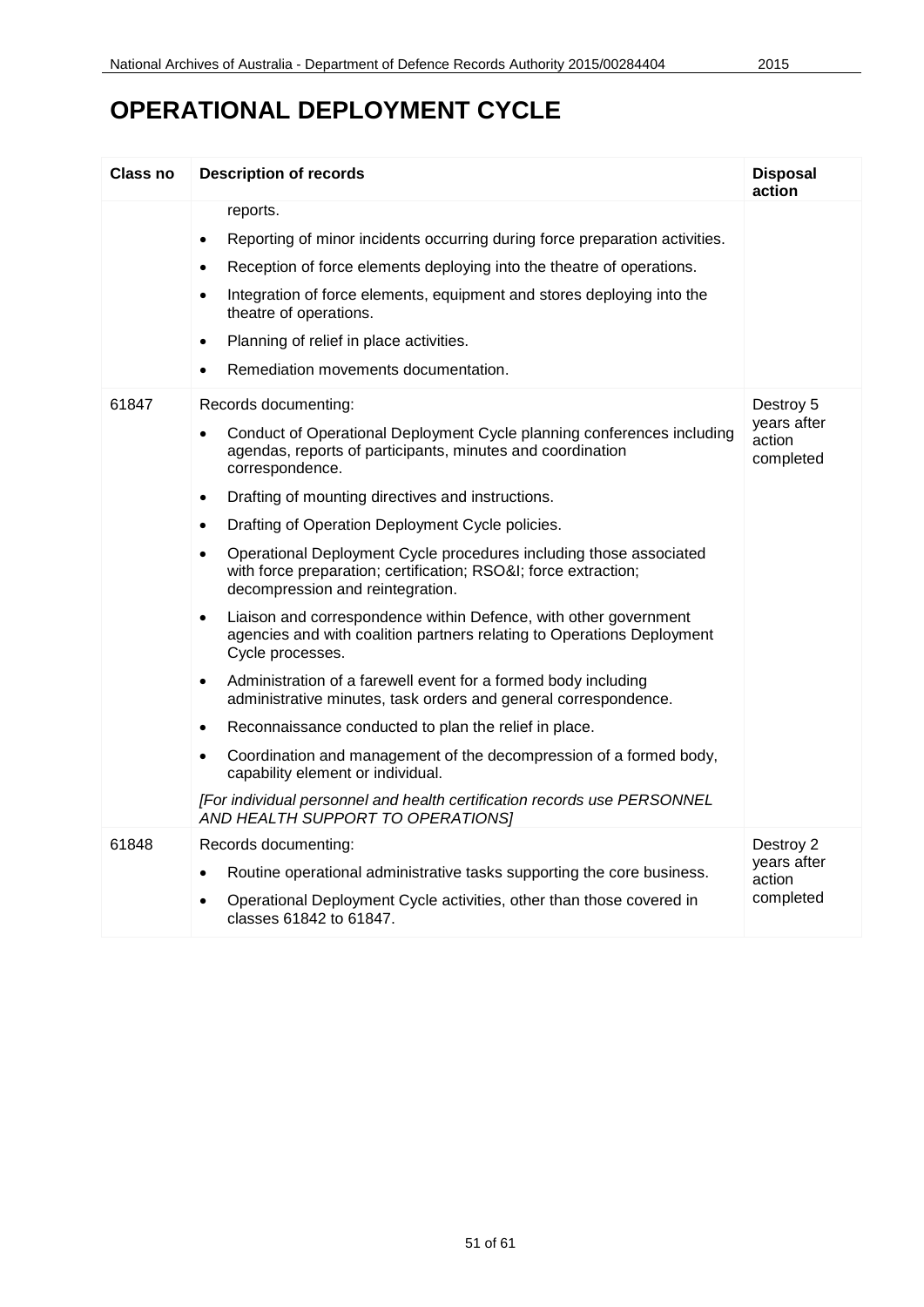## **OPERATIONAL PERFORMANCE IMPROVEMENT**

Performance improvement is the core business of measuring the output of processes or procedures, then modifying them to increase their effectiveness. It is applied at the organisational level and generates ongoing change to the ways in which operations are conducted. Operational performance improvement is applicable to all phases of an operation and can include other participants in ADF operations such as other government agencies, allies and multi-national force partners.

Defence employs three closely related activities to improve its operational performance. These are:

- Operational evaluation (OE). The purpose of OE is to assess the performance of all aspects of military capabilities against pre-determined criteria such as measures of effectiveness. OE is conducted in a structured and deliberate manner in accordance with specified objectives. It involves the active participation of specialists deployed to the area of operations or other workplaces to collect and analyse performance data and information.
- Lessons learned (LL). The purpose of LL activities is to learn from the experience gained by military personnel on operations and provide justification for amending existing processes and procedures. LL activities are generally part of operational routine, albeit within an established framework. Unlike OE, LL activities do not necessarily require the involvement of specialists to collect and analyse data and information.
- Operational analysis (OA). The purpose of OA is to improve an operational commander's situational awareness; to facilitate decision-making; to reduce risk; and to improve the quality, effectiveness and efficiency of operations planning and execution. It is conducted in a structured manner and has a specific purpose and employs scientific analysis methods and technologies. Accordingly, it is characterised by the participation of Defence science specialists and provides commanders with an analytical decision support capability through the application of tools and/or techniques which support their decision process.

The capabilities which are assessed can include:

- Australian Defence Force Headquarters
- Units (such as ships, regiments and squadrons)
- Military equipment
- Supporting organisations and agencies.

The core tasks include:

- Collection obtaining and assembling data and information for analysis
- Analysis assessment of the data and information collected
- Provision of technical advice
- Managing boards and decision authority responsibilities
- Dissemination, implementation, monitoring and validation of remedial actions.

The core business is supported by general activities such as:

- Policies, directives and instructions
- **Procedures**
- Planning
- **Authorisation**
- Liaison and coordination.

*Cross references to other Defence records authorities*

*For evaluation of individual and collective training use RAISE AND TRAIN.*

For Defence test and evaluation, which is focused on capital equipment, use DEFENCE SCIENCE AND *TECHNOLOGY.*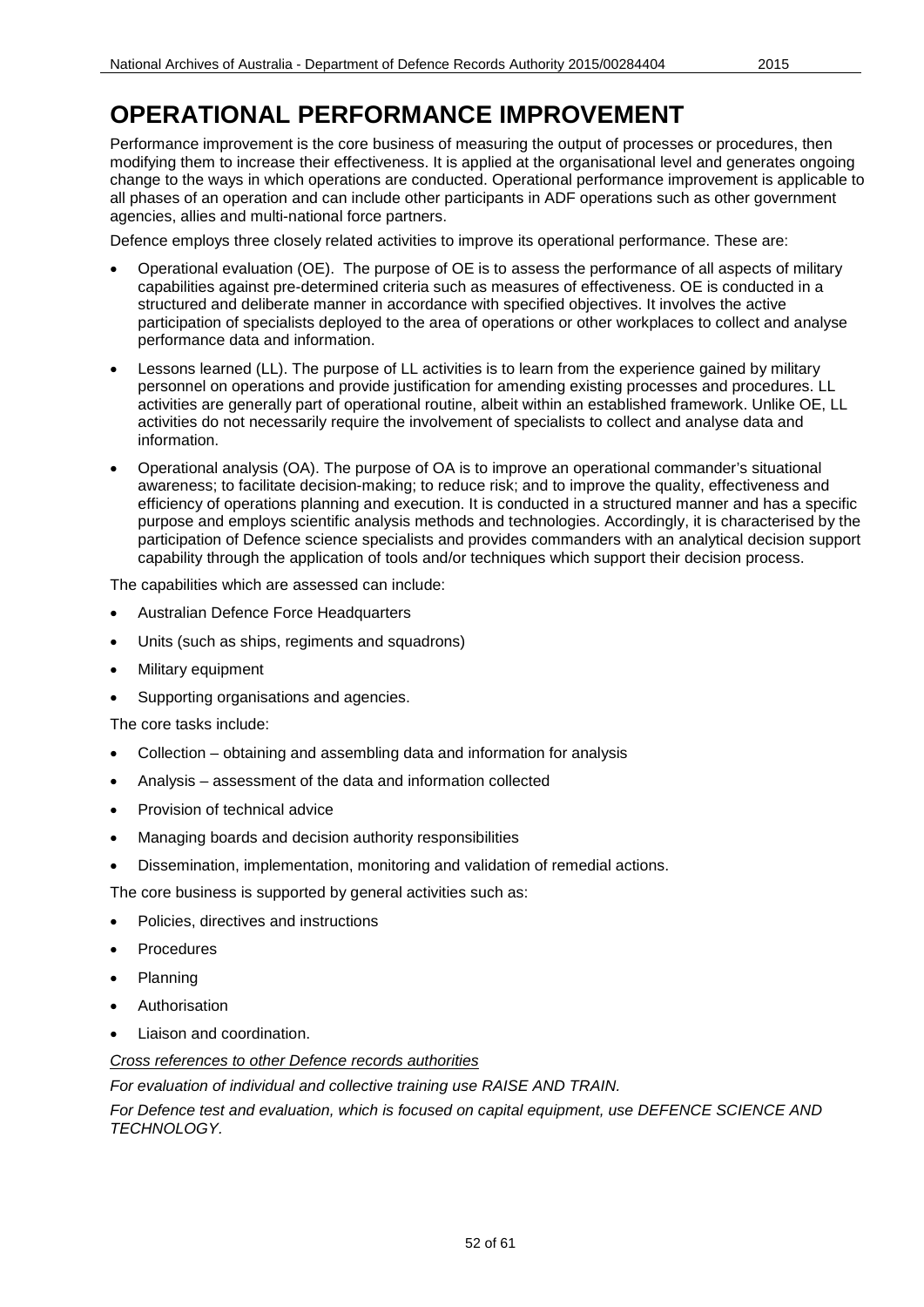# **OPERATIONAL PERFORMANCE IMPROVEMENT**

| <b>Class no</b> | <b>Description of records</b>                                                                                                                                                                                                                                                                                                                                                                                                                                                                                                                                                                                                                                                                                                                                                                                                               | <b>Disposal</b><br>action                            |
|-----------------|---------------------------------------------------------------------------------------------------------------------------------------------------------------------------------------------------------------------------------------------------------------------------------------------------------------------------------------------------------------------------------------------------------------------------------------------------------------------------------------------------------------------------------------------------------------------------------------------------------------------------------------------------------------------------------------------------------------------------------------------------------------------------------------------------------------------------------------------|------------------------------------------------------|
| 61929           | Records documenting:<br>Final improvement policies, directives and instructions.<br>$\bullet$<br>Performance improvement board terms of reference, agenda and minutes<br>٠<br>including performance improvement analysis reports, and decision and<br>implementation actions recommended by a board or a decision authority<br>such as the Chief of the Defence Force.<br>Dissemination and implementation of remedial actions.<br>٠                                                                                                                                                                                                                                                                                                                                                                                                        | Retain as<br>national<br>archives                    |
| 61930           | Records documenting:<br>Operational performance improvement plans.<br>$\bullet$<br>Authorisation of operational performance improvement activities.<br>٠<br>Analysis of operational evaluation, lessons learned and operational<br>analysis activities.<br>Implementing and monitoring remedial actions.<br>$\bullet$<br>Validation of operational performance improvement remedial actions.<br>[For incident related imagery, evidence and data obtained during the conduct<br>of operations use CONDUCT OF OPERATIONS.<br>For collection and analysis activities that are part of the intelligence cycle use<br>INTELLIGENCE, SECURITY AND COMMUNICATIONS FOR<br>OPERATIONS.]                                                                                                                                                             | Destroy 10<br>years after<br>operation has<br>ceased |
| 61931           | Records documenting:<br>Collection of information and data relating to operational improvement<br>activities.<br>Technical advice relating to operational improvement.<br>٠<br>Liaison and communication within Defence and with other stakeholders<br>(including other nations and coalition partners) relating to performance<br>improvement.<br>Administration associated with performance improvement policies,<br>$\bullet$<br>directives and instructions including papers, consultations, supporting<br>reports and key drafts.<br>Administration associated with drafting performance improvement plans.<br>٠<br>Procedures (SOPs) specific to performance improvement for operations.<br>٠<br>Drafting of performance improvement analysis documents.<br>٠<br>Administration of an operational performance improvement board.<br>٠ | Destroy 5<br>years after<br>operation has<br>ceased  |
| 61932           | Records documenting:<br>Routine operational administrative tasks supporting the core business<br>٠<br>Operational Performance Improvement activities, other than those<br>٠<br>covered in classes 61929 to 61931.                                                                                                                                                                                                                                                                                                                                                                                                                                                                                                                                                                                                                           | Destroy 3<br>years after<br>operation has<br>ceased  |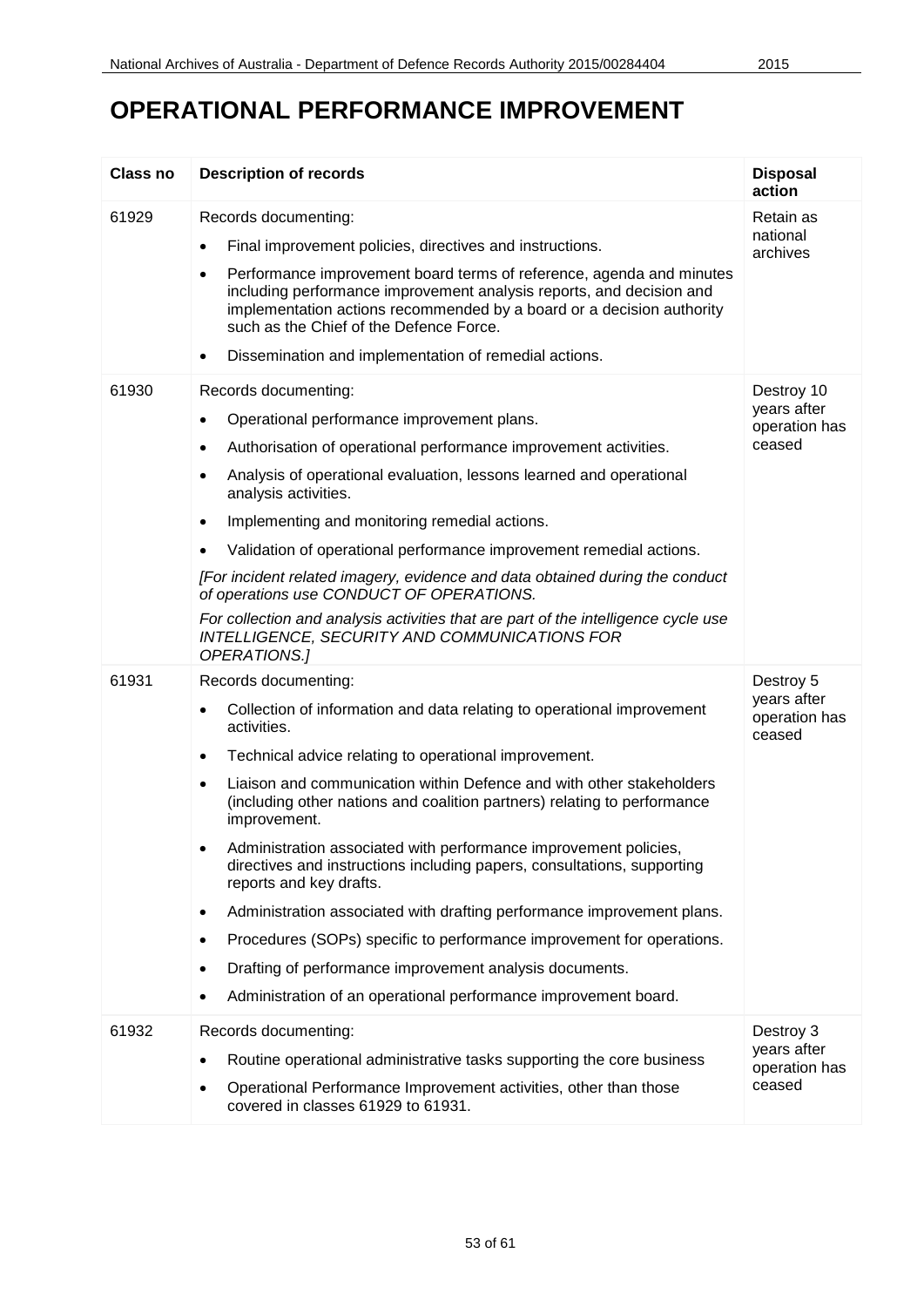Personnel and Health Support to Operations is the function of supporting personnel involved in military operations, including warlike and non-warlike operations, throughout all phases, including:

- Preparation of forces to undertake specific operational tasks
- Deployment from assembly areas to the operational area
- Conduct of operations
- Redeployment out of the operational area
- Reconstitution and reintegration of forces into the organisation.

The term 'personnel' includes members of the permanent Defence forces, members of Reserve forces, members of foreign militaries posted to positions within the Australian Defence Force, civilians in the operational area (which includes Defence public servants) civilians contracted by Defence (to undertake tasks in a theatre of operations), and civilians from philanthropic organisations.

Operational conditions of service are unique to each operation and do not apply to non-operational tasks performed in the course of routine employment. The conditions of service for personnel on operations vary depending on whether the operation is declared as being warlike or non-warlike. The personnel and health support requirements of each Service vary due to the nature of operations undertaken by each Service and the environment in which they operate.

Personnel and Health Support to Operations is the means by which Defence takes care of its operationally deployed people and includes all actions taken to sustain the efficient and effective employment of personnel, including their well-being and discipline. Personnel support services may be provided by Defence and other agencies located in Australia and overseas. The principal personnel support activities are:

- Personnel management, undertaken to manage the force and individuals within the force with the aim of ensuring operational cohesion, preparedness to undertake operational tasks and operational effectiveness once deployed. During the conduct of operations, personnel management is focused on ensuring the effective distribution of personnel within the force in accordance with the commander's priorities.
- Personnel services, in support of deployed personnel and their families, including pay and financial services, welfare support, recreational facilities and amenities, philanthropic support, postal services, pastoral and chaplaincy services, legal services, catering and hygiene services.
- Health support, provided to maintain the operational capability of the force. The primary tasks of health services are to provide a fit and healthy force, to prevent casualties and to treat casualties. The principal health services include medical, dental and psychological support. This includes:
- Common health picture
- Joint trauma system
- Force health protection
- Heath knowledge and governance
- Health materiel

The core tasks include:

- Personnel and support orders
- Pre-deployment and re-deployment
- Personnel reporting and tracking
- Management of civilians
- Third country deployments
- Working animals
- Captured personnel
- Casualty notification
- Management of deceased human remains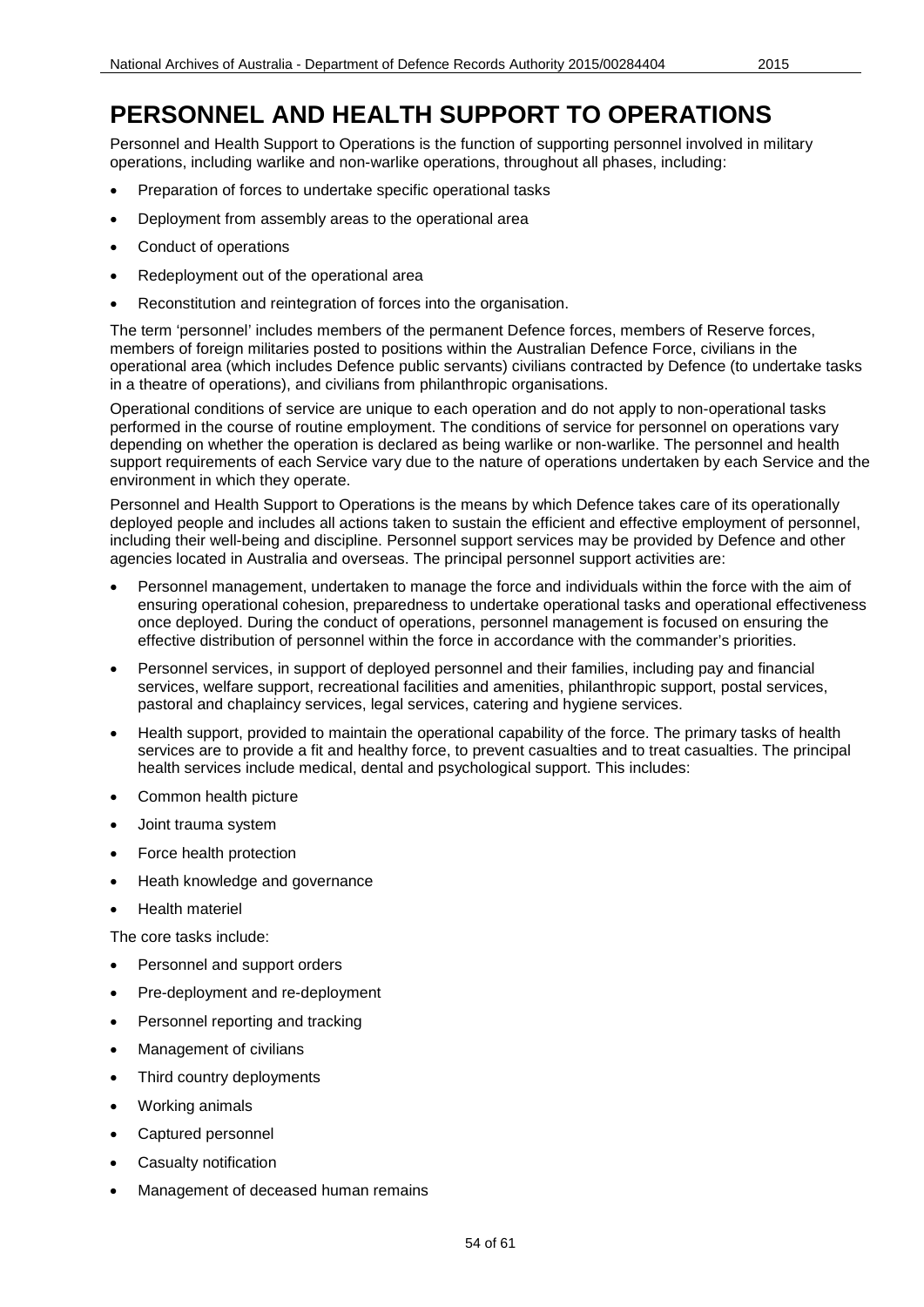- Management of deceased animal remains
- Conditions of service
- Honours and awards
- Family support
- Recreation and amenities
- Philanthropic support
- Pastoral and chaplaincy support
- Common health picture
- Joint trauma system
- Health force protection
- Health knowledge and governance
- Health materiel and supplies
- Assistance to non-Australian health capabilities.

The core business is supported by general activities such as:

- Directives, policies and instructions
- Meetings and groups
- Planning
- **Compliance**
- **Advice**
- Handbooks, manuals and procedures
- Liaison and coordination.

#### *Cross references to other areas of this records authority*

*For Command and Control aspects of operations use COMMAND AND CONTROL.*

*For general planning conducted by Plans Branch Staff use PLANNING OPERATIONS.*

*For support to the operational deployment cycle including force preparation, deployment, reception, staging, onwards movement and integration as well as rotation, extraction and return to Australia use OPERATIONAL DEPLOYMENT CYCLE.*

*For financial aspects of operations use FINANCIAL MANAGEMENT OF OPERATIONS.*

*For legal advice and support applicable to operations use LEGAL AND SERVICE POLICE SUPPORT TO OPERATIONS.*

*Cross references to other Defence records authorities*

*For career management and leave, pay and allowances (other than operational specific aspects detailed in the conditions of service for each operation) use MILITARY PERSONNEL, HEALTH, WELFARE AND CLAIMS.*

*For health clinical treatment clinical records, diagnosis reports, medical charts and imaging such as x-rays and case notes, random or routine drug testing and pharmaceutical support) use MILITARY PERSONNEL, HEALTH, WELFARE AND CLAIMS.*

| Class no | <b>Description of records</b>                                                                                                                                                                                                                                    | <b>Disposal</b><br>action         |
|----------|------------------------------------------------------------------------------------------------------------------------------------------------------------------------------------------------------------------------------------------------------------------|-----------------------------------|
| 61945    | Records documenting:<br>Development, establishment and implementation of personnel and health<br>$\bullet$<br>directives, policies and instructions relevant to operations.<br>Personnel and health orders assigning resources to operational tasks<br>$\bullet$ | Retain as<br>national<br>archives |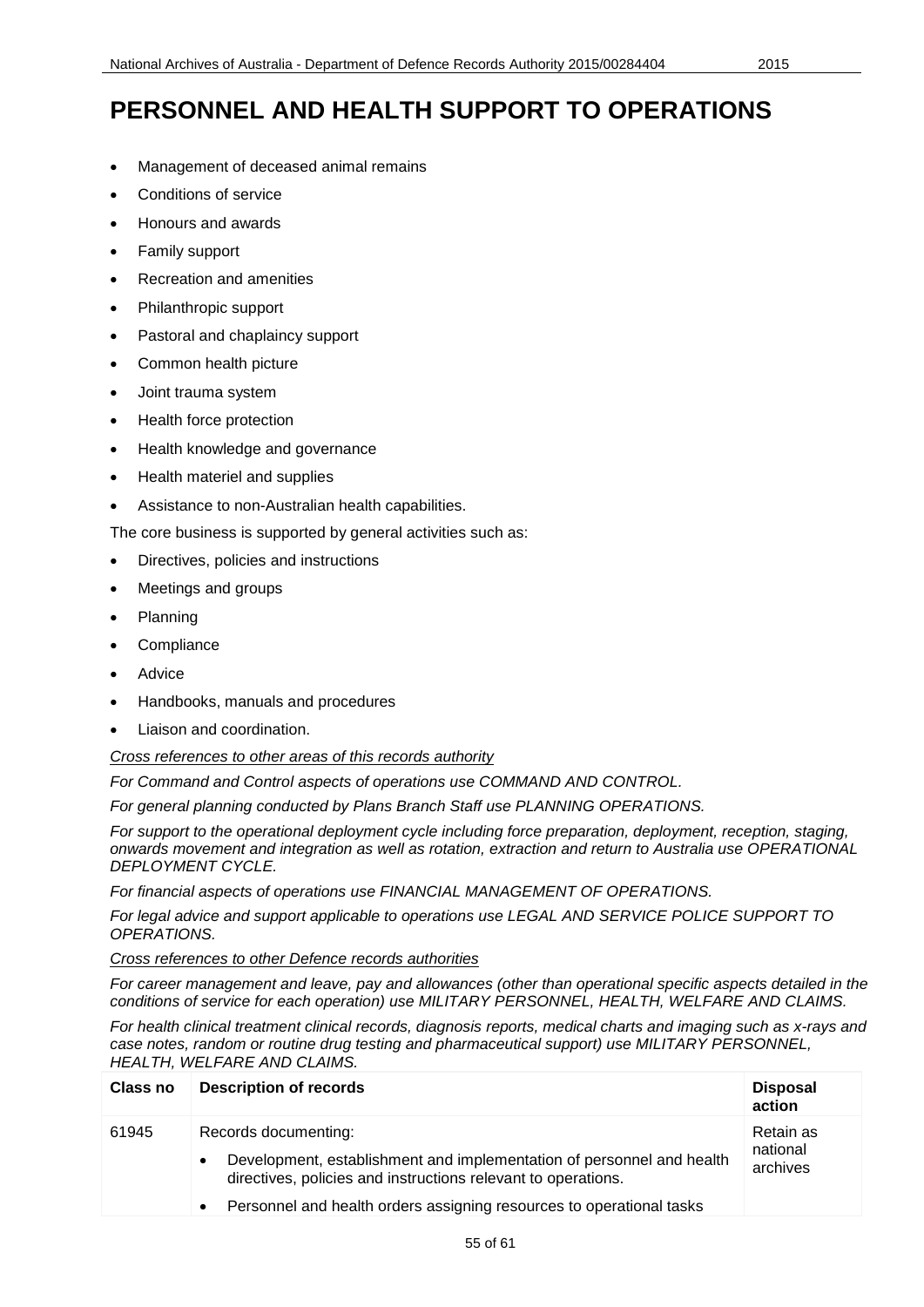| Class no | <b>Description of records</b>                                                                                                                                                                               | <b>Disposal</b><br>action              |
|----------|-------------------------------------------------------------------------------------------------------------------------------------------------------------------------------------------------------------|----------------------------------------|
|          | including personnel annexes to support orders and task orders.                                                                                                                                              |                                        |
|          | Committees and groups which are formed to consider personnel and<br>$\bullet$<br>health issues related to operations.                                                                                       |                                        |
|          | Personnel and health aspects of operational planning.<br>$\bullet$                                                                                                                                          |                                        |
|          | Personnel and animal reporting and tracking for operations.<br>$\bullet$                                                                                                                                    |                                        |
|          | Conduct of operational soldier review boards where representatives from<br>$\bullet$<br>chaplaincy, health, personnel and the chain of command come together<br>for individual case management.             |                                        |
|          | Health information including collection and communication of disease,<br>$\bullet$<br>health infrastructure and environmental conditions within the area of<br>operations.                                  |                                        |
|          | Health surveillance including the incidence of wounding, injury and illness<br>$\bullet$<br>of deployed personnel including trends and surveillance reports.                                                |                                        |
|          | Health advice and aggregation of health data to support operational<br>$\bullet$<br>decision making.                                                                                                        |                                        |
|          | Management of civilians deployed on operations.<br>$\bullet$                                                                                                                                                |                                        |
|          | Philanthropic representative field reports<br>$\bullet$                                                                                                                                                     |                                        |
|          | Management of personnel on third country deployment.<br>$\bullet$                                                                                                                                           |                                        |
|          | Personnel management of captured personnel.<br>$\bullet$                                                                                                                                                    |                                        |
|          | Notification of operational casualties during ADF operations.<br>$\bullet$                                                                                                                                  |                                        |
|          | Management of deceased human remains on operations.<br>$\bullet$                                                                                                                                            |                                        |
|          | Reporting and audit of operational leave and the management of<br>$\bullet$<br>operational leave for personnel (name-identified records) where the leave<br>exceeds five days.                              |                                        |
|          | Reporting and audit relating to operational pay, entitlements and<br>٠<br>allowances including operational pay rate tables, pay audit reports and<br>reviews of pay and allowances.                         |                                        |
|          | Nomination, consideration and decision making in relation to operational<br>honours, awards and commendations by operational units and<br>organisations (name-identified records).                          |                                        |
|          | [For records relating to operational planning use PLANNING OPERATIONS.                                                                                                                                      |                                        |
|          | For tactical reporting of captured personnel including exploitation, casualty-<br>related incidents, incident site preservation and media related records use<br>CONDUCT OF OPERATIONS.]                    |                                        |
| 61946    | Records documenting:                                                                                                                                                                                        | Destroy 75                             |
|          | Directed personnel and health checklists required to be completed prior to<br>deployment and redeployment.                                                                                                  | years after<br>operation has<br>ceased |
|          | Completed pre- and post-deployment packs which contain all of the<br>$\bullet$<br>personal administration records submitted prior to and upon return from<br>deployment to meet certification requirements. |                                        |
|          | Management of deceased military animal remains.<br>٠                                                                                                                                                        |                                        |
|          | Pastoral and chaplaincy support as part of the management of personnel<br>on operations.                                                                                                                    |                                        |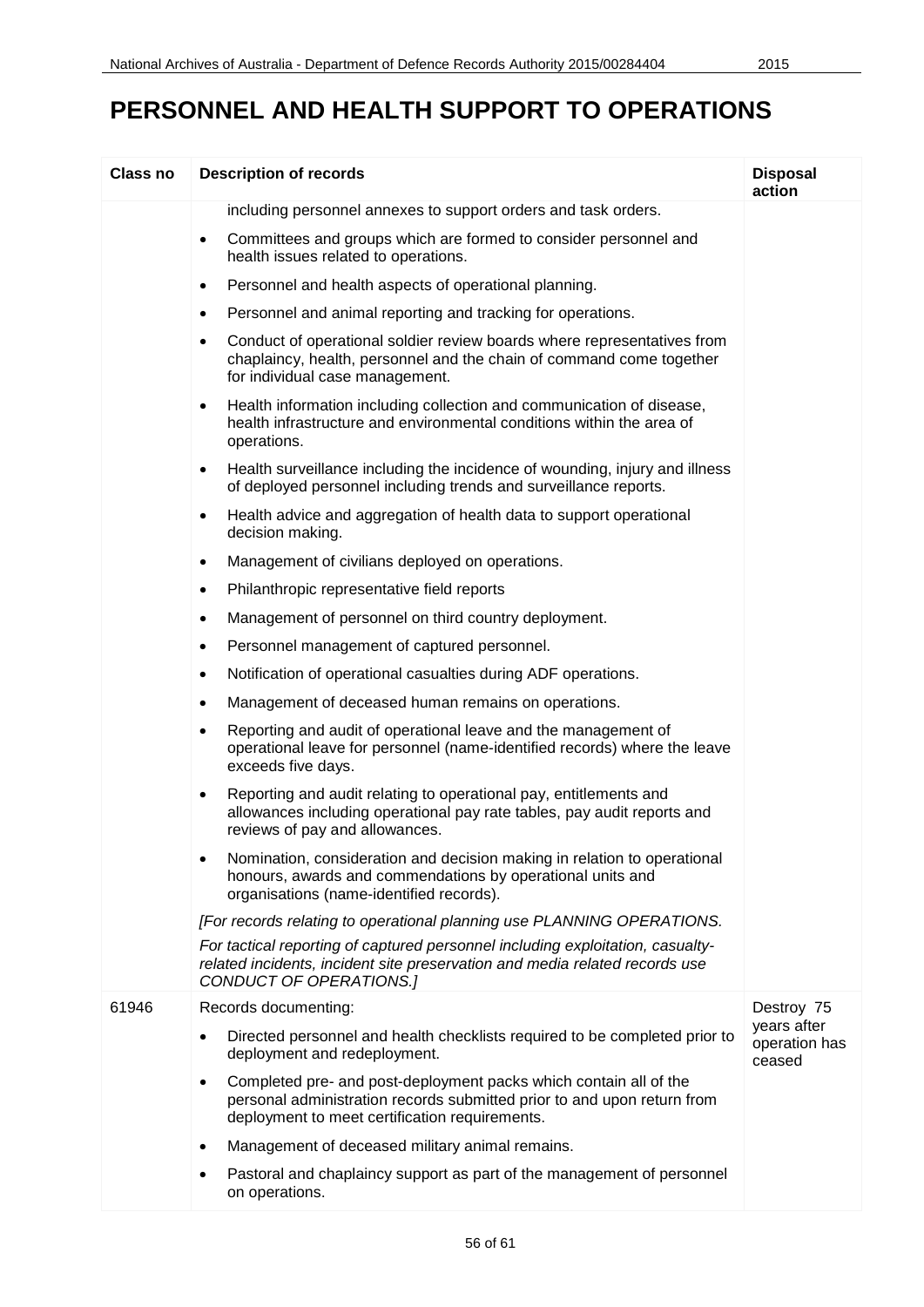| <b>Class no</b> | <b>Description of records</b>                                                                                                                                             | <b>Disposal</b><br>action              |
|-----------------|---------------------------------------------------------------------------------------------------------------------------------------------------------------------------|----------------------------------------|
|                 | Tracking of casualties within operational health facilities.<br>$\bullet$                                                                                                 |                                        |
|                 | Coordination and tracking of tactical and strategic casualty evacuations.<br>$\bullet$                                                                                    |                                        |
|                 | Pre- and post-deployment health checks.<br>$\bullet$                                                                                                                      |                                        |
|                 | Casualty prevention including the detection, assessment, control and<br>$\bullet$<br>management of preventable injuries and illness.                                      |                                        |
|                 | Health standards and health governance which are to be employed for<br>operations.                                                                                        |                                        |
|                 | Personnel and health support standards compliance on operations.<br>$\bullet$                                                                                             |                                        |
|                 | [For records relating to non-personnel or health aspects of pre- and post-<br>deployment use OPERATIONAL DEPLOYMENT CYCLE.                                                |                                        |
|                 | For forward/tactical initiation of casualty evacuations use CONDUCT OF<br>OPERATIONS.]                                                                                    |                                        |
| 61947           | Records documenting:                                                                                                                                                      | Destroy 25                             |
|                 | National Welfare Coordination Centre and Defence Community<br>$\bullet$<br>Organisation support to operational welfare issues.                                            | years after<br>operation has<br>ceased |
|                 | Health knowledge including governance and technical control of clinical<br>$\bullet$<br>processes on operations.                                                          |                                        |
|                 | Health specific aspects of providing assistance to non-Australian health<br>$\bullet$<br>capabilities.                                                                    |                                        |
| 61948           | Records documenting:                                                                                                                                                      | Destroy 15                             |
|                 | Administrative aspects relating to the management of human remains<br>$\bullet$<br>including briefs and general correspondence.                                           | years after<br>operation has<br>ceased |
|                 | Management of working animals on operations.<br>$\bullet$                                                                                                                 |                                        |
|                 | Administrative aspects of dealing with deceased military animal remains.<br>$\bullet$                                                                                     |                                        |
|                 | Administration of honours and awards excluding nomination,<br>$\bullet$<br>consideration and decision making aspects.                                                     |                                        |
|                 | Unit rear details support to operational welfare issues                                                                                                                   |                                        |
|                 | Requests, approvals and management of philanthropic support to<br>$\bullet$<br>Australian Defence Force operations.                                                       |                                        |
|                 | General pastoral and chaplaincy advice provided to commanders and<br>$\bullet$<br>forces during operations (excluding specific management of personnel on<br>operations). |                                        |
|                 | Health materiel and supplies registers, disposal and tracking on<br>$\bullet$<br>operations.                                                                              |                                        |
| 61949           | Records documenting:                                                                                                                                                      | Destroy 7                              |
|                 | Administration of committees and groups formed to consider Personnel<br>and Health issues other than those covered in class 61945.                                        | years after<br>action<br>completed     |
|                 | Receipt and provision of technical or authoritative advice for personnel<br>$\bullet$<br>and health support on operations.                                                |                                        |
|                 | General pastoral and chaplaincy advice and services provided to<br>deployed forces during operations excluding specific management of<br>personnel on operations.         |                                        |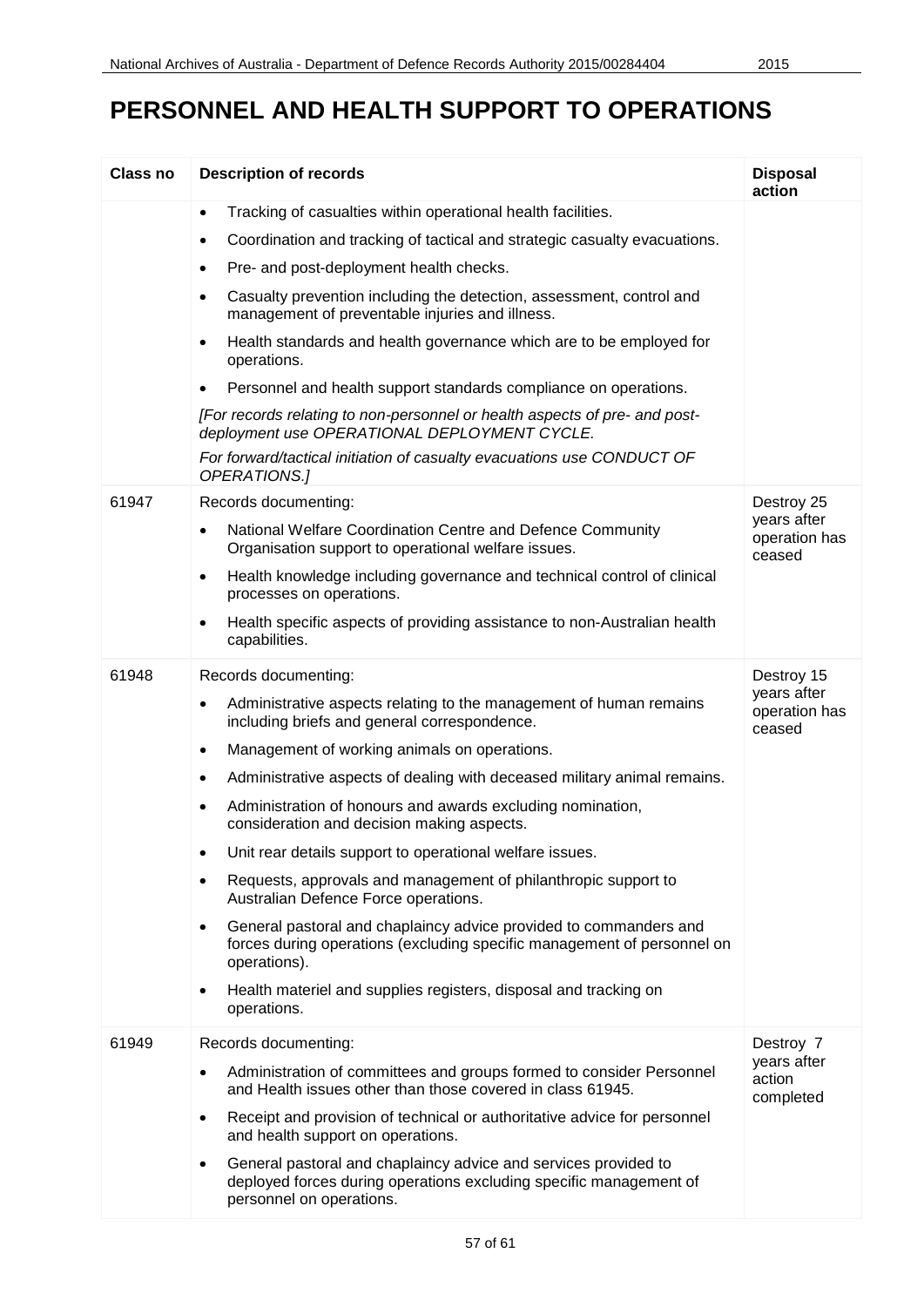| Class no | <b>Description of records</b>                                                                                                                                                                                                                                                                                          | <b>Disposal</b><br>action                           |
|----------|------------------------------------------------------------------------------------------------------------------------------------------------------------------------------------------------------------------------------------------------------------------------------------------------------------------------|-----------------------------------------------------|
|          | Master sets of manuals and handbooks produced for specific operations<br>$\bullet$<br>that detail procedures supporting personnel and health management<br>function.                                                                                                                                                   |                                                     |
|          | Liaison and coordination maintenance of regular or routine contact and<br>٠<br>coordination between stakeholders, planners and other staff members<br>(including contactors) regarding personnel and health management<br>matters on operations.                                                                       |                                                     |
|          | Management of operational leave which is less than 5 days on operations<br>$\bullet$<br>(name-identified records).                                                                                                                                                                                                     |                                                     |
|          | Management of deployed primary health care services.<br>$\bullet$                                                                                                                                                                                                                                                      |                                                     |
| 61950    | Records documenting:<br>Management of recreation and amenity services on operations.<br>$\bullet$<br>Administration and coordination of health knowledge and governance<br>$\bullet$<br>including technical control.<br>Health materiel and supplies maintenance, supply and inspection on<br>$\bullet$<br>operations. | Destroy 5<br>years after<br>operation has<br>ceased |
| 61951    | Records documenting<br>Development of procedures supporting the personnel and health<br>management function on operations.                                                                                                                                                                                             | Destroy 5<br>years after<br>superseded              |
| 61952    | Records documenting:<br>Routine operational administrative tasks supporting the core business<br>٠<br>Personnel and health support to operations activities, other than those<br>$\bullet$<br>covered in classes 61945 to 61951.                                                                                       | Destroy 3<br>years after<br>action<br>completed     |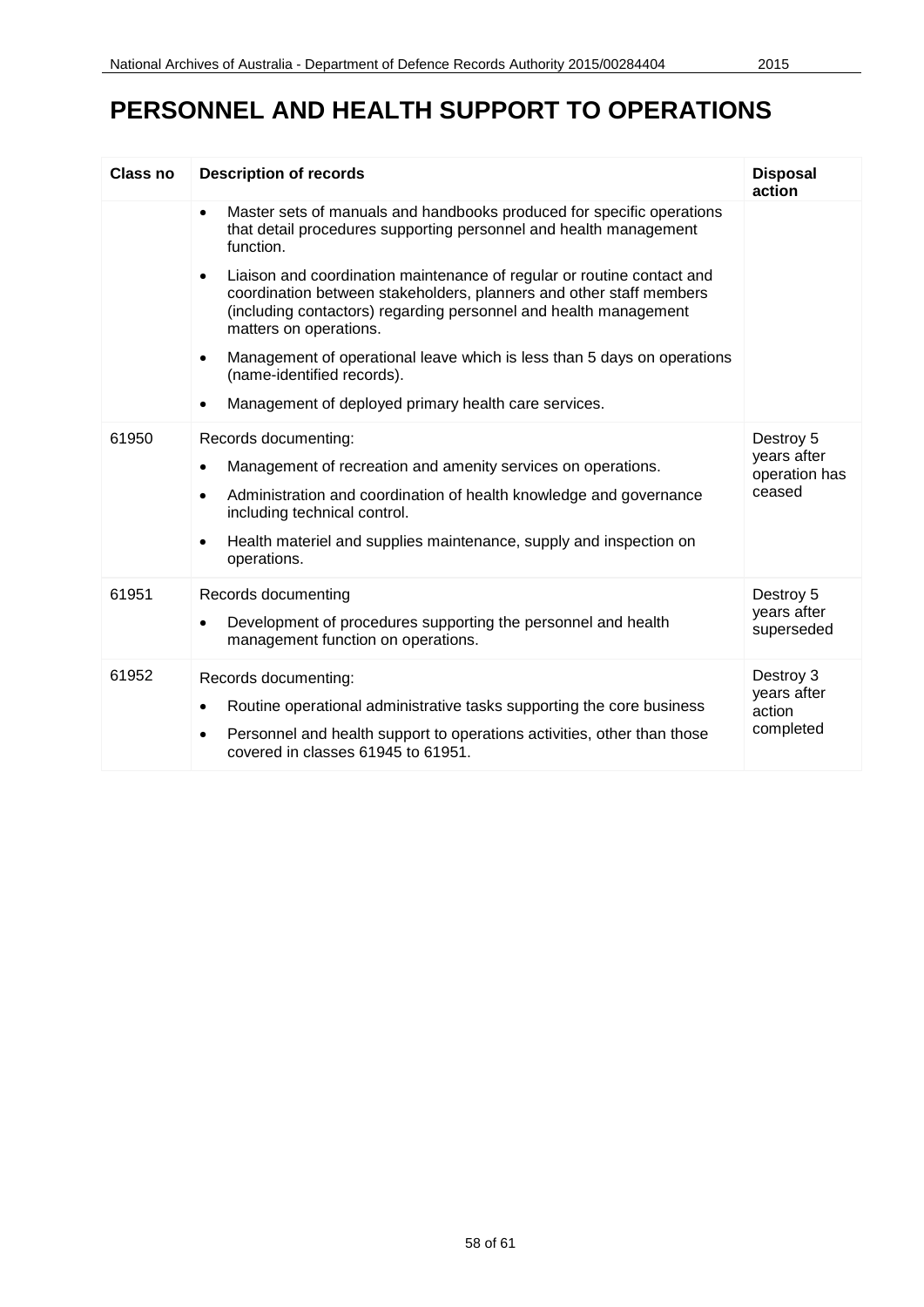### **PLANNING OPERATIONS**

The core business of planning operations is the design, organisation, sequencing and direction of campaigns and major operations, which translates strategy into operational and ultimately tactical actions. It is a function of command at all levels and is essential for the successful conduct of military operations. The military planning environment is hierarchical and involves operational art and design which is the skilful employment of military forces to attain strategic goals. A good plan will aim to ensure that its desired purpose can be achieved in the optimum way, and with the most efficient use of resources.

At agreed points the planning staff hand over an endorsed plan to operations staff within their own or subordinate headquarters. This is where further detail is added as the operation is executed. Short notice planning or crisis planning also occurs at the tactical level. The agreed points at which planning staff hand plans to operations staff for execution is the delineation point between Planning Operations and Conducting Operations.

The four broad types of planning are:

- Deliberate planning. Planning for the possible, is largely assumption based and identifies potential military responses to possible scenarios.
- Immediate planning. Planning for the likely or certain and focuses on developing military options to meet a developing situation or crisis based on a comprehensive approach.
- Campaign or operations planning. Integrates deliberate and immediate planning processes and orchestrates the ways for tactical means to achieve strategic ends.
- Contingency planning. Provides scenarios, alternative courses of action and maintains continuity within key operations.

The military appreciation process (MAP) process is currently the crux of operations planning at all levels of conflict and has a top-down planning focus, where courses of action that achieve the commander's intent are described early in the process and improved as they are developed by the staff. The MAP builds on the intelligence preparation of the operating environment, the commander's selected adversary courses of action (COA), and is supported by a continuous intelligence cycle. The MAP provides a logical and prescriptive process and produces two primary documents which are developed, drafted and refined during all stages of planning. These are currently known as the concept of operations (CONOPS) and the operations plan (OPLAN).

The core tasks include:

- Identification of national and military strategy elements for planning
- Development of Australian operational concepts
- Preliminary scoping and framing
- Mission analysis
- Course of action development
- Course of action analysis
- Decision and concept of operations development.

#### *Cross references to other areas of this records authority*

*For initiation and Chief of the Defence Force or Chief of Joint Operations orders, authorisations, and delegations use COMMAND AND CONTROL OF OPERATIONS.*

#### *For the actual conduct of operations and the near real-time planning by operations staff, use CONDUCT OF OPERATIONS.*

*For specialist and technical planning also use INTELLIGENCE, SECURITY AND COMMUNICATIONS FOR OPERATIONS; PERSONNEL AND HEALTH SUPPORT TO OPERATIONS; LOGISTICS SUPPORT TO OPERATIONS; FINANCIAL MANAGEMENT OF OPERATIONS AND LEGAL AND SERVICE POLICE SUPPORT TO OPERATIONS.*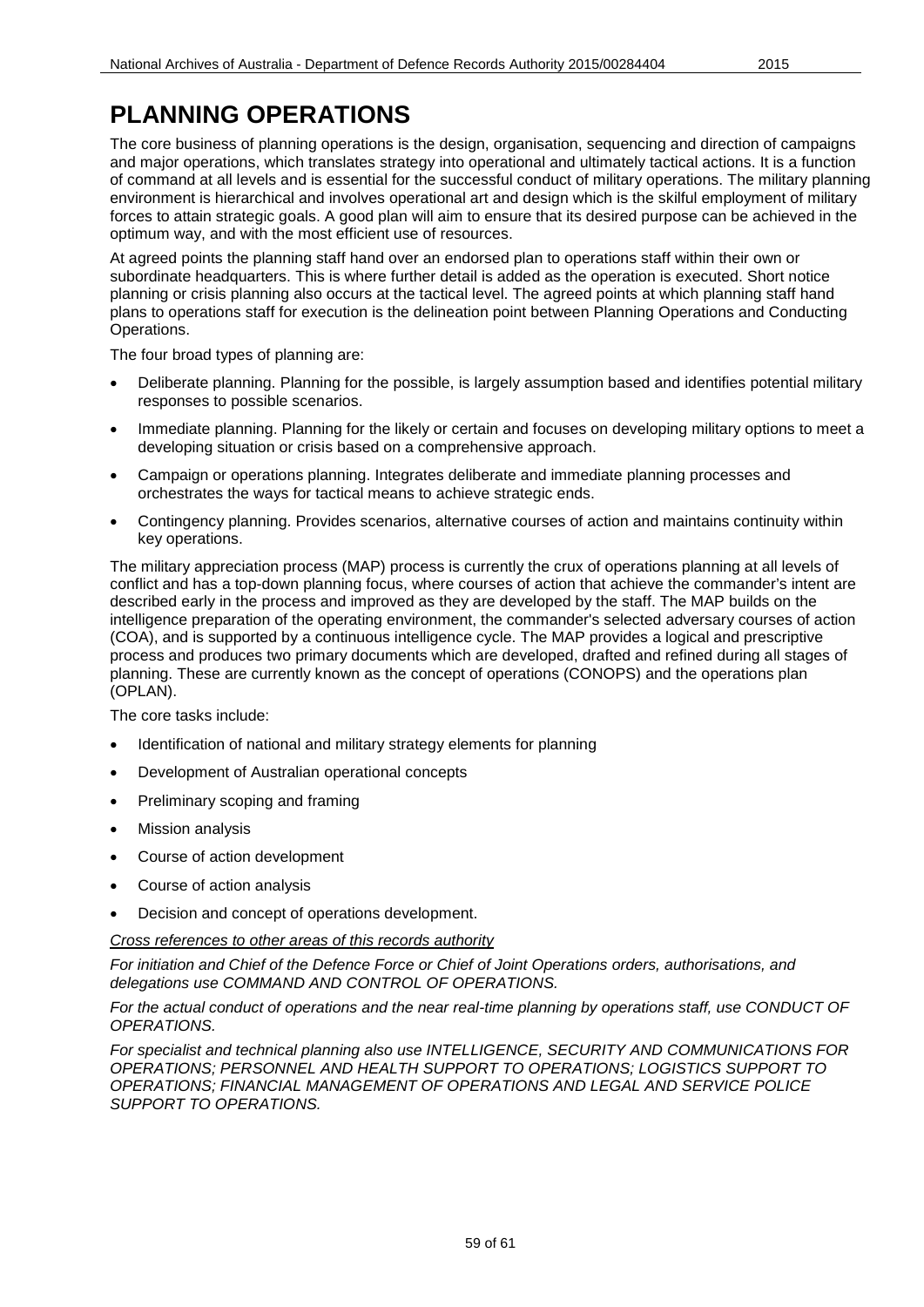# **PLANNING OPERATIONS**

| Class no | <b>Description of records</b>                                                                                                                                                                                                                       | <b>Disposal</b><br>action    |
|----------|-----------------------------------------------------------------------------------------------------------------------------------------------------------------------------------------------------------------------------------------------------|------------------------------|
| 61836    | Records documenting:                                                                                                                                                                                                                                | Retain as                    |
|          | National or military strategic guidance which provides context and<br>guidance for the planning process.                                                                                                                                            | national<br>archives         |
|          | Australian operational concepts (AOC) including concept of operations<br>٠<br>(CONOPS) and concept plans (CONPLAN) or equivalents.                                                                                                                  |                              |
|          | Commander's final decision brief and/or final concept of operations<br>$\bullet$<br>(CONOPS) and courses of action, operations plan or operations<br>instruction and synchronisation and associated briefs for higher planning<br>groups.           |                              |
| 61837    | Records documenting:                                                                                                                                                                                                                                | Destroy 20                   |
|          | Preliminary scoping and framing for planning including:                                                                                                                                                                                             | years after<br>operation has |
|          | Limitations and constraints<br>$\bullet$                                                                                                                                                                                                            | ceased                       |
|          | Risk management<br>٠                                                                                                                                                                                                                                |                              |
|          | Status of current operations and support issues<br>$\bullet$                                                                                                                                                                                        |                              |
|          | Collation of preliminary scoping and framing material.                                                                                                                                                                                              |                              |
|          | Mission analysis including:                                                                                                                                                                                                                         |                              |
|          | Operational environment and environment effects<br>٠                                                                                                                                                                                                |                              |
|          | Review of lessons learned<br>$\bullet$                                                                                                                                                                                                              |                              |
|          | Review of overall status of own forces<br>$\bullet$                                                                                                                                                                                                 |                              |
|          | Time factors including the establishment of a basic planning timeline and<br>$\bullet$<br>which address key timings, distances, likely force preparation and<br>assembly, the duration of the operation and time needed to conduct the<br>operation |                              |
|          | Updates to the commanders critical information requirements or other<br>$\bullet$<br>information deemed critical to a commander's ability to make reasoned<br>strategic and tactical decisions                                                      |                              |
|          | Analysis, review and agreement of the superior commander's intent                                                                                                                                                                                   |                              |
|          | Development of the operational level commander's mission                                                                                                                                                                                            |                              |
|          | Identification and the detail of the specified and implied tasks and<br>٠<br>identified essential tasks                                                                                                                                             |                              |
|          | Identification and the detail of the limitations for an impending operation<br>٠                                                                                                                                                                    |                              |
|          | Any risks and acceptable degrees of risk to the operation<br>٠                                                                                                                                                                                      |                              |
|          | Critical facts and critical assumptions lists                                                                                                                                                                                                       |                              |
|          | Commander's guidance.                                                                                                                                                                                                                               |                              |
|          | Course of action development including:                                                                                                                                                                                                             |                              |
|          | Confirm and review the adversary centre of gravity (point of<br>concentration)                                                                                                                                                                      |                              |
|          | Confirm and review the friendly centre of gravity<br>٠                                                                                                                                                                                              |                              |
|          | Development of courses of action including course of action statements,<br>graphics and matrices.                                                                                                                                                   |                              |